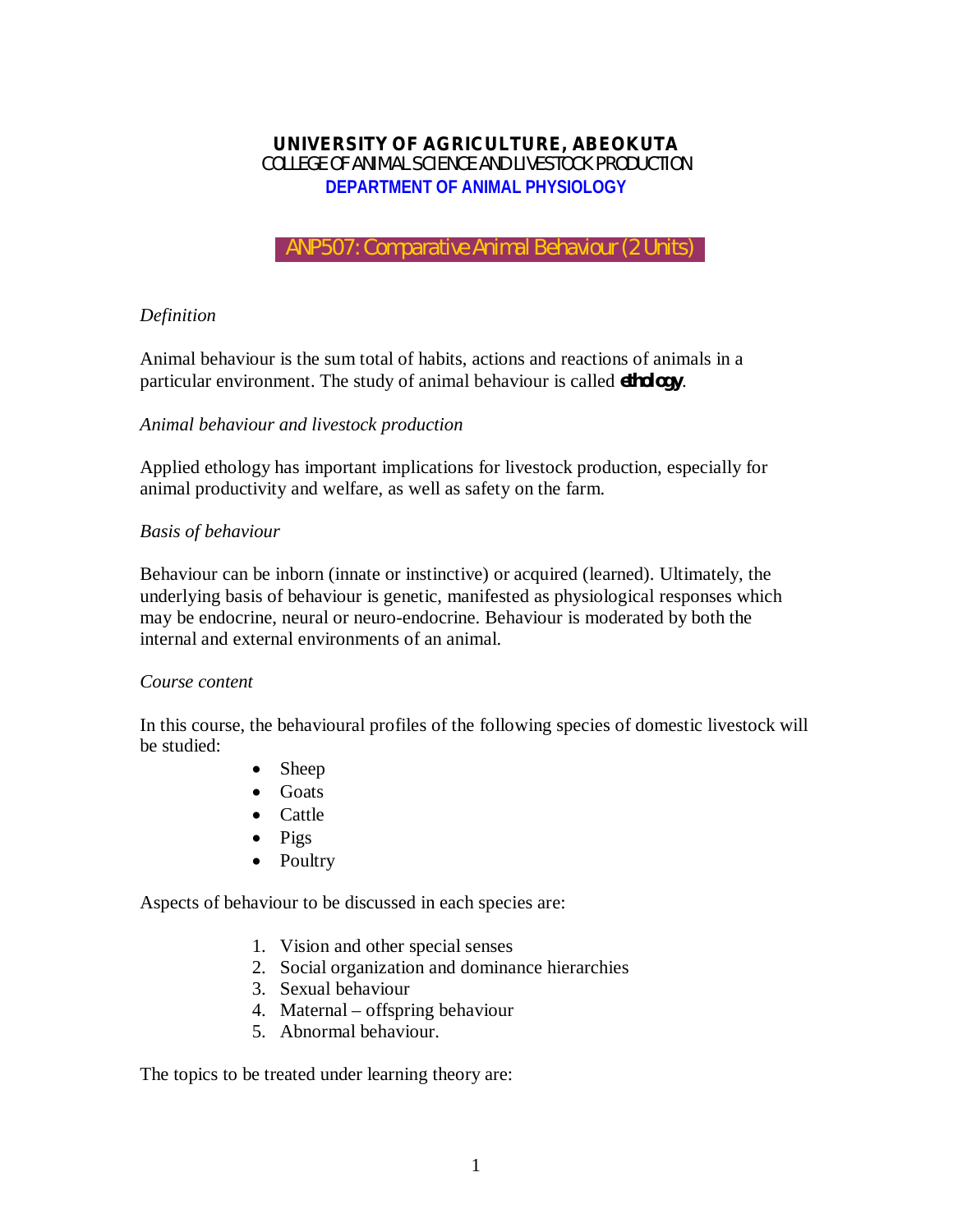- a. Imprinting
- b. Non-associative learning
- c. Classical conditioning
- d. Operant conditioning
- e. Extinction
- f. Positive reinforcement
- g. Negative reinforcement
- h. Punishment
- i. Shaping.

The course will also cover animal training, welfare and safety.

# BEHAVIOURAL PROFILES OF DOMESTIC ANIMALS SHEEP

# **VISION AND OTHER SPECIAL SENSES**

Sheep have **panoramic vision (a sight that gives the user wide angled view)** of 330°–360° and **binocular vision (using both eyes)** of 25°–50°. They are thought to have colour vision and are able to distinguish between a variety of colours: black, red, brown, green, yellow and white (Alexander and Shillito, 1978). They have no accommodation (automatic adjustment of the focus of an eye to give clear vision), so must lift the head to see distant objects. This also means that they are unable to judge depth.

Sheep eyes possess **very low hyperopia** (far sightedness) with **little astigmatism (imperfect image or blurred vision).** Such physiological optics is likely to produce a well-focused retinal image of objects in the middle and long distance (Piggins, et al., 1996).

Sight is a vital part of communication and **when sheep are grazing they maintain visual contact with each other** (Crofton, 1958; Kilgour, 1977). Each sheep throws its head to check the position of the other sheep. This constant monitoring is probably what keeps the sheep in a mob (**noisy crowd)** as they move along grazing.

Psychological stress induced by isolation is reduced if sheep are provided with a mirror, indicating that the sight of other sheep has stress-reducing properties (Parrott, 1990).

Work has been done by Franklin and Hutson (1982a,b,c) to find what stimuli attract sheep to move along a path. **They found that olfactory (relating to smelling) stimuli were of no use as attractants and that there was no practical advantage in using sheep calls to attract sheep to move along a race.** The use of a decoy (distractor) sheep was effective in attracting sheep to move out of a pen and along a race, and sheep moved out of a pen faster towards a mirror that reflected the countryside, or towards open-wire mesh than towards a covered race ending.

**Deprivation of the senses of smell, sight and hearing on the mating behaviour of rams indicated that the absence of sight has the most inhibitory effect on behaviour and reduced the oestrus detection activity and dexterity of mating. The loss of hearing has no marked effect on mating behaviour (Smith, 1975).**

**Taste is the most important sense in establishing forage preferences**, with sweet and sour plants being preferred and bitter plants being more commonly rejected. Touch and sight are also important in relation to specific plant characteristics, such as succulence and growth form (Krueger, et al., 1974).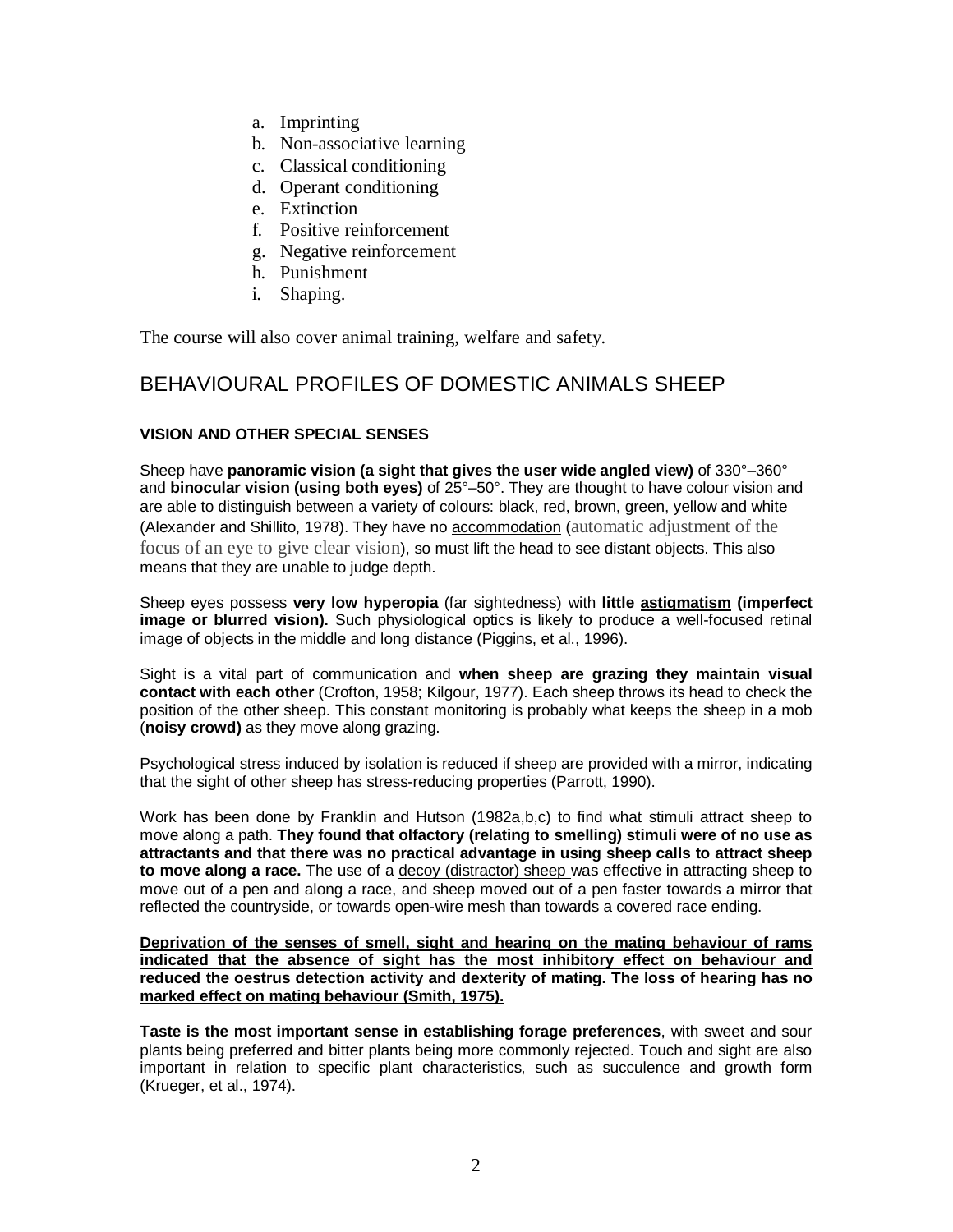## **SOCIAL ORGANISATION, DOMINANCE HIERARCHIES AND LEADERSHIP**

*Dominance (power exerted over other).* **In a flock of grazing sheep there is little or no sign of dominance**. In small domestic flocks, sheep will compete for small amounts of food by pushing and shoving rather than active bunting. Dominance–subordination relationships were assessed in Merinos and Border Leicesters by Squires and Daws (1975). They found an almost linear hierarchy in Merinos and a less rigid structure in Border Leicesters when a competitive feeding situation was created.

*Social groups.* **Sheep form strong social groups that are stable and the social organisation of the flock influences grazing patterns.** Animals are not randomly dispersed in any environment and free-ranging groups may exhibit extreme non-randomness in the use of resources, particularly vegetation. Young lambs form strong social bonds with each other or other objects (e.g., goats, humans, dogs, cattle). Sometimes a strong bond forms between two animals and they become mutually dependent.

The number of dominance fights within flocks is higher in single-sex, single-age groups than in mixed-sex groups of varying ages (Stolba *et al*., 1990).

The social system of sheep appears to have been shaped by anti-predator and foraging strategies that rely upon learned traditions (Festa-Bianchet, 1991).

Age-effects studies on cohesive and aggressive behaviour in sheep indicate that older animals are more likely to be involved in fights (Stolba *et al*., 1990).

Family groups are less likely to display fighting and attention-seeking behaviours, indicating that a socially stable flock may be less affected by environmental heterogeneity than groups that are not as well integrated socially (Stolba *et al*., 1990).

*Characteristics of flock structure.* Research has shown that different breeds have different flock structures (Arnold *et al*., 1981):

1. Merinos are a tightly knit flock and rarely form sub-groups. They graze close to each other and disperse into sub-groups only under extreme food shortage, when sex and age groups segregate out.

2. Southdowns usually form a few sub-groups and are closely associated when grazing, but not when camping.

3. Dorset Horns always form many sub-groups.

In cases where sub-groupings occur, the flock maintains a social entity because membership of sub-groups is constantly changing. The identification of a flock structure is important to understand when managing sheep. One important aspect is that, irrespective of breed, flocks of sheep drawn from different sources do not readily integrate into a socially homogeneous group (Winfield *et al*., 1981). This means that if the paddock is large enough, each group will use a different area, even if the food is better in one part. This can lead to some sheep being under-nourished.

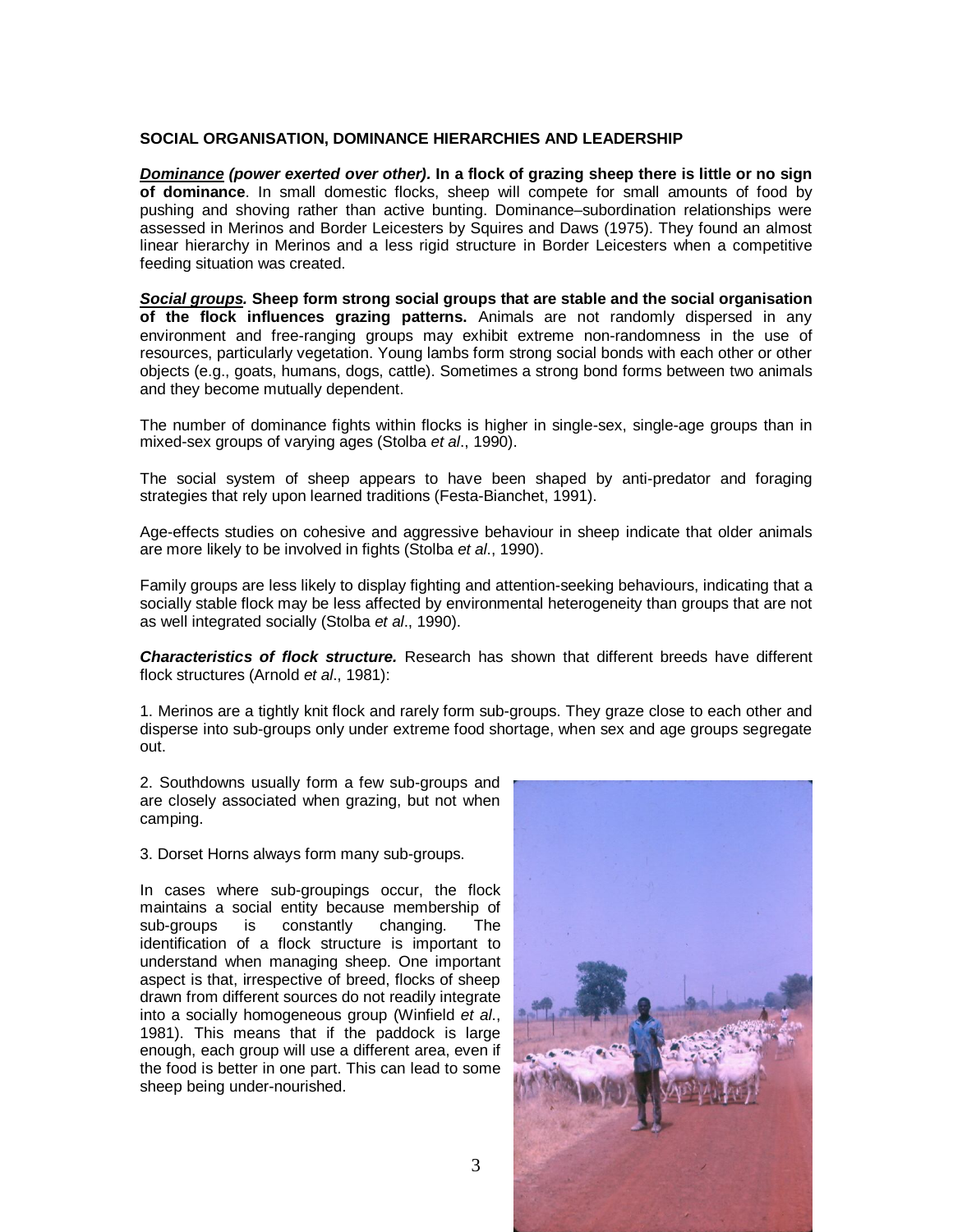In a gregarious breed, such as Merinos, the flock moves as a unit and is unsuited to grazing in pastures that are not uniformly abundant. The net effect of such behaviours, particularly on an extensive scale, is that to increase or decrease stocking rate will not necessarily lead to improved animal production of an area. This is because the non-random spread of animals in that grazing area makes some sectors virtually psychologically unavailable to some individuals.

Sheep have a strong bias for associating with others of their own breed both when grazing and camping (Arnold *et al*., 1974).

Observations in undisturbed flocks show that group identity develops when small flocks are established. Breed identity perception also exists within flocks composed of groups of sheep of different breeds (Arnold *et al*., 1974).

*Leadership.* Squires and Daws (1975) found that position in a moving flock was highly correlated with social dominance, but there is no definite study to show consistent voluntary leadership by an individual sheep.

Under mixed-stocking situations, sheep do not usually associate with cattle. However, sheep will stay close to and follow cattle when forced into close association with cattle at an early age, with wethers staying nearer to cattle than ewes (Anderson *et al*., 1996).



#### *Sheltering behaviour.* If shade is available in summer, sheep use it, but if it is not available they stand about in groups, shading their heads under the flanks or between the hind legs of adjacent lambs rather than lying down (Schreffler and Hohenboken, 1980). A major problem in Australia is that about 20% of winter-born lambs die from lack of shelter. An important research project has looked at ways in which Merinos can be forced to take shelter before their lambs are born. Research has shown that it

may be possible to train sheep to spend resting periods in sheltered areas by shearing during the cooler months; subsequently, a high proportion may lamb in shelter, thereby reducing lamb mortality (Lynch *et al*., 1980).

The use of-artificial wind-breaks—either a tall, relatively unpalatable hybrid phalaris or polythene shade cloth, provided protection from wind and reduced the death rate of single lambs from 35.5% without shelter to 8.8% with shelter, when the temperature was less than 5° during the 6 hours after birth (Alexander *et al*., 1980).

The selection of sites for shelters is important so the behaviour of the sheep must be considered and the shelters placed where the sheep naturally prefer. Sheep tend to graze into the wind on treeless plains, in hot weather, but on cold wet days they huddle in the down-wind corner of the paddock, so shelters can be put there. They also tend to camp on hilltops in cold weather, so shelters could be placed on ridge tops. Least-used shelters are typically near roads, human activity and paddock ends (Pollard *et al*., 1999).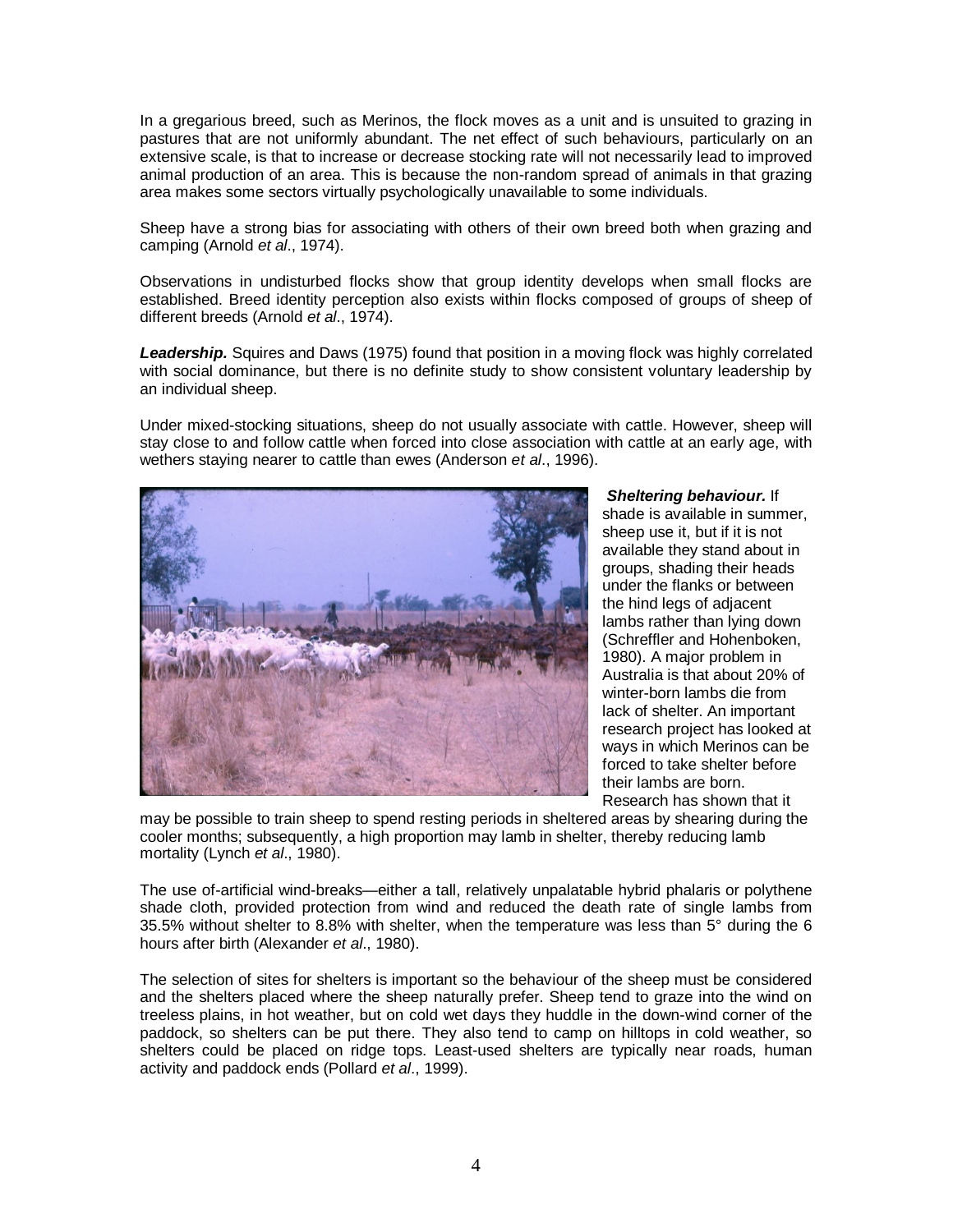Under most conditions, sheep tend to spend more of their time closer to trees than would be expected by chance. This effect is intensified in paddocks with trees planted at low density (Sibbald *et al*., 1996).

*Camping behaviour.* **Certain breeds of sheep have definite 'bedding habits', known as camping.** Choice of campsite is important and often the sites chosen for day camps differ from night camps. Sheep have clearly defined tracks leading from the water points to day campsites (Squires, 1981). Merinos camp on high ground during cold weather and near water or under shade during hot weather. In adjacent small pastures, camping is along the common boundary or adjacent corners. Because sheep camp, a large proportion of faeces is dropped at the campsite and so plant nutrients are transferred from the pasture to the campsite. The distribution of plants is also influenced and there can be a build-up of internal parasite eggs at the campsite. In the management of pastures it may be necessary to fence off campsites at times and force the sheep to move to other areas.

*Grazing*. **Grazing is a social behaviour like sheltering and camping.** Sheep tend to have **two primary grazing periods**, **during the early morning and again late in the afternoon. The period from mid-morning to mid-afternoon is the least active**. **Grazing time, which may range from about 5.5–10 hours a day, is affected by many factors, including day length and other environmental factors, breed, availability of pasture and water, and topography**.

The grazing patterns adopted by sheep in small experimental paddocks are likely to be affected by daylength, lack of grass, and rate of loss of liveweight (Lynch *et al*., 1979).

**The satiety mechanism is of much greater importance in sheep than the hunger mechanism in stimulating grazing (Forbes, 1978).**



Sheep have a cleft upper lip that permits very close grazing, lower incisor teeth and upper dental pad. As the animal grazes, it jerks its head slightly forward and up to break stems, leaves and grass blades against the dental pad and lower incisors.

## **FACTORS THAT INFLUENCE INTAKE OF HERBAGE BY GRAZING SHEEP**

**The intake of herbage by grazing sheep is influenced by the age, size, weight and physiological state of the animal, climatic conditions and the availability and quality of herbage on offer. Little is known, however, about the interactions between body condition, cold stress and pasture availability on the intake of grazing sheep (Arnold, 1970).**



**Sheep grazing and efficiency is affected by paddock shape.** Ewes grazing in rectangular paddocks grazed for less time, had lower intake levels and used forage less efficiently than ewes in square paddocks (Sevi *et al*., 2001).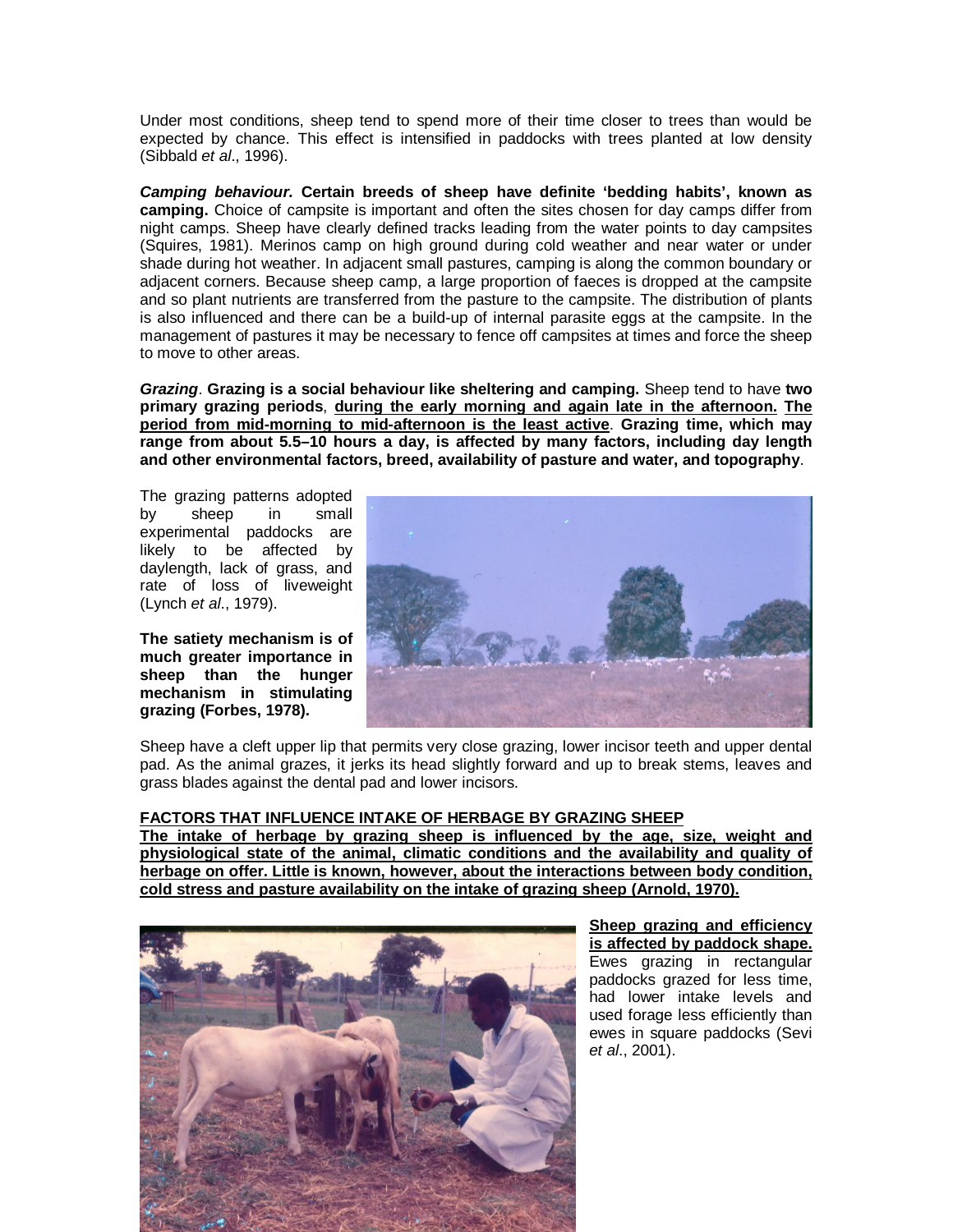## **SEXUAL BEHAVIOUR**

**In a pen environment it has been shown that no relationship exists between dominance and mating behaviour** (Schreffler and Hohenboken, 1974). **In open environments there are conflicting results and although the dominant ram can prevent others from mating, it did not necessarily have the highest scores for percentage of ewes mated, number of mounts per oestrous ewe, or total number of mounts. Also, competition of ewes for a ram may have an effect, although there is no evidence** (Squires, 1981).

Exposure to recently mated rams increases the sexual performance of other rams. **Odour cues associated with the ewe or mating per se is thought to enhance the sexual efficiency of unmated rams** (Maina *et al*., 1997).

**The odour of the oestrous ewe stimulates the ram,** although it is the ewe that seeks out the ram and stays close beside it. **The male responds to urination of the oestrous female by sniffing**, extending the neck and curling the lip. **This is the flehmen response**. **The tongue goes in and out and the male may bite the female's wool, and raise and lower one front leg in a stiff-legged striking motion. If the female is receptive she will stand for copulation.**

**In sheep, the duration of sexual receptivity in the presence of the ram is reduced when the ram is continuously present with the ewes (Romano** *et al***., 2001).**

The continuous presence of a ram after the removal of progesterone sponges hastens oestrus onset and reduces the interval between sponge removal and ovulation, without modifying oestrus duration and time between oestrus onset and ovulation in ewes synchronised during the breeding season (Romano *et al*., 2001).

**Ewes in oestrus will often display ram-seeking behaviour, defined as a ewe being persistent in staying at the common fence with attention focused on the ram to the virtual exclusion of grazing** (Ortman, 2000).

**Mating efficiency may drop if food is short and ewes disperse into small sub-groups.** In this situation the rams may not be able to find them at the usual ratio of 4 rams per 100 ewes. **This is one reason that under-standing flock behaviour under various environmental conditions is so important.**

There are several advantages to using wethers, which include low cost and convenience of treatment compared to the cost of vasectomy of the ram, and the use of wethers to identify ewes for artificial insemination or in the post-mating period to detect non-pregnant ewes.

**The use of wethers (castrated male sheep) treated with oestrogen or testosterone has been shown to be as good as vasectomised (vasectomy :surgical cutting of sperm duct) rams for inducing ewes to ovulate and for detection of ewes in oestrus (Fulkerson** *et al***., 1981).**

## **MATERNAL–OFFSPRING BEHAVIOUR**

**Some ewes remain with the flock during lambing and others seek isolation. Within seconds of birth the ewe faces the lamb and begins vigorous licking and eating of foetal membranes. The young must find the teat within 1–2 hours of birth, and it seems that visual cues are very important for successful teat location** (Bareham, 1975). Strange lambs are accepted immediately after birth and some ewes adopt new-born lambs if they have lost one. Adoptions in sheep flocks are more common than is generally realised and has some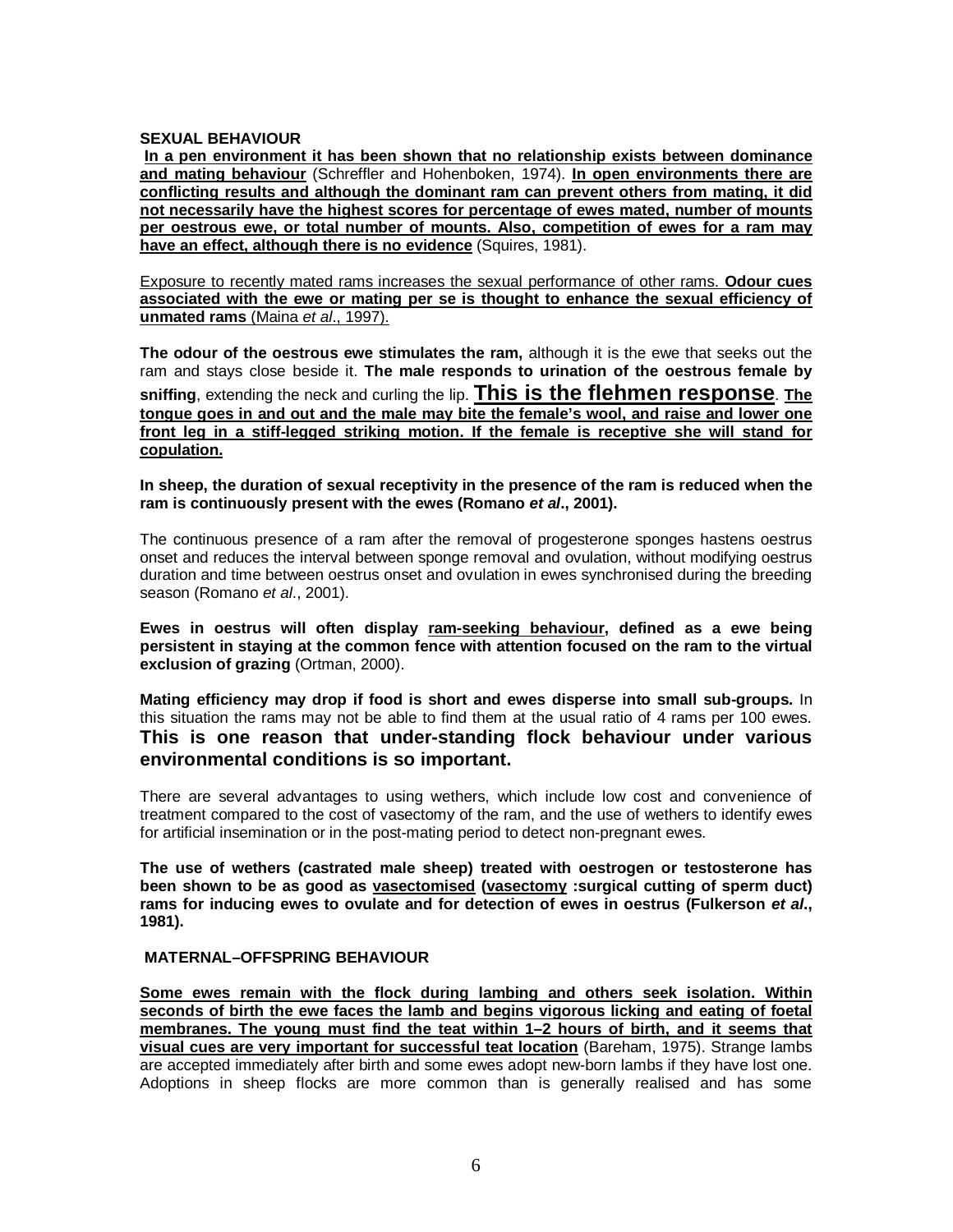consequences in genetic experiments where lambs are identified with their mothers many hours or even days after birth. From about 12 hours after birth, a strange lamb is actively rejected.

Add-on fostering is limited only by the inability to properly match odour-familiar cues on a ewe's own and alien lambs (Price *et al*., 1998).

**Lambs recognise their mothers' voices by individual differences (Shillito-Walser, 1980) and ewes recognise their lambs by a variety of cues. These cues may be vocal recognition (Shillito-Walser** *et al***., 1981).** Other workers (Morgan *et al*., 1975) suggested that recognition depended mainly on **smell**, while other studies (Alexander and Stevens, 1981) showed that **ewes could recognise their lambs from auditory and visual cues alone, but that the correct olfactory cues are required for suckling to be permitted**. These cues may be of differing importance depending on the breed of sheep, size of groups, and the environment they are running in.

**Litter size has a strong effect on the time spent grooming by the ewe. The birth of the second-born twin results in a dramatic reduction in grooming of the first-born twin** (O'Connor *et al*., 1989).

Analysis of lamb behaviour found that singles were more active, lying for less time and having a greater number of suckling attempts than twins (O'Connor *et al*., 1989).

Offspring behaviour has no effect on the onset of bonding behaviours of the ewe, and neonatal lamb activity is largely independent of the behaviour of the dam (Dwyer *et al*., 1999). Suckling behaviour is modified by ewe behaviour and this affects the strength of the bond between ewe and lamb (Dwyer *et al*., 1999).

The sheep is a follower species and in the first day of life the ewe remains within one metre of the lamb, so the placement of water, food and shelter is important. The distance between ewe and lamb when both are grazing increases rapidly over the next 10 days of life, reaching a plateau with an average distance of 20 metres. Accidental separation in the first few days causes great agitation of both lamb and ewe, and reunion is immediately followed by suckling.

In the first 24 hours after birth, lambs identify their mothers at close quarters only (less than 50 cm), and discrimination at a distance of several metres becomes established only when the lambs are between 2 and 3 days old (Nowack, 1991). This helps to account for the prevalence of cross-suckling and mis-mothering in the early days of life.

Suckling has strong rewarding properties in the establishment of a preferential relationship with the mother by the lamb but the maintenance of this preference does not rely strongly on suckling (Nowack *et al*., 1997).

The strength of the ewe–lamb bond is determined mainly by milk yield with a threshold level below which weaning occurs (Arnold *et al*., 1979).

Lambs become familiar with and recognise individuals (twins and non-twins) as a result of direct association. They also discriminate between novel scents and artificial odorants associated with their familiar age-mates, but such odours neither mask nor substitute effectively for lambs' individually recognisable phenotypes (Porter *et al*., 2001).

**The management of the maternal-offspring bond is important in the husbandry of lambing ewes. The main objectives are:**

- **1. To produce lambs capable of finding teats and suckling successfully;**
- **2. To produce ewes whose behaviour facilitates suckling.**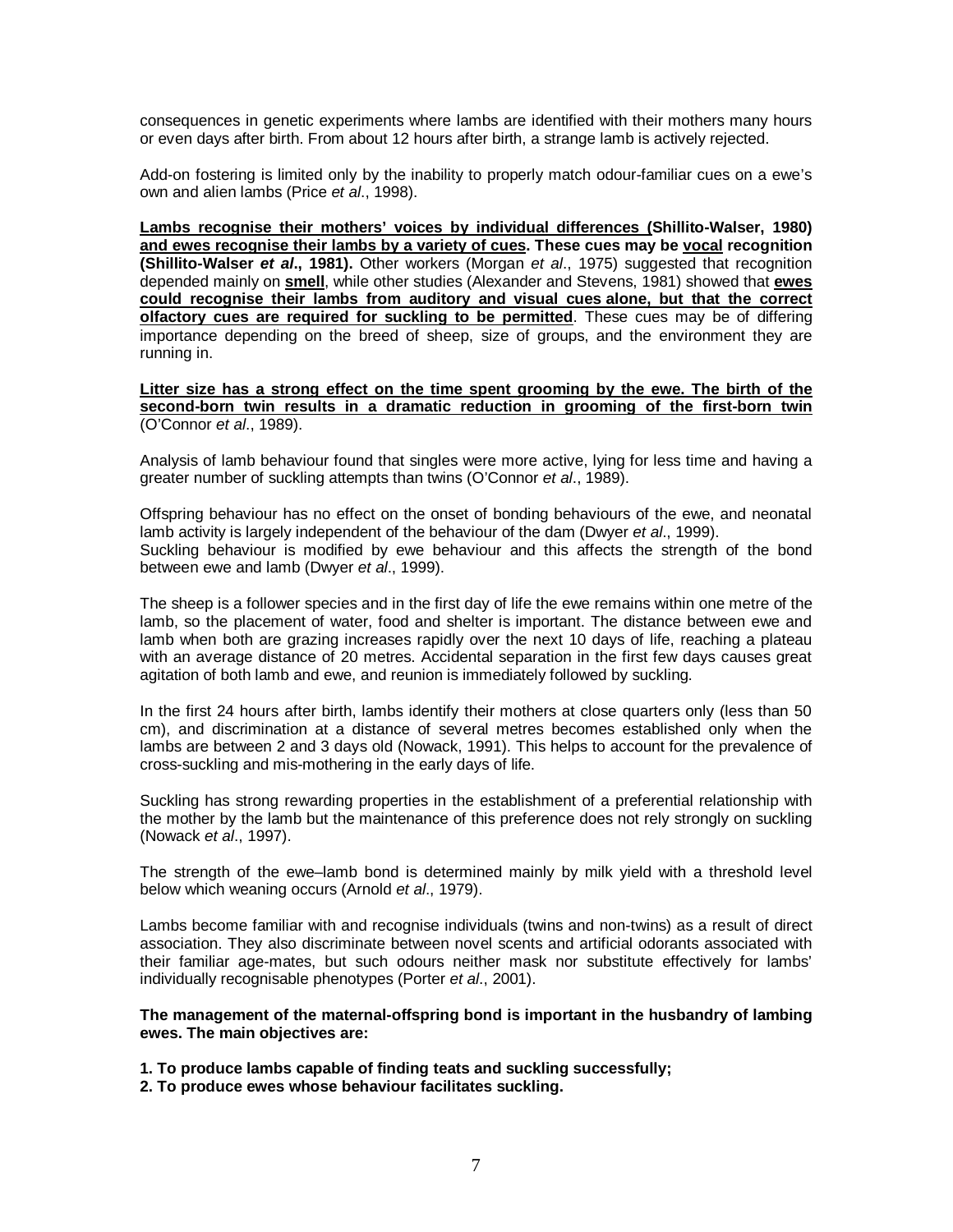**Some circumstances delay suckling which will reduce the chances of successful suckling. These include:**

- **1. Mother remains lying after birth;**
- **2. Mother circles;**
- **3. Mother is absent—she may be attending to one twin at the expense of the other; and**
- **4. The weather may be too hot or too cold.**

**The sheep producer can help to ensure that suckling is successful in several ways:**

- **1. Environmental control such as positioning of shade, shelter, food and water;**
- **2. Supervision of lambing; and**
- **3. Selection of suitable breeds which make good mothers.**

## **ABNORMAL BEHAVIOUR**

**The most important abnormal behaviour is concerned with maternal behaviour.** Sometimes a ewe may wander away from her lamb, but the lamb or move away as the lamb approaches to suckle. These behaviours are more common in ewes with twins, which seem unable to recognise that they have more than one lamb.

**Aggressive behaviours are preferentially directed towards members of the same flock**  (Ruiz-d-la-Torre *et al*., 1999).

A small percentage of rams commonly will not mate with oestrous females and, if given a choice, will display courtship behaviour towards another ram in preference to a female. This partnerpreference behaviour of rams may be traceable to foetal development and could represent a phenomenon of sexual differentiation (Resko *et al*., 1998).

# GOATS

# **VISION AND OTHER SPECIAL SENSES**

Goats have prominent eyes, a **panoramic field** of 320°–340° and a **binocular vision** of 20°–60°. Tests have been done on male goats to determine their capacity for colour vision and they have been found to **distinguish yellow, orange, blue, violet and green from grey shades of similar brightness** (Buchenauer and Fritsch, 1980). They have a **well-developed sense of smell and a new food is investigated by sniffing it.**

# **SOCIAL ORGANISATION, DOMINANCE AND LEADERSHIP**

In a herd of feral goats it is a **large male that is dominant and maintains discipline and coherence of the flock** (Mackenzie, 1980). He leads the group **but shares leadership on a foraging expedition with an old she-goat (flock queen), who will normally outlast a succession of kings.**

**Horn size is a rank symbol and can designate dominance without combat**. It has been suggested that **scent urination, a ritual where a male goat urinates on his beard, is an indicator of rank and physical condition.** O'Brien (1981) has reviewed some aspects of social organization and behaviour in the feral goat, including the importance of olfactory communication.

**Agonistic encounters can be "non-contact" threat which includes staring, a horn-threat with chin down and horns forward, rush or rear as a challenge threat. Contact agonistic**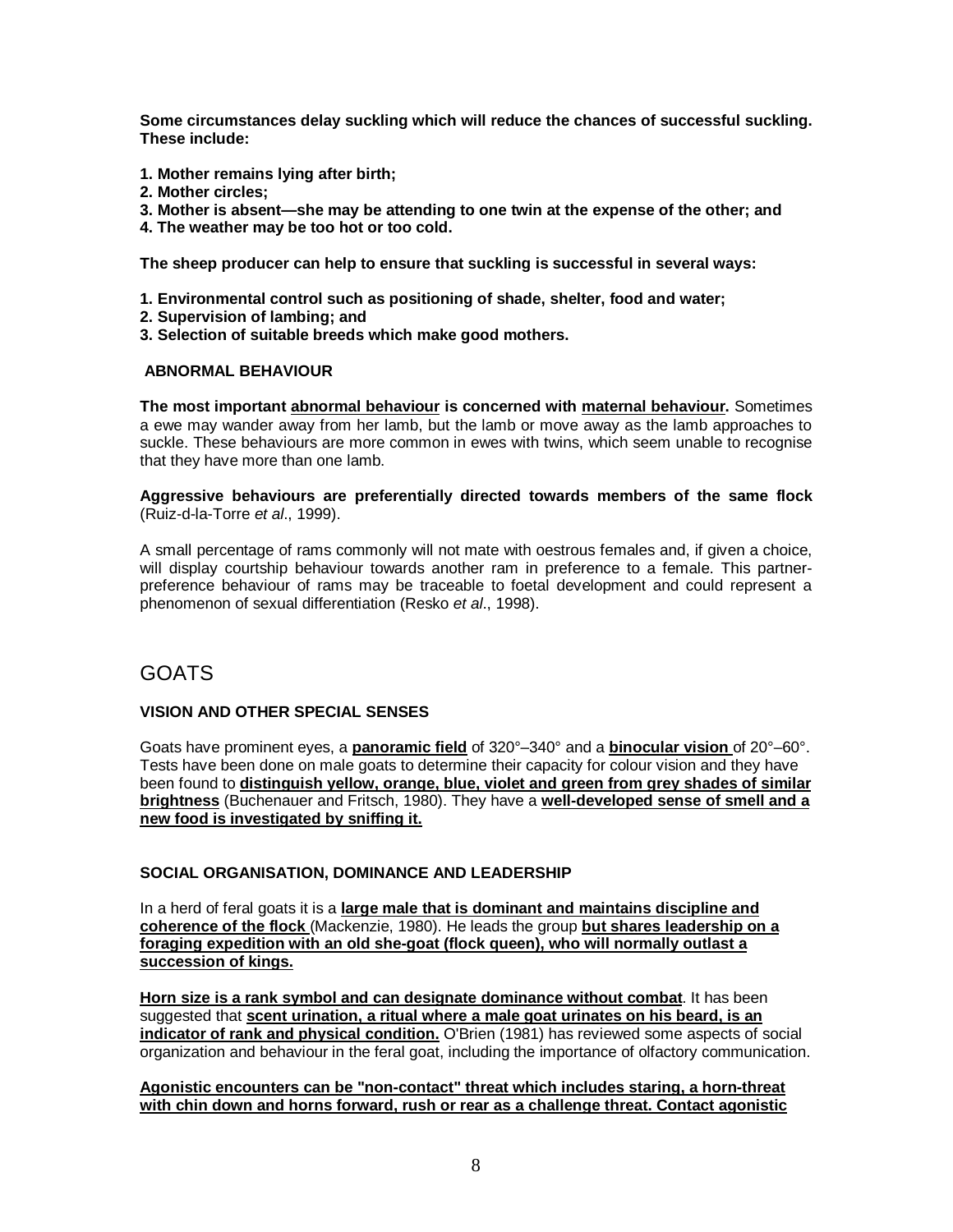#### **encounters include pushing the forehead against another goat, butting (in which combatants engage horns), and the rear-clash, which is a high intensity encounter.**

In feral groups, the group size and composition is highly variable and unstable. Family groups may include a dominant male, and a small number of adult females and their offspring. Males form large bachelor herds during non-breeding periods.

It is almost impossible to drive goats and when danger approaches, goats scatter and face the enemy, depending for safety on agility and maneuvering (Mackenzie, 1980).

**Alarm behaviour is highly developed**. The female stands rigid in a typical nursing posture with ears towards the source of alarm. This stimulates the young to run to the female. She may snort loudly several times to alert other goats. Depending on the source of alarm, the group may either take flight, move away slowly or return to previous activities.

*Leadership***.** Early work (Stewart and Scott, 1947) showed that leadership orders did not seem to be related to age or dominance. Donaldson *et al*. (1967) found milking order was consistent, and that there was a correlation between entrance order and milk weight.

## **SEXUAL BEHAVIOUR**

**The male tests the urine of the female and performs flehmen**. He then approaches the female with a slight crouch, head slightly extended, horns back and ears forward, the tail vertical and often with the tongue extended (Coblentz, 1974).

The female either remains still as the male approaches or begins to move away depending on her state of receptivity. If she is receptive the male does the 'rush-grumble', where he rushes towards the female and vocalizes. He then nuzzles her flank, back and anogenital area with his tongue extended.

The female signals her willingness to copulate by standing still with her head lowered and tail to the side.

# **MATERNAL-OFFSPRING BEHAVIOUR**

Within a few minutes after parturition the mother begins actively licking and grooming (care taking) the kid. This not only cleans the kid but probably provides cues for neonate recognition by mother. These cues are a complex interplay of vocal, visual, olfactory and gustatory stimuli.

The maternal–offspring bond is very individually specific and the female aggressively rejects the suckling attempts of alien offspring.

Feral goats hide the neonate to prevent attack by a predator. This is similar to cattle behaviour, but the young of the sheep are followers.

# CATTLE

# **VISION AND OTHER SPECIAL SENSES**

With their eyes positioned on the side of the head, cattle have panoramic vision of 330° and binocular vision of 25°–50°, which allows for good predator awareness (Phillips, 1993). Despite the wide set of their eyes, however, they do have a blind spot directly behind them (see below).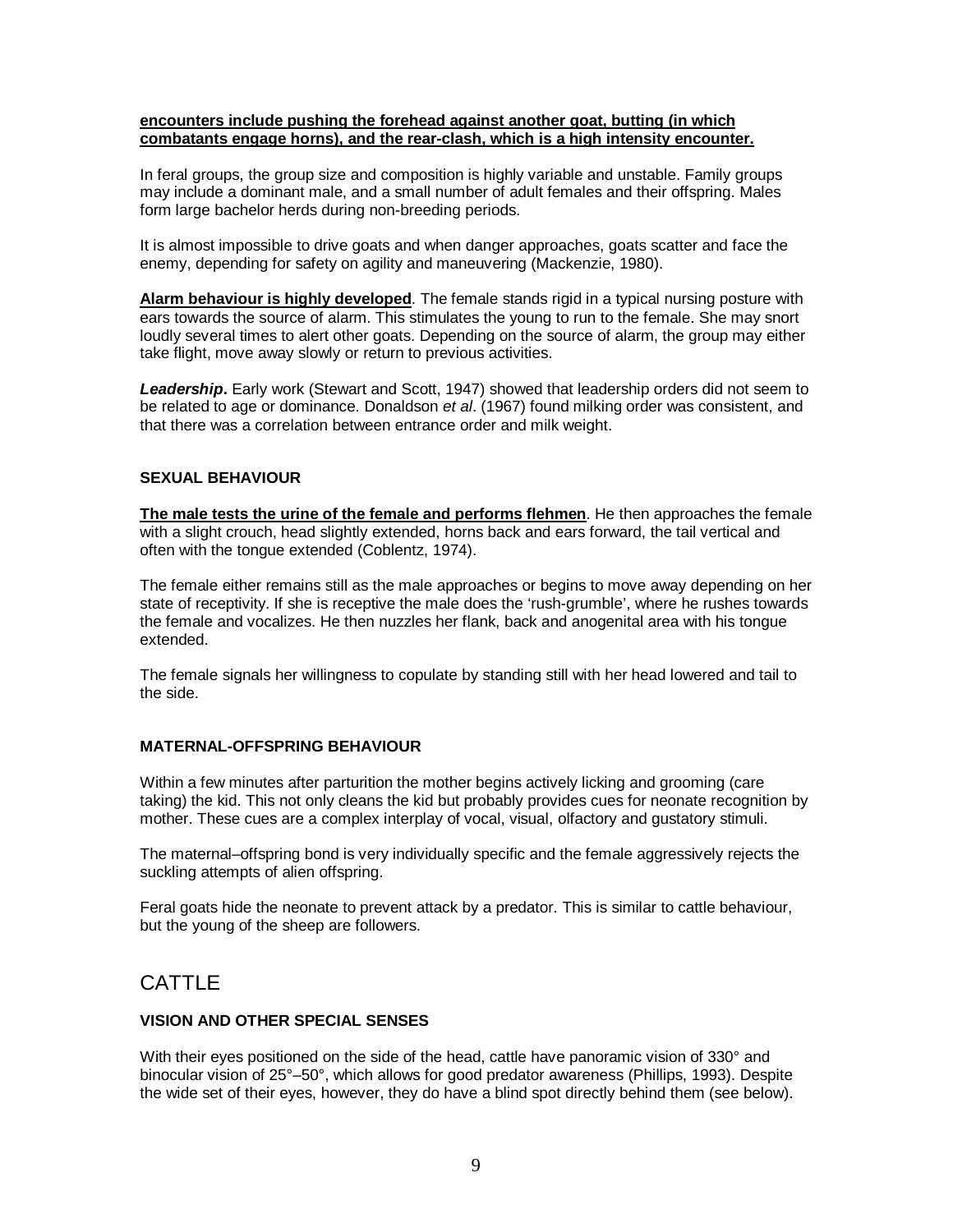

Cattle have slit-shaped pupils (Smith, 1998) and weak eye muscles, which inhibits their ability to focus quickly on objects (Coulter *et al*., 1993).

Cattle can distinguish long wavelength colours (yellow, orange and red) much better than the shorter wavelengths (blue, grey and green), which may have aided their response and survival when a herd member was attacked and blood was spilt (Phillips, 1993). Cattle can distinguish all colours from a grey background except blue (Dabrowska *et al*., 1981), and have a poor depth perception. Because of this poor depth perception and lack of definition, cattle will often baulk and refuse to cross a shadow or drain grate and are best moved through diffuse light.

While grazing, cattle constantly sniff the pasture, but it is not known if plants are rejected on the basis of odour. Cattle can distinguish smell, e.g. they will baulk at the smell of blood and offal. The sense of touch is important in determining which herbage is rejected or preferred. The secondary/special olfactory system can detect pheromones, volatile chemicals that are important in reproduction and feed selection (Currie, 1995).

The ears of cattle are very sensitive. Cattle can be calmed by playing soothing music, or stressed by loud noises such as yelling (NSW Feedlot manual 1997). Dairy breeds are more sensitive to sound and touch than beef breeds, high-pitched sounds, such as the whistle used to control most farm dogs, will increase the animals' heart rates (Lanier et al, 2000). Hearing in cattle is important in inter- and intra-species communication (Phillips, 1993).

Cattle flight zones can vary greatly. Feedlot cattle may move away from people, especially strangers, entering their flight zone of 1.5m, whereas less handled range cattle have a flight zone of 30m (NSW Feedlot manual, 1997).

Cutaneous sensitivity can be used to calm cattle by scratching under the neck and behind the ears, areas they find difficult to access (Moran, 1993).

Sensory input at the level of the penis is important for sexual behaviour during mounting (Hafez, 2000).

Older cattle grazing on rangelands will spend less time grazing than younger cattle due to their experience and learned paddock patterns (Krysl *et al.,* 1993).

## **SOCIAL ORGANISATION, DOMINANCE HIERARCHIES AND LEADERSHIP**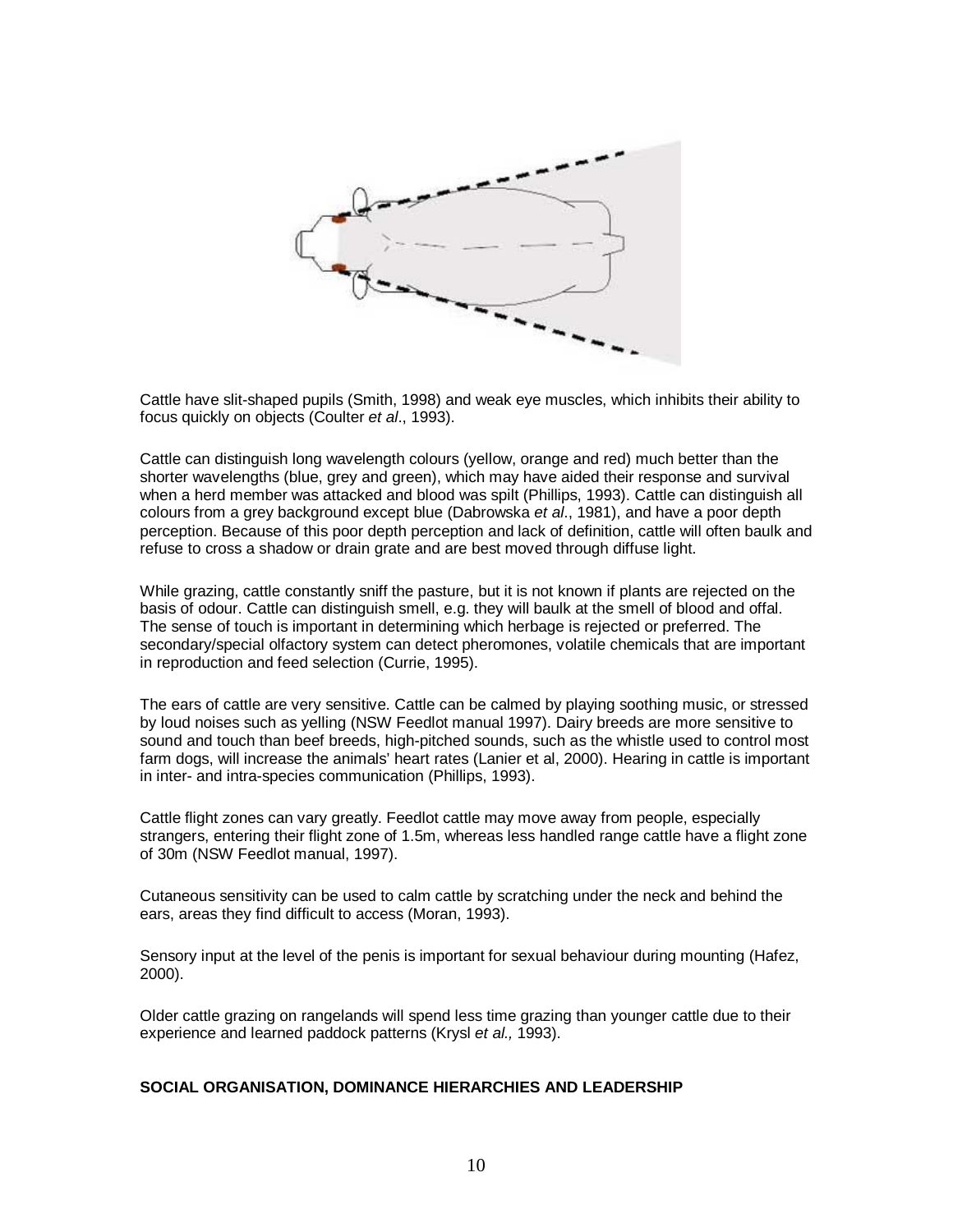Under farm conditions the dairy herd is organized into a social hierarchy. Schein and Fohrman (1955) found age and weight to be significantly correlated with rank, and height at the withers is also a contributing factor in steers (McPhee *et al*., 1964).

Other workers (Reinhardt, V. and Reinhardt, A., 1975) have shown an inverted U-shaped relationship between dominance and age. They found that cows rose in rank up to about 9 years old as their weight increased; thereafter, dominance declined as weight was gradually lost.

In free-range heterosexual herds of cattle there are several hierarchies among adult males, adult females and juveniles. As they age, young males fight adult females and eventually dominate them.

The hierarchy tends to be linear and large herds probably break down into a series of smaller hierarchies (Hafez and Bouisson, 1975). There is evidence that dominance hierarchies in young beef steers are formed soon after weaning and that they remain stable even when the groups are moved to other pens (Stricklin *et al*., 1980).

Dominance and eating behaviour have been observed in beef cattle where only one animal at a time could eat, and it was found that high-ranking cattle had fewer meals but tended to spend more time per day eating. Also dominant cattle did not prevent subordinates from gaining access to the stall, and the lower-ranking cattle replaced higher-ranking cattle as frequently as they were replaced by higher ranking cattle. Dominance becomes important only when there is a very limited amount of food for which to compete (Stricklin & Gonyou, 1981).

Although early work has not shown a relationship between dominance and milk production, recent field observations on ten commercial dairy farms showed that cows yielding a higher amount of milk came earlier for milking and those yielding a lower amount of milk came later (Rathore, 1982).

Aggressive interactions in cows appear to be ritualized and occur in sequence: approach, threat, physical contact or fighting. Once the dominance relationship of any pair of animals is learned (Beilharz and Zeeb, 1982), it eliminates the need for further combat. The subordinate animal retreats from the dominant at the slightest threat and physical contact is of minor importance as long as the animals can see each other's posture.

**Leadership.** Until recently there appeared to be no evidence for a relationship between leadership and dominance. It had been suggested, but not substantiated, that the most dominant animals were in the middle of the herd (Kilgour and Scott, 1959).

A recent study looked at patterns of leadership during grazing movements (Sato, 1982), which were divided into following, independence and leading. It was found that high-ranking animals tend to lead, medium ranks tend to follow and low-ranking animals tend to be independent. An interesting suggestion was that it was the active movement of high-ranking animals and the independent movement of low-ranking animals that governed the voluntary formation in grazing patterns.

*Grazing.* Grazing occupies a large amount of time in both dairy cows (about 8 hours/day) and in beef cattle (about 9 hours/day). Grazing behaviour is affected by many factors, including environmental conditions and plant species.

Cattle usually stand to graze and the pattern of grazing behaviour of each herd member is relatively similar.

$$
\frac{\text{running}}{\text{grazing hours}} \qquad \frac{6}{9} \qquad = 0.6
$$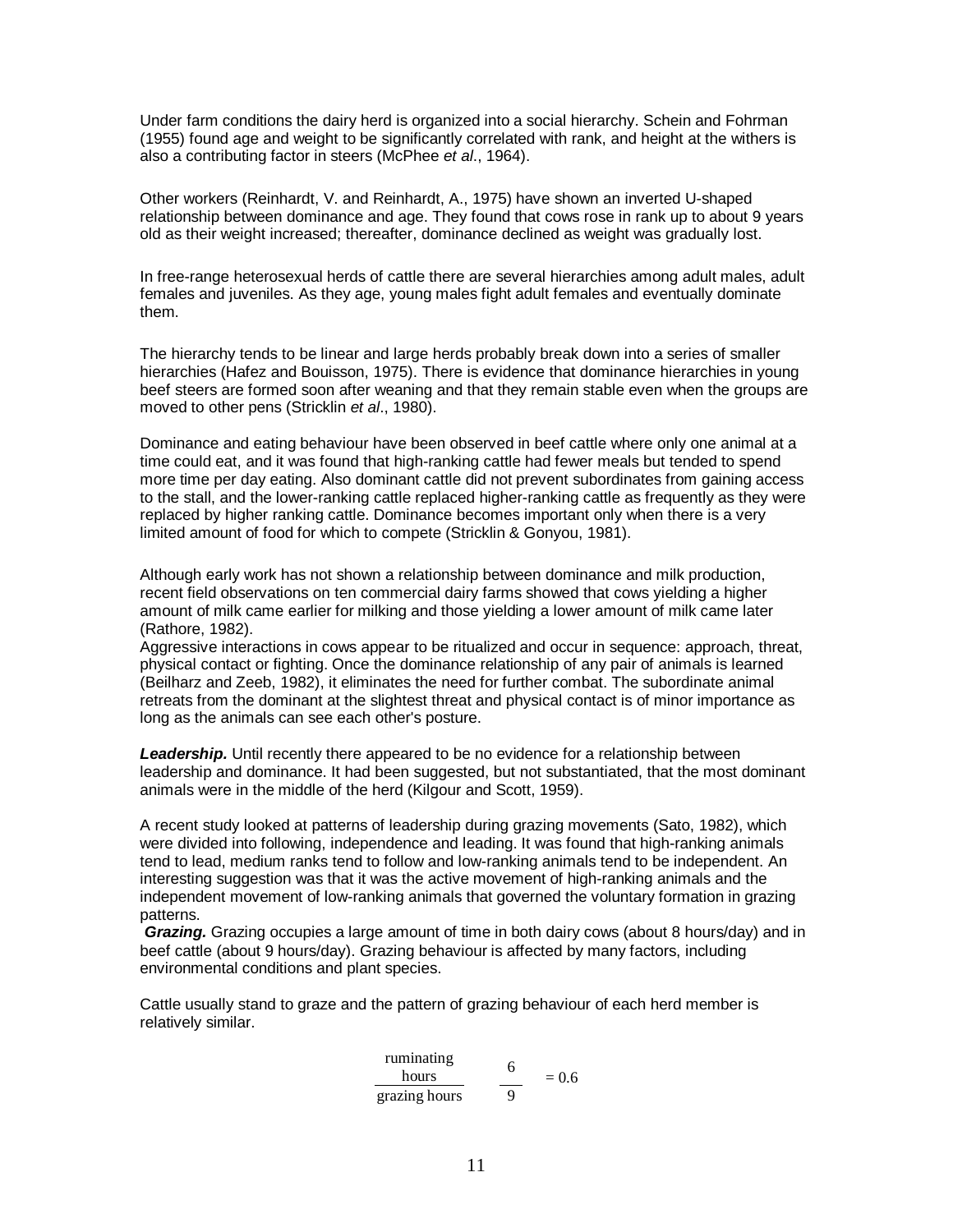The animal moves slowly across the pasture with the muzzle close to the ground, biting and tearing off grass, which is swallowed without much chewing. They ruminate when resting and time devoted to ruminating is approximately three-quarters of that spent in grazing. This will be altered by the type of pasture.

A useful ratio is the R:G ratio, i.e. if grazing is not restricted by management and is influenced by abundance of pasture and environmental factors (Tribe, 1955). If pasture is good, ruminating time is short, and the R:G ratio is low (0.4); if the herbage is poor and fibrous, ruminating time is longer and R:G value is high (1.3).

*Group cohesion.* In open treeless areas, free-ranging cattle group into large mobs and the distances between individuals are smaller than in areas with sparse to moderate tree and shrub cover. This means that the mob is more tightly clumped in open areas (Dudzinski *et al*., 1982) and this affects the grazing pattern.

**Resting behaviour.** The amount of time cattle spend resting depends on environmental conditions, time spent ruminating and grazing, and on breed. Studies on Zebu cattle showed individual preferences for particular resting areas, which could be traced throughout 12 months. The consistency with which an animal lies on its resting place is independent of its dominance hierarchy, which indicates that no competitive situation arises with other herd members for particular resting sites.

The animals will avoid sources of noise and disturbance and choose non-habitual resting sites if the preferred ones are close to the noise or disturbance (Reinhardt *et al*., 1978). Zebus and Zebu crossbreds will remain out in the bright sunlight resting or grazing, while British breeds seek the shade (Kelly, 1959). In a dairy herd of Friesian cows it was found that there was a consistent order for lying down and standing up (Benham, 1982).

Cattle have long memories (NSW Feedlot manual, 1997). They can individually identify 50–70 other herd members (Fraser & Broom, 1997).

Cattle will follow the lead animal (not necessarily the most dominant animal) quietly (NSW Feedlot manual 1997, Fig 9.1). This animal may lead, but often does not have control over herd direction but rather if a change of flight direction is caused, will run forward to the front position. *Bos indicus* cattle are generally more excitable than the European *Bos taurus* breeds (NSW Feedlot manual 1997, Fig 9.1).

Subordinate status can lead to attenuation of sexual displays (Hafez, 2000).

High hair whorls on the face are found in reactive cattle (Grandin, 1995).

Cattle will graze pasture that is 5 cm above the ground, distinguishing plants while grazing (Hosokawa, 1990). The herd's day involves maintenance behaviour: standing, walking, lying, feeding, drinking, self-grooming, allogrooming, agonistic behaviour and ruminating (Mitlohner *et al.,* 2001).

Grazing is affected by temperature. In very high temperatures cattle will graze predominantly at night (Krysl et al., 1993).

Cattle accustomed to a rotational system of paddock allocation will graze faster than cattle that are left in paddocks for longer periods; they will also tolerate lower feed supply, knowing that feed will be available in the next paddock in the rotation (Krysl *et al*., 1993).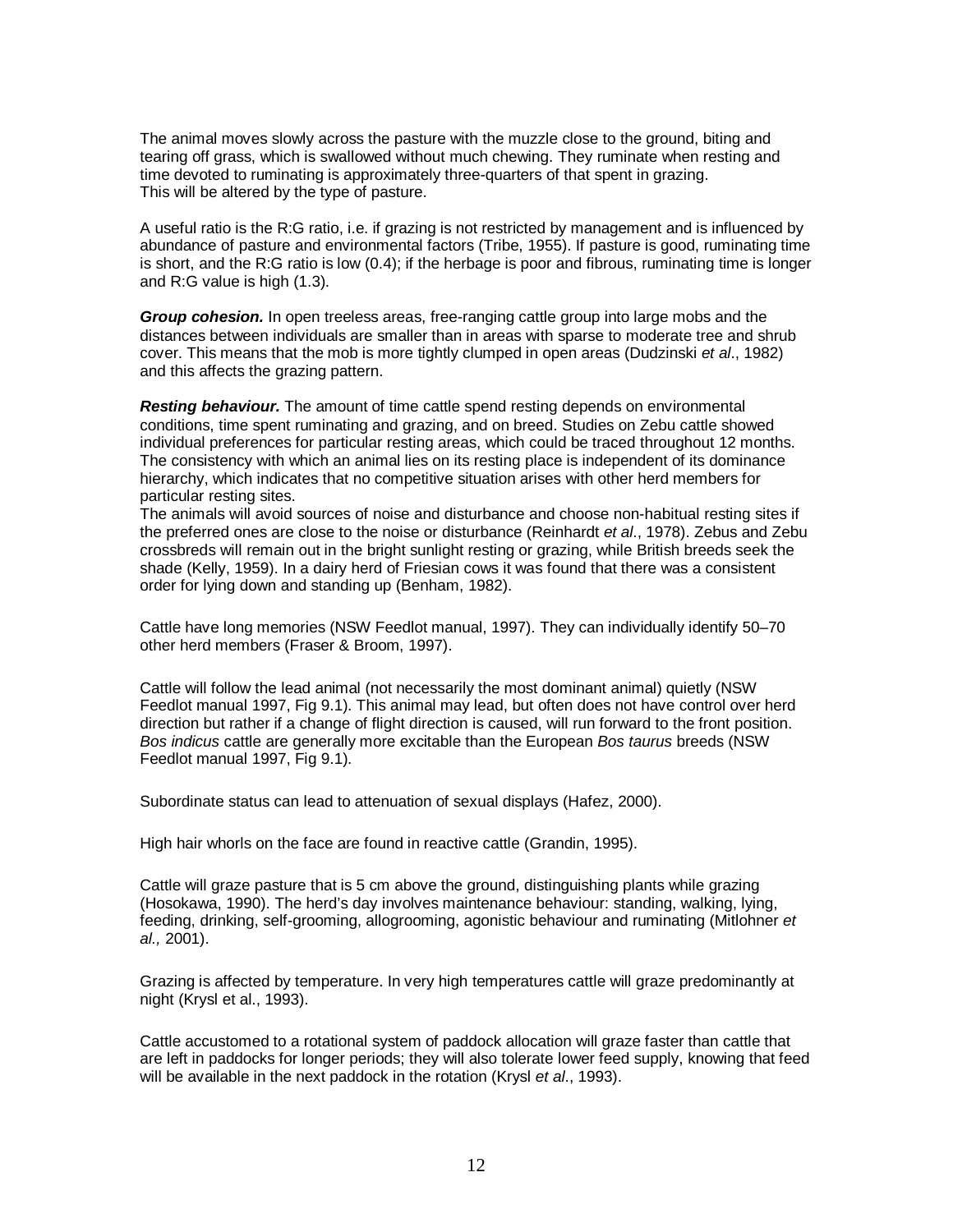Cattle in rangelands graze with younger animals in the centre of the herd, surrounded by the more aggressive members. Aging and weak cattle will often graze away from the herd, sometimes due to an inability to keep up; this exposes them to potential predator attack (Manning *et al*., 1998).

Dairy cattle that are placed in new herds and exposed to dominance struggles involving aggression will often show a reduction in milk production for several days (Fraser *et al*., 1997). Fear may contribute significantly to the establishment of dominance (Albright *et al*., 1997). In an exchange between two animals where one is clearly larger, healthier, stronger and older than the other, it may take no more than a movement gesture or threat to make the smaller animal submit or yield space (Albright *et al.*, 1997).

An aggressive bull will turn his body perpendicular to a challenger to display his full height and length (Houpt, 1998). Aggression is expressed by bunting or striking a challenger with the head (Houpt, 1998).

Dairy bulls are generally more aggressive than those of beef breeds, as well as being larger (Houpt, 1998). The unpredictable nature of a bull's aggressiveness leads farmers to use artificial insemination techniques so they no longer have to house bulls on the farm.

There is a tendency in the milking hierarchy for more dominant cows to enter the dairy first, and these individuals are also more likely to produce higher yields (Phillips, 1993).

Grazing time will be increased with the introduction of cattle (both dairy and beef) into new pasture, as more time is spent exploring the paddock, which could be associated with search grazing (Krysl *et al*., 1993).

The grazing time of calves in the presence of experienced grazing cattle was significantly longer than that ruminating hours grazing hours of calves grazing by themselves (Fukasawa *et al*., 1999).

A study of 7 breeds of cattle indicated that in windy wet weather grazing occupied 48% of their time and in windless cloudy conditions, grazing occupied 67% of their time (Rogalski, 1975).

Cattle lie down to sleep, ruminate or drowse for nearly half of their day (Houpt, 1998). When cattle lie down they hold their heads up or drawn back to the flank area (Albright *et al*., 1997).

Lying-down times of a lactating dairy cow depend on the type of housing, the comfort of the stall or lying out area, the type of diet, whether or not pregnant and climatic factors (Albright *et al*., 1997).

## **SEXUAL BEHAVIOUR**

As the cow reaches oestrus the bull becomes very excited and follows her closely, licking and smelling her external genitalia and often exhibiting flehmen. Recent work has shown that the bull uses the tongue to transfer fluid (probably urine) to a short incisive spur located on the dental pad. It is then transferred to the vomeronasal organ (Jacobs *et al*., 1980) which is considered to be the site of pheromone identification. Pre-copulatory patterns include pawing the ground and snorting, chin resting on the cow's rump just before mounting and then copulation. Copulation is short (seconds) compared with horses and pigs (minutes).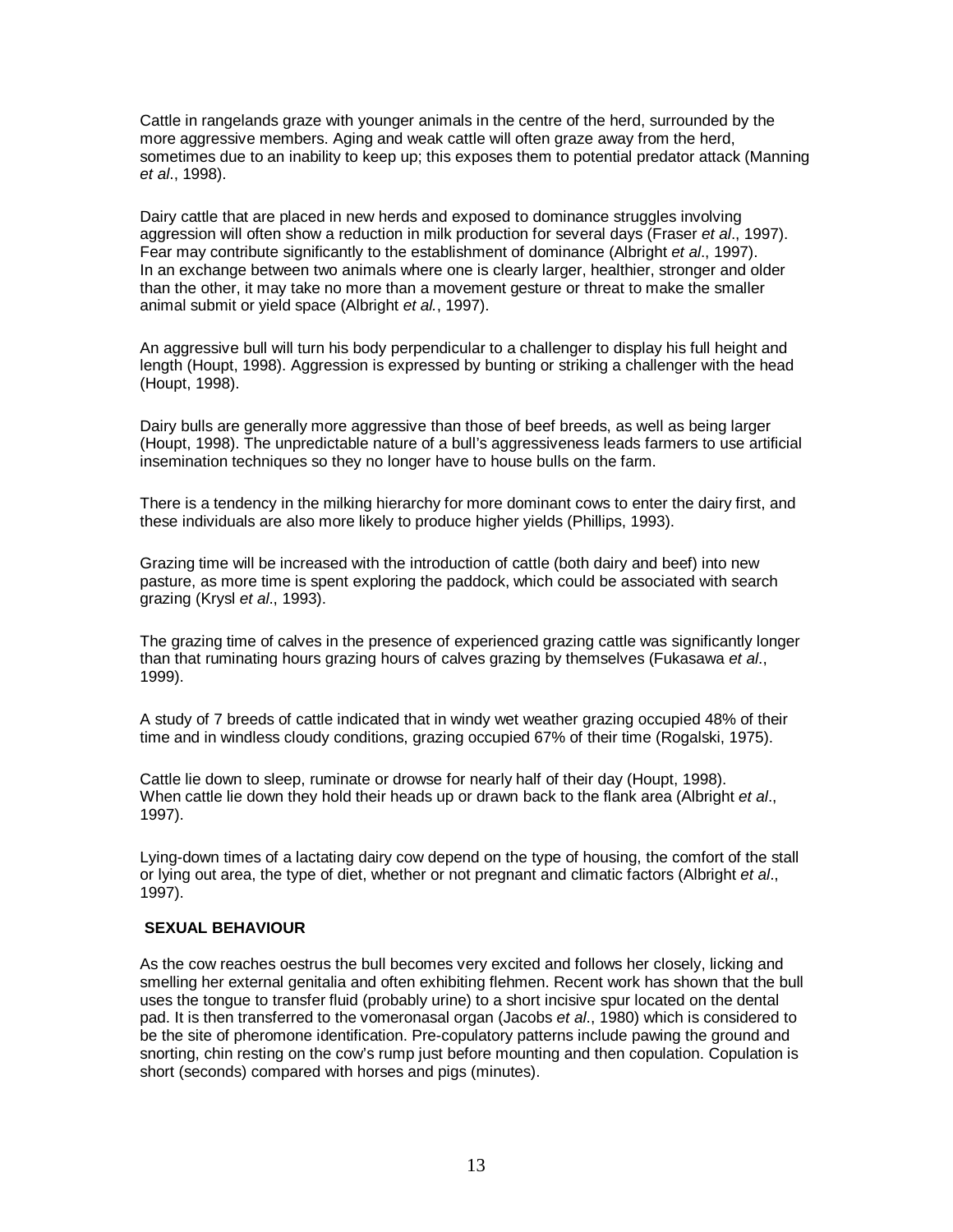Social ranking of bulls can influence their sexual activity, the most dominant animals mating the most. Chenoweth (1981) has written a useful review of libido and mating behaviour in bulls and other species.

The female becomes hyperactive when oestrus begins and the number of indiscriminate agonistic interactions and mounting attempts increase (Schein and Fohrman, 1955). A subjective measure of the intensity of oestrus from how 'excitable' a cow seems to be, can be designated as strong, medium or weak. Relative differences between breeds, ages and individuals can be fairly accurately rated (Hafez and Bouisson, 1975).

Castrated males (steers, bullocks) may display similar sexual behaviour as intact/complete males (e.g. mounting); the lack of androgens inhibits actual mating/copulation. After male cattle are castrated, erections are the last aspect of male sexual behaviour to be lost (Hafez, 2000). Female sexual behaviour depends on 'the circulating endocrine balance', controlled by ovarian secretions, primarily oestrogen (Hafez, 2000).

As cows become sexually receptive they may mount or be mounted by other cows, sniff males or become involved in mock fighting. Cows are receptive for approximately a day (Hafez, 2000). The level of sexual behaviour displayed is determined by genetics, environmental factors, physiological factors, health and previous experience, e.g., bulls of dairy breeds are generally more sexually active than those of the beef breeds. New herd members attract greater sexual attention. Therefore, their introduction to a breeding group can be a useful means of stimulating sluggish bulls (Hafez, 2000).

Testosterone and oestrogen enhance the libido of males and females respectively (Currie, 1995). Oestrous duration of cows is longer when there are many other cows in oestrus at the same time (King, 1990).

The bull detects the pro-oestrous cow about 2 days before oestrus and remains in her general vicinity (Albright *et al*., 1997). During the oestrus period the cow increases her frequency of urination so the bull can sample both the odours and the taste of her urine (Phillips, 1993). The period of sexual receptivity (mounting behaviour) ranges from 1 to 18 hours, with the average being about 4.4 hours (King, 1990).

Bulls that are used for AI or hand-breeding may have poor semen quality or poor reproductive behaviour, due to the lack of stimulatory effects that result from the prolonged courtship (Houpt, 1998).

Bulls commonly masturbate, especially at times of inactivity (Houpt, 1998). Mounting causes an immobilization reflex (rigid stance) in the oestrous females that are being mounted (Albright *et al*., 1997).

## **MATERNAL-OFFSPRING BEHAVIOUR**

Suckling behaviour begins 2-5 hours after birth and the mother must be standing. The calf vigorously butts the mother's udder with its head while suckling. It has been noted that heifers which had a difficult birth took longer to stand than cows which had already had several calves. Experienced cows usually stand within one minute of the birth of the calf (Edwards and Broom, 1982). The mother licks the young to stimulate breathing, circulation, urination and defecation. The cow is a 'hider' species so the young are hidden near the birth site straight after birth and the afterbirth is eaten, because it could attract predators.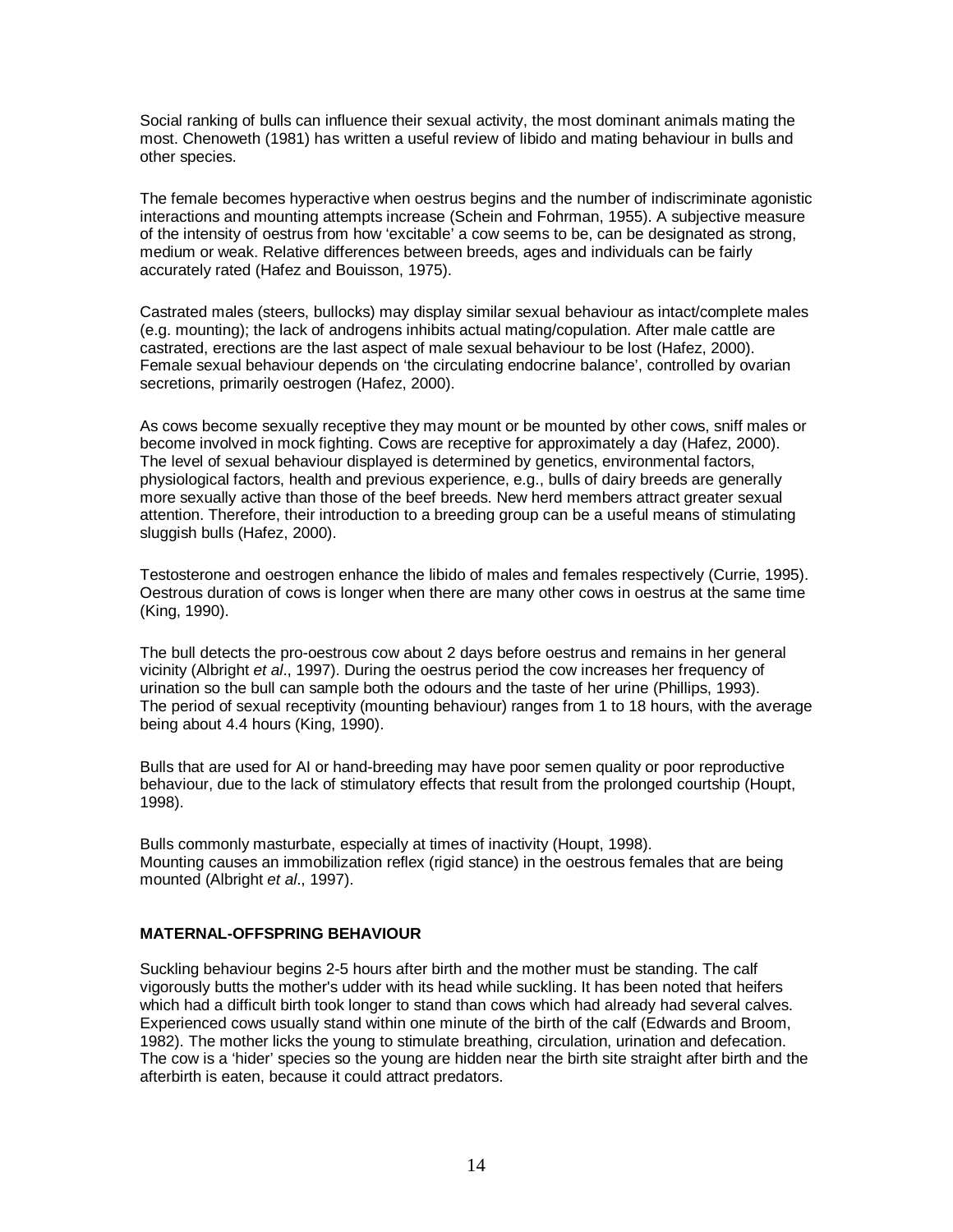Teat sucking by the calf is most intense soon after it stands up and it is common for suckling to occur first from a front teat (Edwards and Broom, 1982). The distance maintained between the cow and calf increases steadily with time after calving but they keep in contact by vocalizing.

Within the first week of life the calf begins to follow the cow, but for periods of the day, groups of calves will be found lying together for much of the day while the cows are grazing. It is in the period before calves are themselves grazing that 'nurseries' may form (Squires, 1981). There may be 'guard' cows left in charge and observations are reported from cows under extensive rangeland conditions. Fostering of calves is possible if a group of calves is placed with several nurse cows, but there is a large variation in the number of sucklings permitted by the cows (Kilgour, 1972).

A cow becomes restless 1–2 days before calving. If possible, she will leave the herd shortly before birth, finding a quiet place to calve. This is often not possible in most domestic contexts, so herd interference can occur at the birth, and bonding may be disrupted (Hafez, 2000).

If calves are removed from their mothers immediately after weaning, they can be pre-conditioned. This involves handling quietly, early castration and dehorning to accustom them to human handling, making them quieter to handle as they age. They will suffer less stress than cattle that have had less frequent human contact (Grandin, 1999). This is in comparison with calves that are left with their mothers and learn behaviours to avoid humans (NSW Feedlot manual, 1997).

Vision, olfactory and vocal senses are involved in cow and calf identification. Cows will groom their calves, 'labeling' them as their own (Hafez, 2000). Calves usually stand 45 minutes after birth, and are suckling 2–5 hours later; the mother aids suckling by positioning her body for easier access (Hafez, 2000).

Between birth and 7 months, the mean duration of suckling time for calves was seen to be 34 minutes, with the suckling frequency being 4.5 times per day (Hattori *et al*., 1995). Weaning studies in *Bos indicus* have shown that heifer calves are weaned at 8 months of age, whereas bull calves are weaned at 11 months (Houpt, 1998).

Twins may receive less grooming than single calves (Hafez, 2000). Cows will lick the urogenital/rectal areas to stimulate urination and defecation (Hafez, 2000).

Hormones regulate maternal behaviour (Currie, 1995).

At calving, cows should be allowed to seek isolation in a sheltered place, which will allow a dry and soft surface to lie on. Dairy calves should be licked by their mothers, but the duration must be controlled so that calves are able to suck (Lidfors, 1994).

The heritability of maternal behaviour is low in cattle (Houpt, 1998), so it is difficult for farmers to select for good mothering ability in bloodlines.

Contact between the cow and her calf for a period as brief as 5 minutes postpartum results in a strong specific maternal bond (Houpt, 1998).

## **ABNORMAL BEHAVIOURS**

1. *Mis-mothering*. This may be due to the mother having suffered a long and difficult birth and not being able to stand up for suckling. The calf may also be too weak to suckle. Cases of mismothering are common with cows calving in synchrony in intensively managed maternity groups (Albright *et al*., 1997).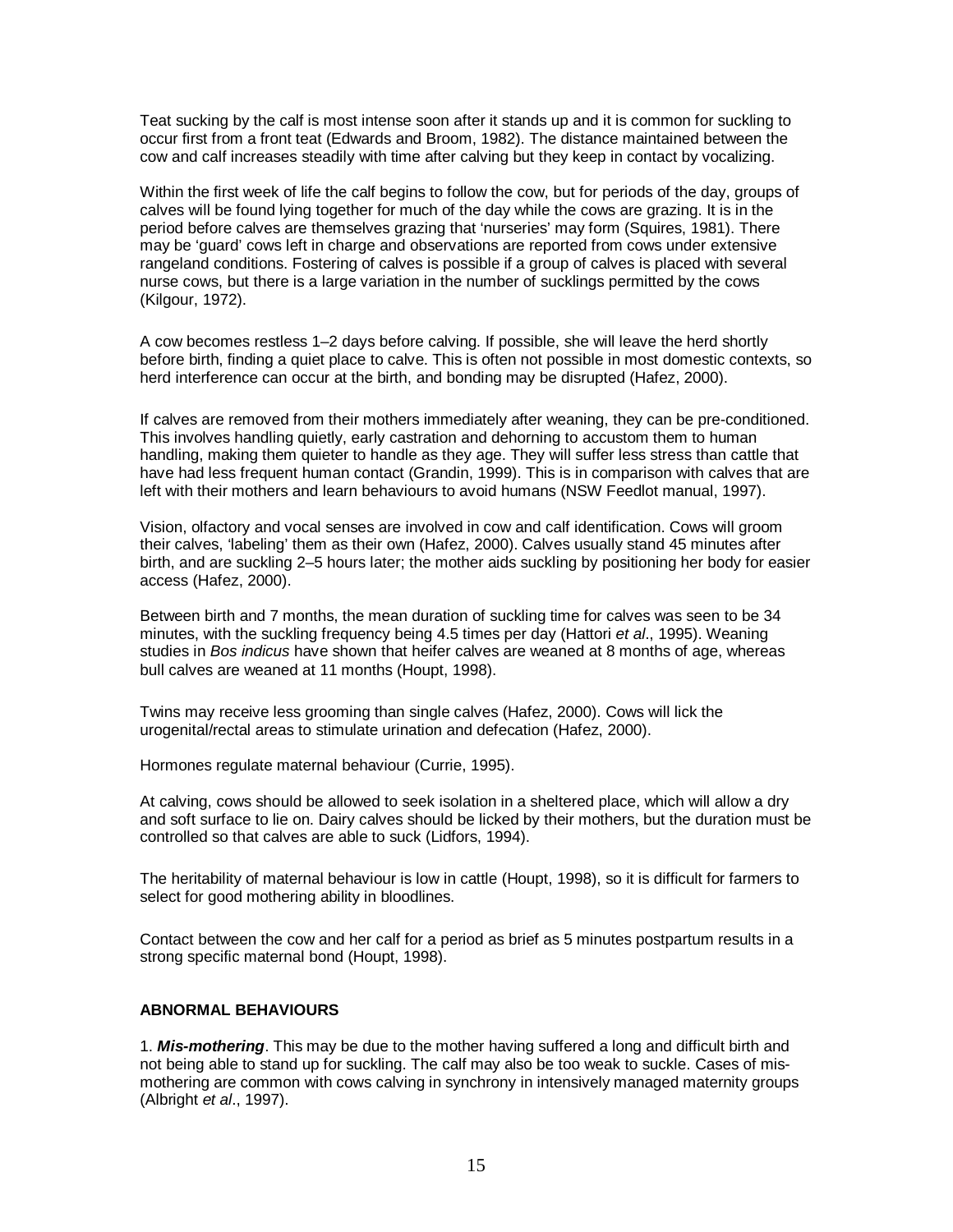2. *Nymphomania*. Such cows behave like bulls, pawing and mounting but refuse to stand for mounting by other cows. It could be an inherited trait. Nymphomania is more common in highproducing dairy cows than in cows of beef breeds (Houpt, 1998). Nymphomania is usually associated with follicular cysts (Houpt, 1998).

3. *Buller-Steer Syndrome.* This common health and economic problem in feedlot operations (Ulbrich, 1981). The typical buller-steer sexually attracts his pen-mates who take turns following and mounting the abnormal animal. It does not seem to be associated with rank, and may be due to boredom. When detected, bullers are segregated and treated for injury or illness. Approximately 2% of steers in a feedlot situation are buller steers (Houpt, 1998).

4. *Illness/disease.* Cattle that are not healthy will show abnormal behaviour. Healthy cattle will appear alert, stretch on rising and be vocal – they often vocalize in response to pain or stress (Grandin, 2001). Unwell cattle often show little interest in their environment, have dull eyes, sluggish movement, poor grooming and poor appetite (NSW Feedlot manual, 1997). Other indicators of sickness include over-stretching of the neck, hunching the back, kicking the belly area (indicating abdominal pain), grinding teeth, star-gazing, etc. (Moran, 1993). Atypical sexual behaviour, such as nymphomania, homosexuality, hyper-sexuality, masturbatory behaviour, may be caused by genetic flaws, endocrine imbalances, management problems, and in many cases may be reversed (Hafez, 2000).

Masturbation in males is common, especially in bulls on a high protein diet (Hafez, 2000). Humans may modify behaviour by processes such as castration, spaying and endocrine implants to increase production and ease of handling (Currie, 1995).

# PIGS

# **VISION AND OTHER SPECIAL SENSES**

Pigs have colour vision and a panoramic range of about 310°, and binocular vision of 35–50°. It is thought they have no accommodation (i.e., they cannot focus). Pigs are inquisitive and this must be remembered when moving them. If they are not hurried and can explore as they go along, they can be driven without effort. The extent to which pigs have colour vision is still a source of some debate. However, the presence of rods and cones with two distinct wavelength sensitivities in the blue and green frequencies (Lomas *et al*., 1998) suggests that at least some colour vision is present.

Pigs have a well-developed sense of smell and use is made of this in Europe where they locate underground truffles. Hearing is also well developed and localization of sounds is made by moving the head. Olfactory rather than visual stimuli are used in the identification of conspecifics (Houpt, 1998).

Pigs learn quickly to manipulate food and water devices, to turn fans on and off (Ingram and Legge, 1970) and to turn on a source of radiant heat (Ingram *et al*., 1975).

Auditory stimuli are used extensively by pigs as a means of communication in all social activities (Gonyou, 2001). Alarm or aversive stimuli are transmitted to conspecifics not only by auditory cues but also via pheromones (Vieuille-Thomas and Signoret, 1992).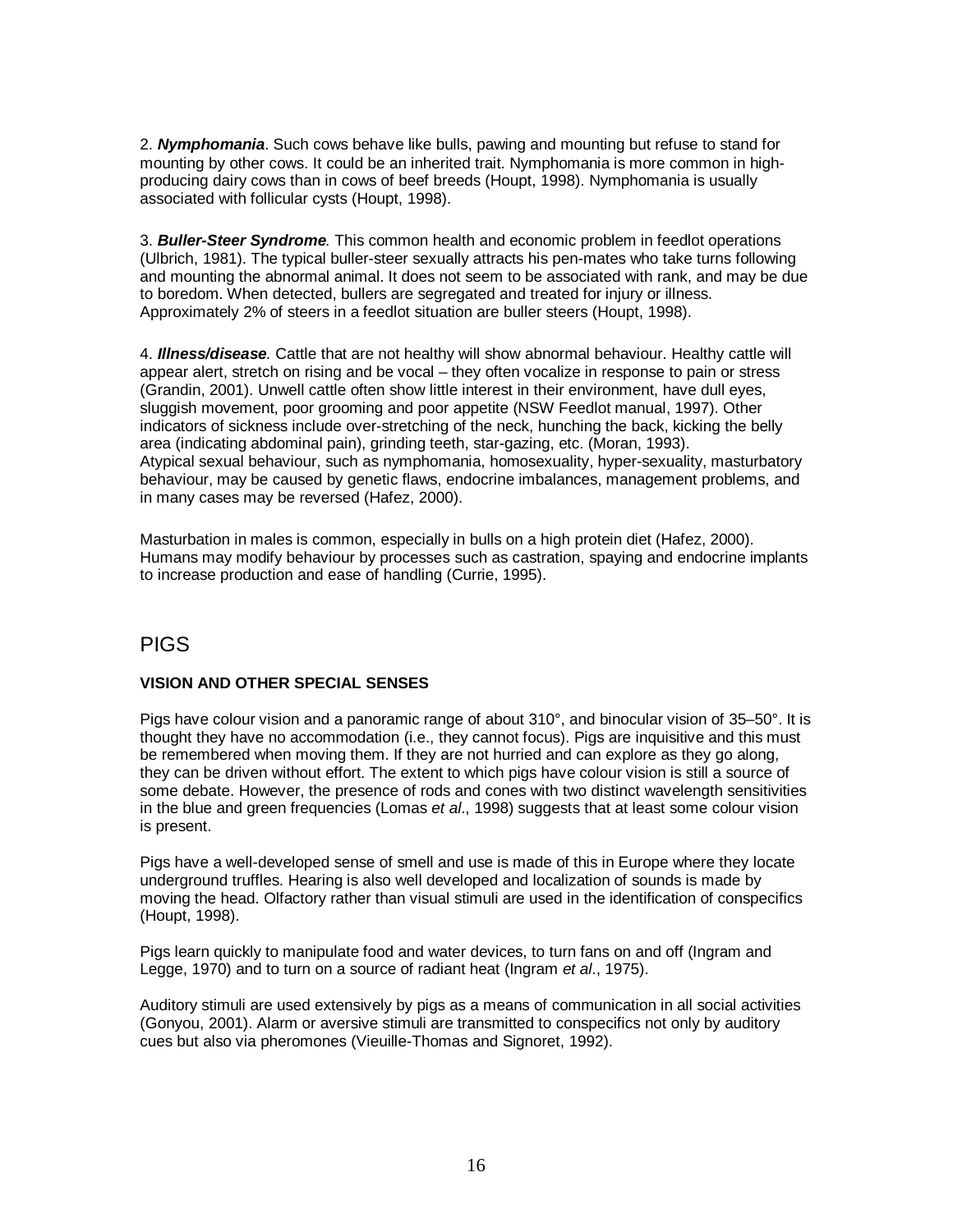## **SOCIAL ORGANISATION, DOMINANCE HIERARCHIES AND LEADERSHIP**

The basis of the social structure in feral pigs is the matriarchal herd of several females and their offspring (Kurz and Marchington, 1972). Males are not permanently associated with such herds, and are often solitary or in bachelor groups.

In the domestic situation pigs may be kept together with littermates throughout their lives or be grouped with strange pigs of similar age and size. There are two types of social organization in the domestic pig (Signoret *et al*., 1975):

> a. Teat order; b. Dominance hierarchy.

**Teat order.** Within the first few hours to two weeks after farrowing, the piglets become capable of recognizing their positions on the udder and preferentially attach themselves to anterior rather than posterior teats. This was shown in the early work of Donald (1973a, 1973b) and confirmed by many later workers (Hemsworth et al., 1976). It has been shown that stimulation of the anterior teats appeared to be important in causing milk letdown (Fraser, 1973) so it might be to the advantage of the entire litter to have these teats occupied by healthy piglets. The teat order may function as a type of territorial spacing system which, in turn, means a stable family life with minimum competition.

Most fights that occur in young piglets are around the udder (Hartstock and Graves, 1976) and more fights were won at the permanent nursing site than away from it. They called this the 'homecourt advantage' and found that fighting declined as the nursing order was established.

Using an artificial sow to rear groups of piglets, Jeppesen (1982) suggested that recognition of a teat in a particular area of the udder depended on visual orientation by means of reference points on the udder to find the area, and then the olfactory sense is used for the search within that area.

*Dominance hierarchy.* This is the social organization established in groups of weaned pigs. When a number of unacquainted pigs are mixed together for the first time, they fight to establish a dominance hierarchy, usually of a simple linear type. The fighting behaviour is generally mouthto-neck attacks with strong thrusts sideways and upwards (McBride et al., 1964).

The establishment of the hierarchy occurs within 24 hours of mixing but the level of aggression drops dramatically after about one hour (Symoens and Van Den Brande, 1969). The dominance hierarchy is important as the social rank appears to influence productivity. It has been shown by some workers (Bielharz and Cox, 1967; McBride *et al*., 1964) that social rank influences growth, while others (Meese and Ewbank, 1973a) found that weight was not correlated with dominance or sex. The dominance hierarchy is important as a group stabilizer, but under adverse, intensive conditions, animals low on the hierarchy may be disadvantaged by lack of food and water.

The top-ranking pig can be removed from the group for up to 25 days and on return will still retain its position, but only if the social group it left was stable (Otten *et al*., 1997). A pig at the bottom of the hierarchy is treated as a stranger and attacked when returned after three days (Ewbank and Meese, 1971). Pigs probably recognize each other by sight and smell.

It is an advantage in a husbandry system to have a stable social organization so that the pigs can settle down and grow and it may be that a system of 'birth-to-slaughter-weight-in-one-pen', in which pigs remain members of the same unchanged social group from birth to slaughter, is a way to reduce disturbances (Ewbank, 1978; Sainsbury D. and Sainsbury, P., 1979).

*Huddling behaviour.* Pigs are very susceptible to hot conditions and the rate of sweating is very low, so there is inadequate thermoregulatory compensation by respiratory evaporative loss. In the feral state, pigs seek shade and wallow in mud or water and become more active at night (Mount,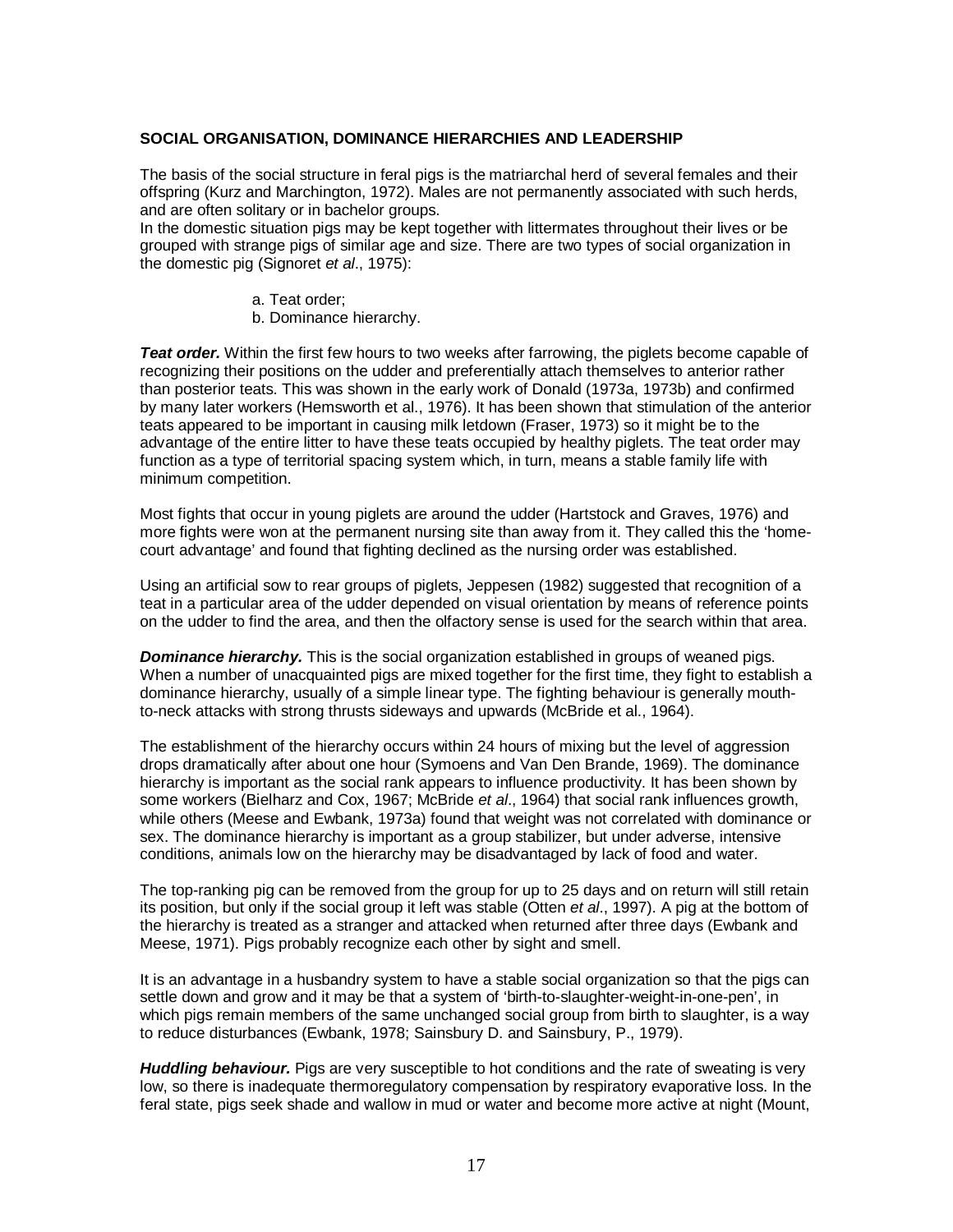1979). Young pigs are sensitive to cold and a behavioural feature retained through a pig's life is the stimulus to huddle with littermates (Mount, 1979). Nest-building activity in the natural state provides shelter from environmental extremes.

*Leadership.* The work of Meese and Ewbank (1973b) showed no clear relationship between leadership, exploratory behaviour or social rank in groups of pigs in an outdoor area. Dominant pre-weaned piglets have higher growth rates than subordinates due to suckling the more anterior teats (which secrete the most milk and have the lowest incidence of mastitis), allowing their dominance to be maintained through to post-weaning (Dyck *et al*., 1987).

Agonistic behaviour among piglets will decrease if they are regrouped during lactation rather than post weaning (Olsson and Samuelsson, 1993).

Instability of the dominance hierarchy increases with stocking density, thus increasing stress and aggression. This appears to depress the immune system and thus heighten the herd's susceptibility to disease (Turner *et al*., 2000).

Grouping pigs by weight heterogeneously rather than homogeneously, as is the current practice, may increase growth rate and reduce hierarchical conflict by allowing clear weight differentiation among littermates (Francis *et al*., 1996).

Odour masking, by methods such as creating a familiar odour on all pigs, masking the odour of unfamiliar pigs, and the use of pheromones and/or artificial compounds, has had little, if any, effect in limiting aggression and increasing hierarchical stability (Gonyou, 1997).

Isolation from a social group is very stressful for pigs and may result in stereotypes or attempts to escape (Gonyou, 2001).

# **SEXUAL BEHAVIOUR**

Courtship behaviour lasts only a short time when a boar is placed in a small pen with an oestrous female. The sow plays the critical role of meeting sexual partners as boars show equal choice between an oestrous and an anoestrous sow. The male sniffs the female, noses sides, flanks and vulva, and emits a 'mating song' of soft guttural grunts (6–8 seconds). He foams at the mouth and moves his jaw from side to side as the female poses and bites the male's ears gently. When the sow becomes stationary the boar mounts. Androstenone within boar saliva aids in eliciting the standing response in the sow (Gonyou, 2001). Some sows are more attractive to boars than others and occasionally a sow may avoid and refuse to stand for a specific boar. Rearing females in isolation from males delays the standing response of the females once they are introduced to boars (Soede and Schouten, 1991).

Pheromones in boar saliva and preputial secretions induce oestrus in gilts and sows (this is known as the boar effect) (Pearce et al., 1988). The presence of stimuli from boars (namely odour) will induce earlier puberty in gilts than if no other stimuli were present (Hemsworth et al., 1988).

Because an oestrous sow will stand near the boar (Bressers *et al*., 1991), penning breeding females adjacent to a boar makes identification of oestrous sows easy.

The social environment that boars have been raised in influences their levels of sexual activity (Hemsworth *et al*., 1977). Boars that are raised individually with no visual contact with immature females, but who can hear and smell the females, have reduced copulation frequency and shorter average duration of ejaculation compared to those raised in all-male or male-female groups. Boars that engage in more courting activity, especially nosing of the sow's flanks before mating, have higher conception rates (Hemsworth *et al*., 1978). This study suggested that extra flank-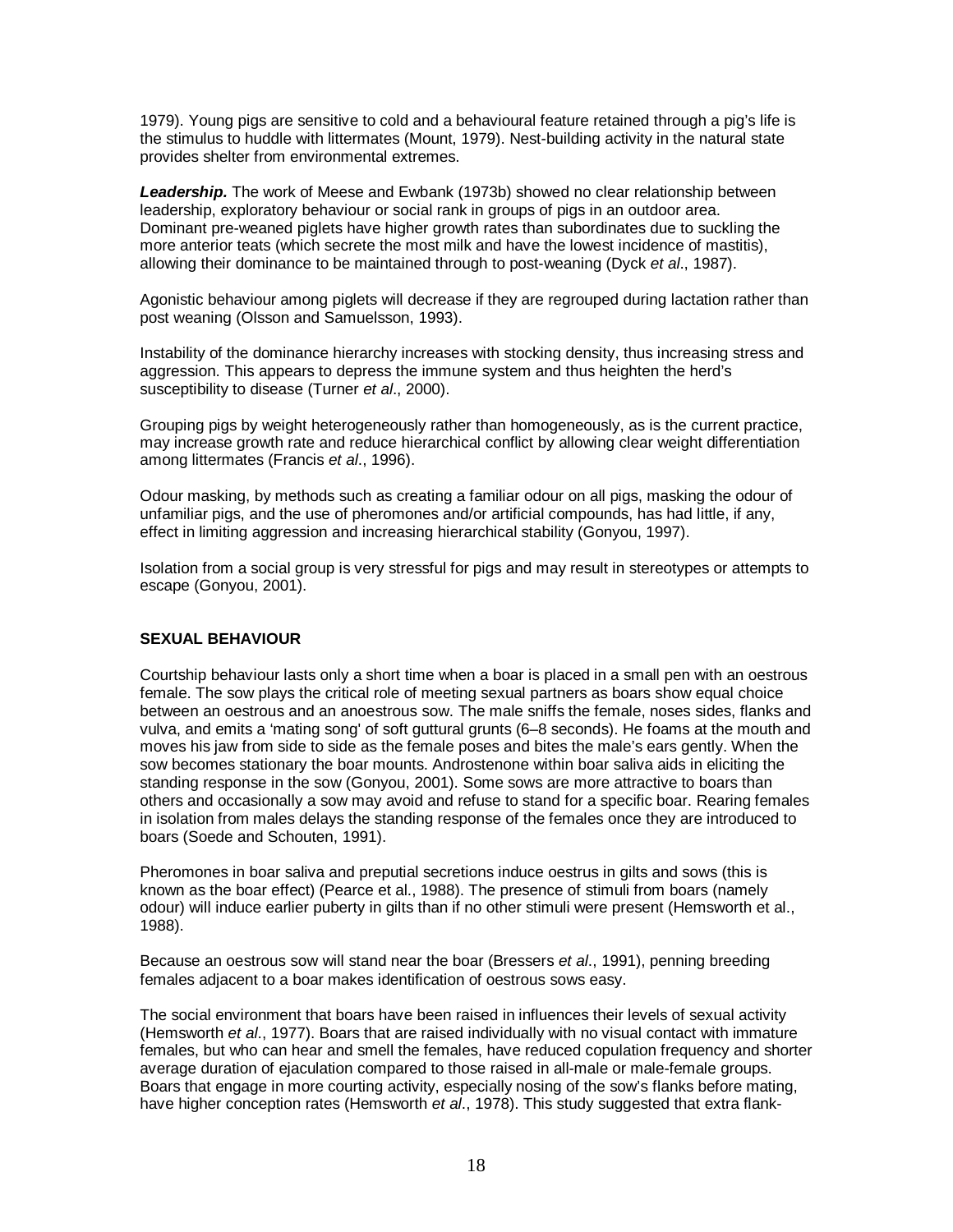nosing might stimulate oxytocin release from the sow's pituitary gland and this could increase sperm transport and the number of sperm in the oviduct and so increase the chances of fertilization.

Dominant boars cover the markings of subordinate animals with urine that is often contaminated with preputial secretions (Mayer and Brisbin, 1986).

## **MATERNAL–OFFSPRING BEHAVIOUR**

In a paddock the sow will nest-build for up to six hours before parturition. She hollows out a depression and lines it with straw, grass, sticks, or other available material. While farrowing crates in intensive piggeries prevent much of this nest-building behaviour, many elements are still present and the sow will often perform similar activities to those of pigs provided with nesting material (Blackshaw J. and Blackshaw, A., 1982).

Pigs of lower social status tend to produce litters with piglets that are lighter in weight (Mendl *et al*., 1992).

Dominant sows give birth to more male piglets than do subordinate ones (Mendl *et al*., 1995). Compared to other mammals, pigs display complex nursing and suckling behaviour (Fraser, 1980; Signoret *et al*., 1975). Nursing is frequent, every 50–60 minutes, and the sow requires stimulation from piglets before milk let-down. Sensory inputs (vocalization, odours from mammary and birth fluids and hair patterns of the sow) are particularly important immediately post-birth to facilitate teat location by the piglets (Rohde Parfet and Gonyou, 1991).

Initially, the piglets jostle for position at the udder, then each piglet massages around its respective teat with its snout, during which time the sow grunts at slow, regular intervals. Each series of grunts varies in frequency, tone and magnitude, indicating the stages of nursing to the piglets (Algers, 1993). The phase of competition for teats and of nosing the udder, lasts for about one minute, and ends when milk flow begins. In the third phase, the piglets hold the teats in their mouths and suck with slow mouth movements (one per second), and the rate of the sow's grunting increases and lasts about 20 seconds. The grunt peak in the third phase of suckling does not coincide with milk ejection but rather the release of oxytocin from the pituitary into the bloodstream (Castren *et al*., 1989). Phase four coincides with the period of main milk flow (10–20 seconds' duration) when the piglets suddenly draw back slightly from the udder and start sucking with rapid mouth movements of about three per second. The sow grunts rapidly, lower in tone and often in quick runs of three or four, during this phase. Finally, the flow stops and so does the grunting of the sow and the piglets may dart from teat to teat and recommence suckling with slow movements, or nosing the udder.

Piglets massage and suckle the sow's teats after milk flow ceases as a way of letting the sow know their nutritional status. This helps her to regulate the amount of milk released from that teat in future sucklings. The more intense the post-feed massaging of a teat, the greater the future milk release from that teat will be (Jensen, Gustafsson and Augustsson, 1998).

It is often hard to tell if the nursing episode is initiated by the sow or the piglets and almost any disturbance causes the piglets to rise, squeal and then nurse. The sound of one litter nursing may initiate nursing among other litters. Fostering piglets from one litter to another is often carried out in the pig industry and it is recognized that sows may react aggressively to foster piglets and that suckling periods are disrupted. Horrell and Bennett (1981) exchanged three piglets between five pairs of litters at seven days of age after the teat order had been established. Compared with control litters, cross-fostering disrupted the teat order relationships of the whole litter. Weight gain of fostered piglets during the second week was reduced to 79% of that in their non-fostered littermates. If fostering has to be done, it has more chance of success if the piglets are only one to three or four days old. Cross-fostering of piglets should be undertaken before teat order is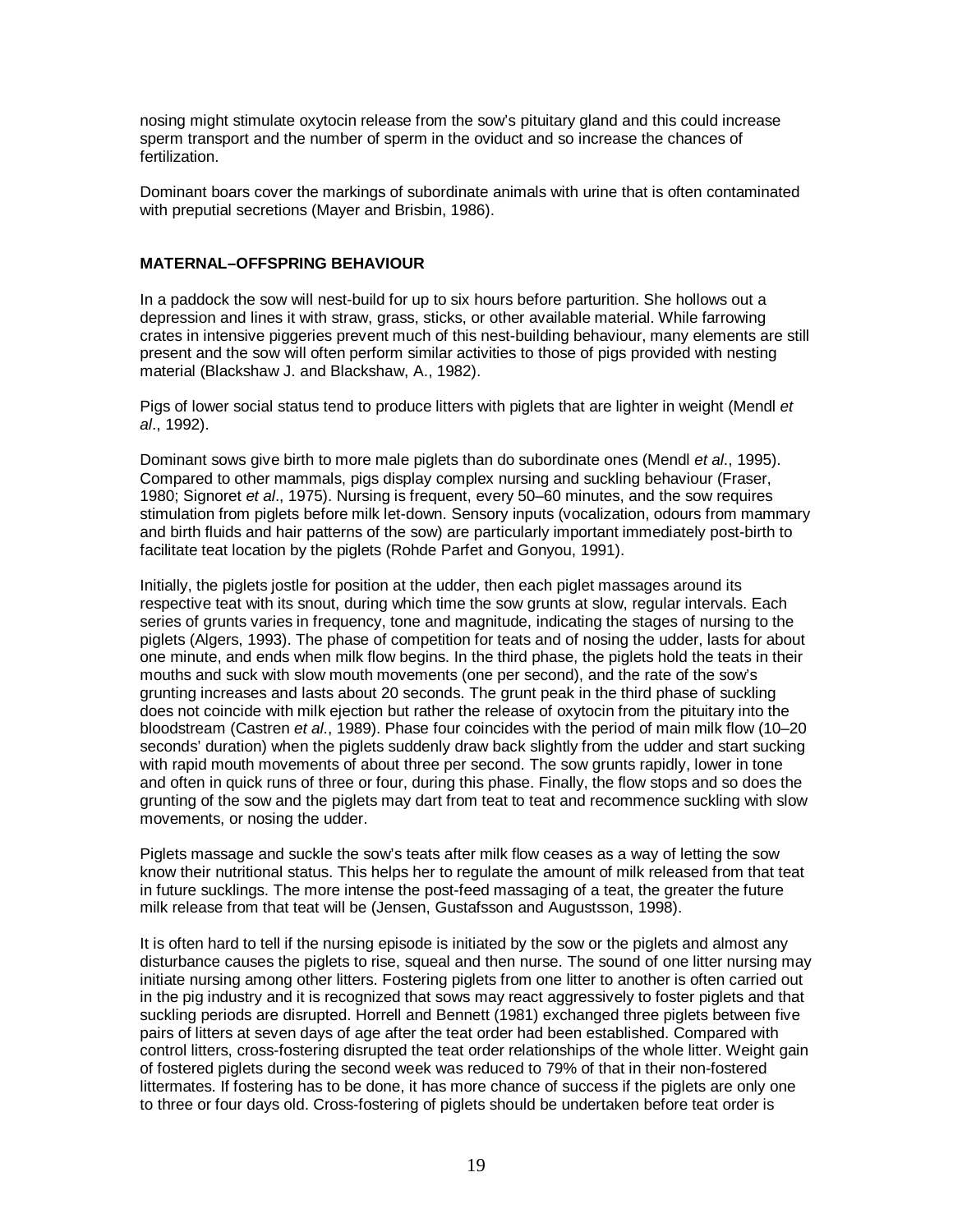established and involve movement of larger piglets rather than small ones to minimize teat order disruption and associated mortality and production losses (Gonyou, 2001).

In the natural environment, farrowing nests are built at least 100 m from the communal nest to improve piglet survival (Jensen, 1989).

PGF2a appears to be the hormonal regulator of nest-building behaviours such as nosing, rooting and pawing to create a depression, as well as the gathering of straw to line the nest (Burne, Murfitt and Johnston, 2001).

By the time piglets are 6 days old, they have begun to follow their mother (Stangel and Jensen, 1991). Recognition between the sow and her piglets is by olfactory and vocal cues (Jensen and Redbo, 1987).

Without human interference, weaning is finished by the time the piglets are about 17 weeks old, but it may begin as early as 4 weeks of age when the mother begins to reduce her nursing efforts (Jensen and Recen, 1989).

## **ABNORMAL BEHAVIOUR**

Abnormal behaviours often found in pig units include:

- 1. Tail and ear biting (Blackshaw, 1981);
- 2. Cannibalism;
- 3. Reproductive behaviour problems such as abnormal mating behaviour and abnormal maternal behaviour;
- 4. Eating too much or too little; dominance relationships that prevent some animals from having access to food and water;
- 5. Abnormal dunging habits;
- 6. Persistent inguinal nose thrusting (PINT) (Blackshaw, 1981). PINT is defined as occurring when a pig repeatedly thrusts its nose into the inguinal area of a resting pig with the top of its snout, until the recipient pig moves. It is a behaviour pattern of high-ranking pigs, although other pigs do it;
- 7. Various stereotypies, which are repeated actions with no goal direction, have been described (Fraser, 1975) in tethered sows when not provided with straw;
- 8. Snout rubbing, when pigs rub their snouts on the flanks of other pigs causing necrosed areas (Allison, 1976).

These behavioural problems are easy to see and tell us something about the mental well-being of the animals. However, we do not know if animals experience emotional feelings in the same way as humans. Perhaps, the important thing to recognize is that these abnormal behaviours tell us that all is not well in the husbandry system.

A deficiency in iron may contribute to the incidence of tail biting (Fraser, 1987), but other factors have since been ranked as being of greater importance.

The incidence of cannibalism such as tail and ear biting has exceeded 10% of pigs in some studies (Arey, 1991).

Stereotypies may increase in prevalence through a piggery via social facilitation (Appleby, Lawrence and Illius, 1989). Some stereotypies, such as ear sucking and biting, may be associated with low levels of fibre in the diet (Meunier-Salaün, Edwards and Robert, 2001). Belly nosing/snout rubbing by piglets does not appear to be related to stress, diet quality or the presence of milk in the diet but is somehow related to the age at weaning (Gardner, Duncan and Widowski, 2001).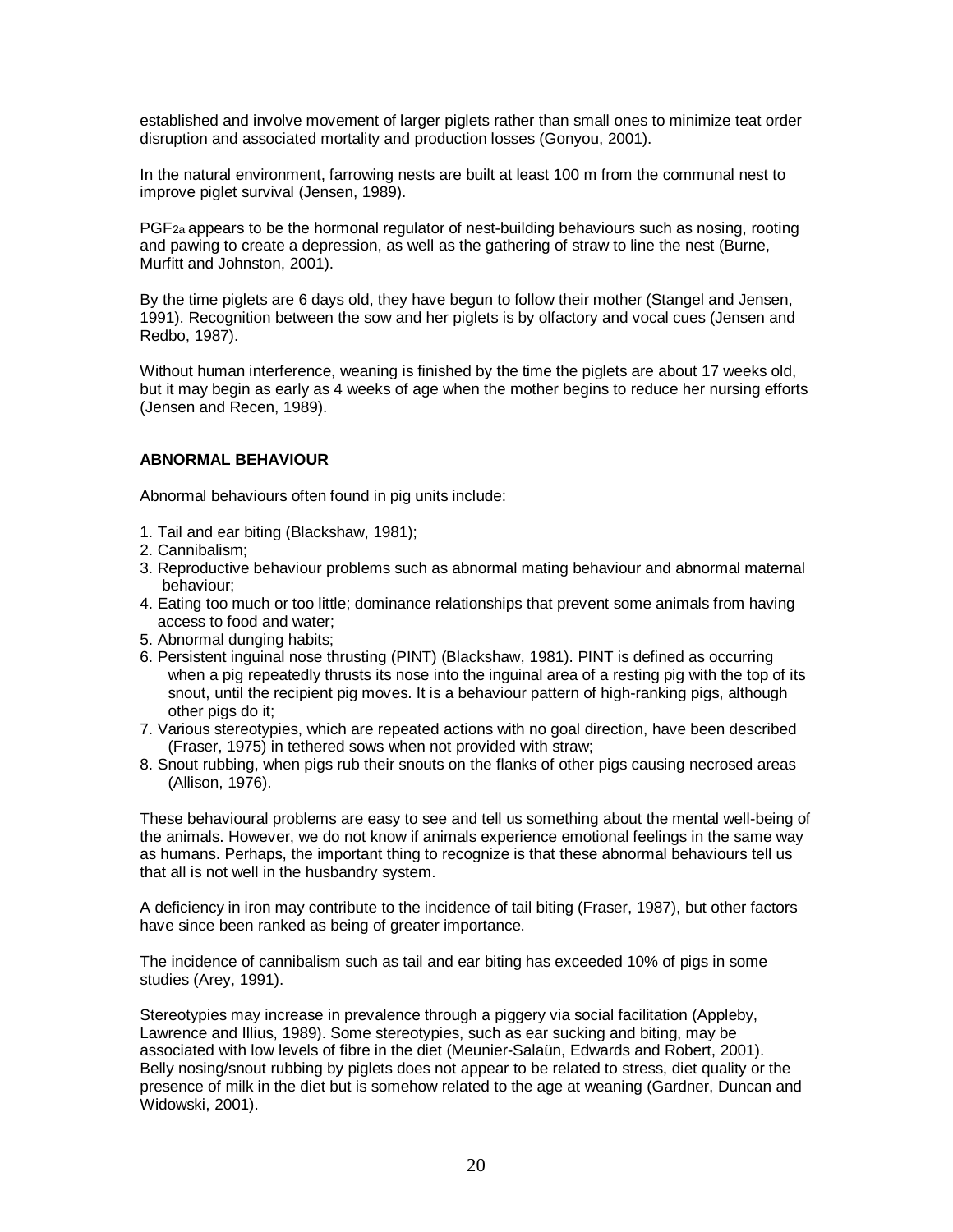Abnormal behaviours, such as tail and ear biting, stereotypies and belly nosing, may be redirected rooting or nosing behaviour caused by barren commercial environments (Beattie, Walker and Sneddon, 1996).

# POULTRY - CHICKENS

# **VISION AND OTHER SPECIAL SENSES**

Chickens have panoramic vision of about 300°, and possible binocular vision of 26°. Sight is an acute sense and colour vision is important. Preference is probably for colours that are easiest to see against a green background, and this ability to discriminate colour is unlearned.

One-day-old chicks prefer to peck at round rather than angular objects (Goodwin and Hess, 1969). They also prefer to peck small (0.3 cm), solid objects, but would rather approach fairly large ones, especially if moving or making a rhythmical noise.

Selection of food is based on visual cues and immediate taste cues. This is important to know when managing poultry and their food. If the composition of the food changes due to availability of grains, the hens may not change easily to eating seeds of a different shape or colour.

Hearing is an acute sense in chickens, and communication within and among flocks of birds takes place mainly via signals provided by postures, displays and vocalizations (Mench and Keeling, 2001).

Postures and displays are used to signal threat and submission (Kruijt, 1964).

The varieties of vocalizations are in the categories of warning and predator alarm calls; contact calls; territorial calls; laying and nesting calls; mating calls; threat calls; submissive calls; distress, alarm or fear calls; contentment calls; and food calls (Mench and Keeling, 2001).

Morphological features associated with the head and neck are important for both communication and social recognition (Mench and Keeling, 2001). Comb size and colour in males and females are influenced by the levels of sex hormone and are indicators of social status (Guhl and Ortman, 1953).

Little is known about the sense of smell.

# **SOCIAL ORGANISATION, DOMINANCE HIERARCHIES AND LEADERSHIP**

There are three common types of husbandry systems used for intensively housed chickens:

*Cages.* Chickens are kept in groups of 3–10 birds in cages with space allowances of 350-600 sq cm per bird (Mench and Keeling, 2001). Stocking densities vary around the world, 350 sq cm on average in the United States, to as high as 700-800 sq cm in Norway and Switzerland (Savage, 2000).

*Meat chicken sheds.* These hold from 10,000–70,000 meat birds, housed on litter in either semienclosed or environmentally closed houses. Stocking densities vary from 30–50 kg live weight per square metre (Mench and Keeling, 2001).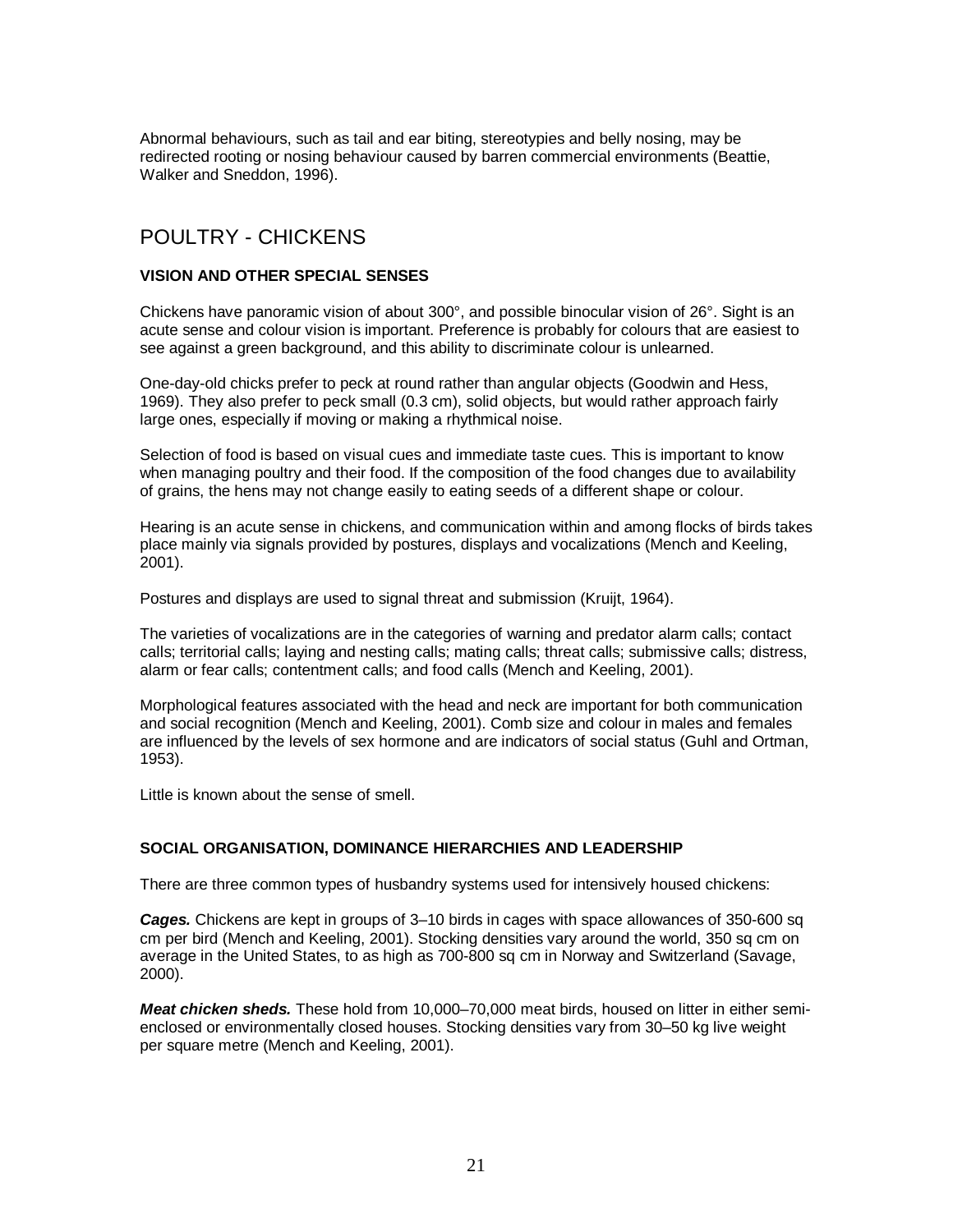**Breeder sheds.** These house flocks of several thousands in semi-enclosed or enclosed housing on litter or wire. The male to female ratio is about 1 to 8–15, with the space allowance of 0.2–0.3 square metre per bird (Mench and Keeling, 2001).

The social organization differs in these systems but peck orders emerge in cages and breeder sheds. This has not been shown in meat chickens. In cages, there is a definite hierarchy established by pecking and threatening when the hens are placed in the cage, usually a few weeks before laying commences at six months.

The social order in broiler flocks is relatively unimportant as they are generally processed at an age when the establishment of social stratification is just beginning (Siegel, 1984).

Laying hens have complex interrelationships involving social rank, aggression, feeding behaviour and egg production (Mench and Keeling, 2001).

In large groups kept together for some months, subgroups form and become restricted to an area. This means that birds can recognize their own group members and those of an overlapping territory. It was suggested that this territorial behaviour is important in large flocks as it reduces the numbers of conflicts when strangers meet (McBride and Foenander, 1962). It has also been shown that individuals are more dominant in the area where they spend most time. Thus in larger flocks, hens tend to live in neighbourhoods where they are well-acquainted (Craig and Guhl, 1969).

Laying hens choose to feed close to each other when given a choice of feeding locations, which demonstrates the importance of social attraction (Meunier- Salaun and Faure, 1984).

Hens that are in the same cage and in neighbouring cages synchronize their feeding. Chickens show socially facilitated feeding, in particular, they peck more at feed when they have company than when alone (Keeling and Hurink, 1996).

It has also been shown (McBride *et al*., 1963) that hens do not move randomly in normal intensive housing conditions—they maintain their heads at regular patterns of spacing and orientate them to avoid the frontal aspects of other birds. However, they turn, probably in defence, to face approaching birds.

In cages that are too low for the chickens to raise their heads in a threat, aggression is provoked by an approaching bird rather than by a bird that is in continuous close proximity (Hughes and Wood-Gush, 1977).

Recognition of each other is based on features of the head, the comb being the most important cue (Guhl, 1953). Hens can distinguish between breeds that are dissimilar but are unable to distinguish between individuals of such breeds.

The ability of flock mates to recognize and remember one another becomes very difficult under commercial poultry husbandry conditions where group sizes are very large (Mauldin, 1992). Dim or coloured lighting can affect a chicken's ability to discriminate between other birds (Mench and Keeling, 2001).

Mortality, production and behavioural problems are all worse in large groups of hens, which implies the formation of unstable social groups (Mench and Keeling, 2001), so this is particularly a problem in barn/aviary egg-production systems.

Peck orders are regarded as highly stable once established, and in mixed groups, males and females have their own peck order (Guhl, 1958). Agonistic pecking begins to occur within a few weeks after hatching, stable dominance and subordinate relationships usually do not become established until 6–8 weeks of age in cockerels and 8–10 weeks in pullets (Guhl, 1958).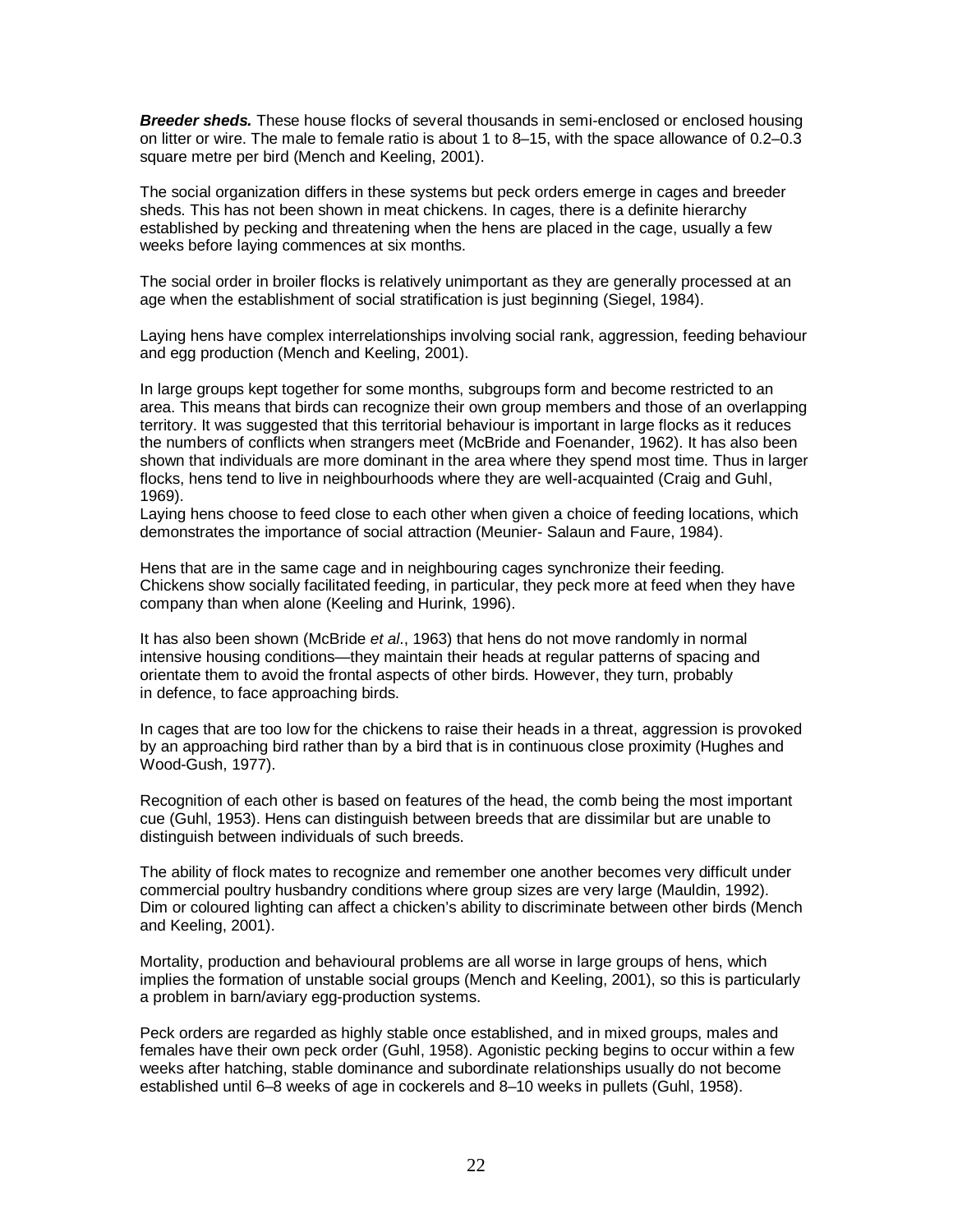A potential problem in the industry, depending on spacing and the strain of poultry, is the frequency and severity of agonistic acts. Al-Rawi and Craig (1975) did an interesting experiment, beginning with relatively generous space allowances per hen and then decreasing the space. They found that social interaction rate increased as space decreased then suddenly fell off as space decreased further. It has been shown that individuals behave less aggressively towards subordinates in the near presence of dominant flock-mates. This 'third-party-effect' (Ylander and Craig, 1980) is associated with a reduction in agonistic behaviour or it may be due to the lack of space for threat displays.

The results of this experiment on spacing indicate that interpretation of the results is important. Another point to be aware of is that selection for productivity traits may cause behavioural changes. Increased aggressiveness and social dominance, prior to full maturity (Bhagwat and Craig, 1977) has accompanied the selection for early onset of egg production in several genetic stocks studied.

Higher-ranking hens may have better egg production than the lowest ranked bird in a cage, possibly because the higher ranked birds have greater access to feed (Cunningham and van Tienhoven, 1983).

Most aggression is seen at the feed trough, where there is some competition among the chickens (Mench and Keeling, 2001). Aggression in cages is relatively low, as the small group size in the cages allows the hens to establish a stable dominance hierarchy (Mench and Keeling, 2001). Once a social group becomes organised, the incidence of agonistic interactions decreases (Mauldin, 1992).

# **SEXUAL BEHAVIOUR**

A series of displays occurs before mating, based on a stimulus-response sequence (Fischer, 1975) initiated by the male (see diagram).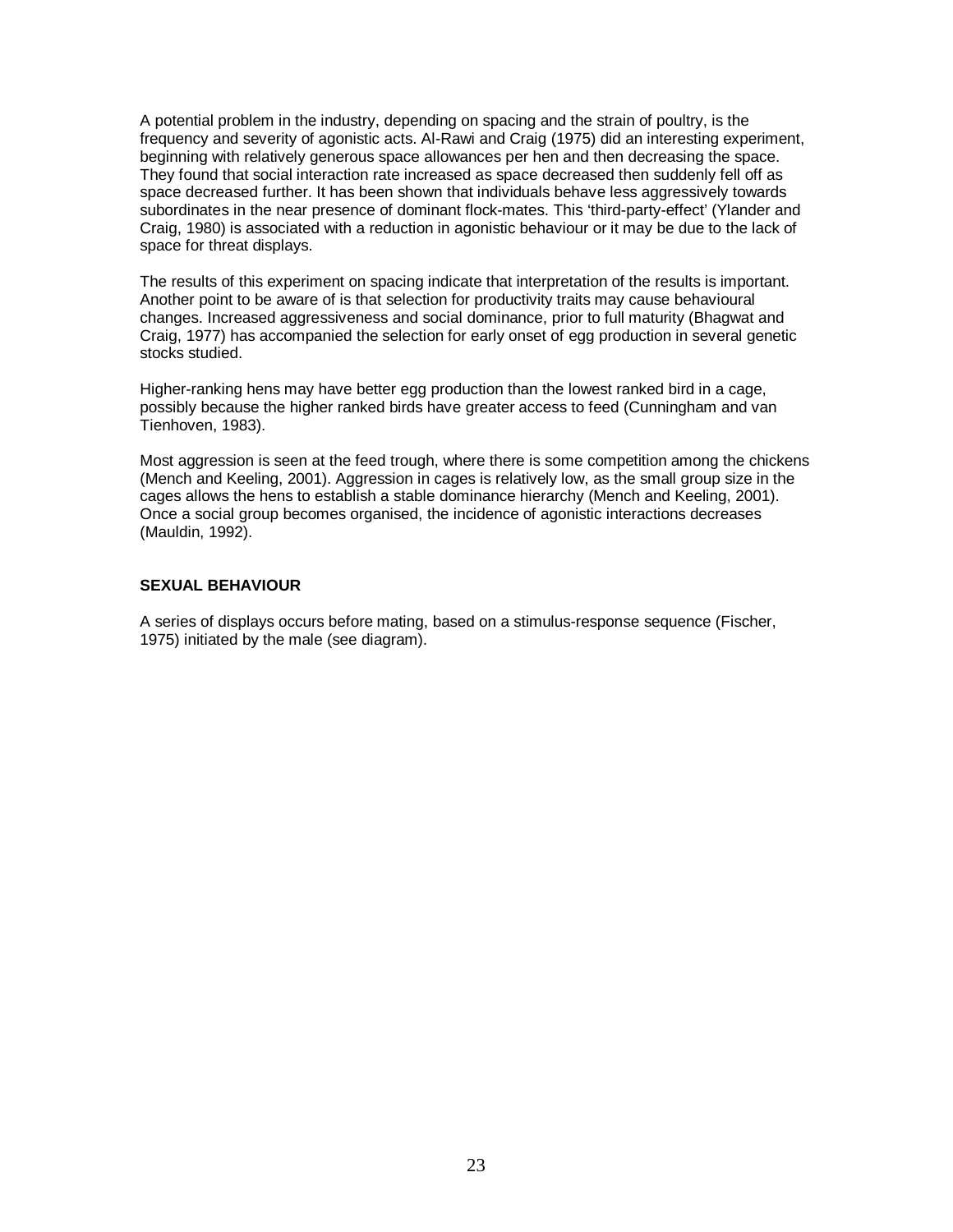

*(Modified from Fischer, 1975).*

Male courtship displays are generally elaborate, involving vocalizations and noises, postures, spreading of the feathers to increase apparent size and emphasize plumage characteristics (Kovach, 1975).

Sexual behaviour and dominance relationships are important in the management of mating. Because the female must crouch to elicit courting behaviour in the male and this is also a submissive behaviour, high-status females are often difficult to mate. Although it is never done commercially, research suggests that to overcome this, chickens may be sub-flocked and this reduces the number of individuals each may dominate or be submissive towards. When highranking hens are isolated from hens lower in the peck order, they crouch more often than when in the larger flock, and hens in the middle and lower thirds of the peck order crouched less often (Guhl, 1950).

# **MATERNAL–OFFSPRING BEHAVIOUR**

Maternal behaviour or broodiness has been selected out of commercial laying strains so it is not important in intensive poultry husbandry systems.

In a broody hen with chicks, a bond is formed and the chicks learn to respond to the maternal feeding call, distress call and to the hen's 'purring' sound as she settles down. Repeated exposure to her, accompanied by food, guidance and protection, strengthen the filial bond. Exposure to maternal calls during embryonic development may be important for the development of post-hatch species-specific maternal call recognition (Gottleib, 1976).

Being precocial, birds are self-sufficient after hatching, but parents serve an important protective function while also teaching the chicks about edible and inedible foods (Nicol and Pope, 1996).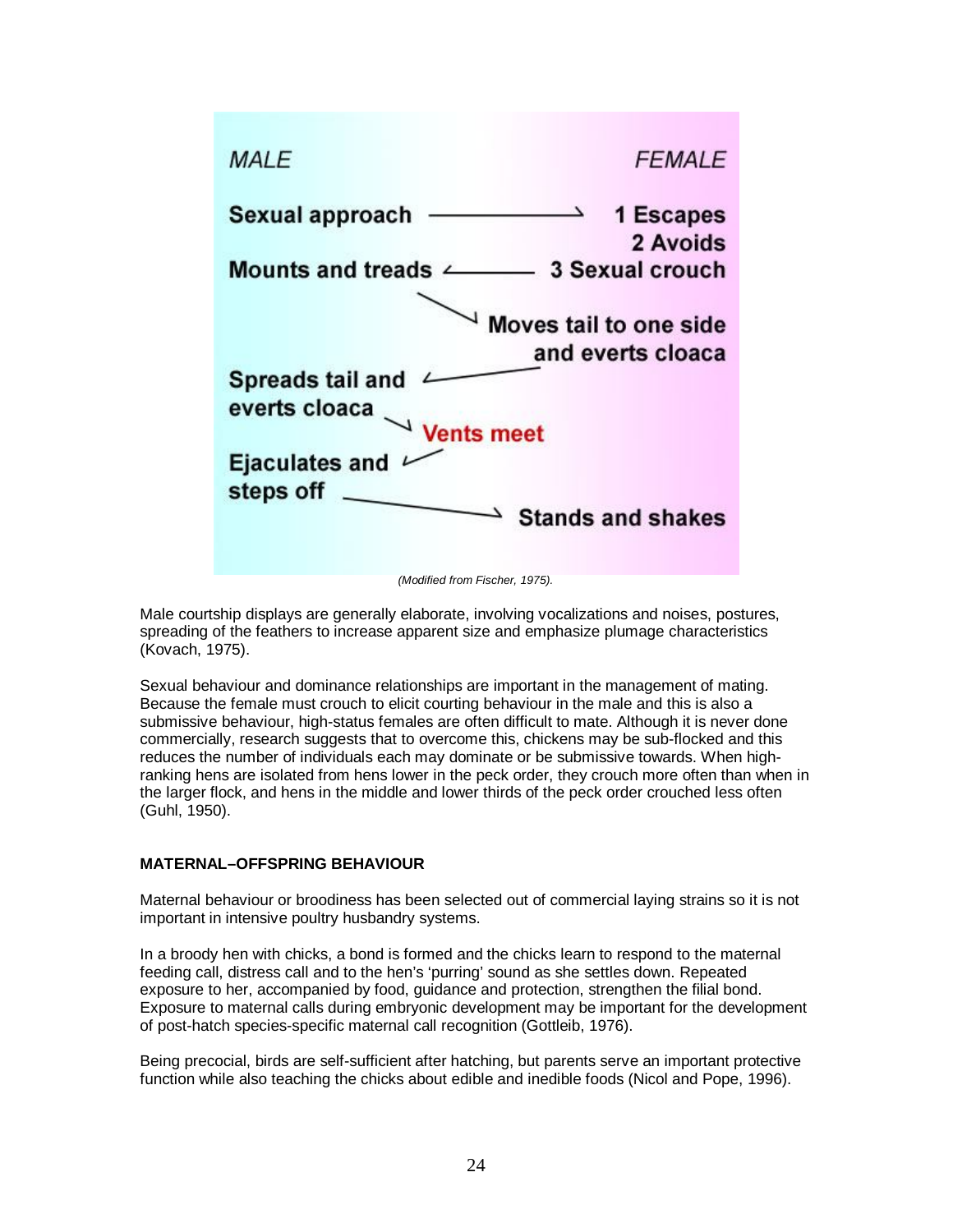Precocial chicks imprint on their parents in the first few days of life (Rodgers, 1995). Imprinted chicks remain close to the imprinted object, which is normally a parent, but under laboratory conditions may be a variety of different objects (Mench and Keeling, 2001).

## **ABNORMAL BEHAVIOUR**

1. Sometimes males will hound other males, which can be a problem.

2. Caged birds may exhibit some abnormal behaviour such as head flicks and feather pecking, i.e., pecking and pulling the feathers of other birds (Mench and Keeling, 2001). Feather-pecking may be a form of redirected ground pecking (Blokhuis, 1989). Experience in early life with ground pecking may influence pecking behaviour in later life (Blokhuis, 1991). The motivation for the redirection of ground-pecking happens when the incentive value of the ground is low, compared with the incentive value of pecking substrates (Bindara, 1969). In high-density situations, the birds and feathers make up a higher proportion of stimuli relative to the litter area. It is possible that the birds may perceive the feathers as dust and that may cause a redirection of ground-pecking to feather-pecking (Hansen and Braastad, 1994).

- 3. In some housing systems, cannibalism can be a problem.
- 4. Pseudo-mating occurs most frequently between high-ranking males and low-ranking males, who are pursued and trodden (Guhl, 1949) and indicates that dominance relationships are important. The same situation may occur in flocks of hens.

# **ALTERNATIVE HUSBANDRY SYSTEMS**

There is ongoing research into alternative husbandry systems, which may in the future replace the cage. Commercial egg layers are housed mostly in cages in groups of 3–10, with much restriction on the bird's movement. Meat chickens are housed on litter in either semi-enclosed or environmentally closed houses, often in groups up to 70,000 birds.

Very few birds are maintained in free-range conditions as it is uneconomical in terms of labour, food requirements and wastage in egg handling, problems of predators and disease control, and lack of egg hygiene (Sainsbury, 1980). Free-range eggs have a 15–20% rate of dirty eggs that are classed as second-rate eggs, whereas the rate in conventional caging is 2% (Slack- Smith, 2000).

The problem of deciding what is best for a hen is difficult and some researchers have devised experiments in which they provided birds with a choice of flooring (Hughes and Black, 1973; Hughes, 1976) and a choice of environments (Dawkins, 1980; Wegner, 1980).

The hens chose fine hexagonal mesh over coarse rectangular mesh and over perforated steel sheet. It seemed that the hexagonal mesh supported the bird's foot at more points than the other two floors. In comparing wire and litter floors, it was found that previous experience with either wire or litter floors affected the choice: birds reared on litter spent more time on litter than those raised on wire.

In the environmental preference studies (Dawkins, 1980), hens were given a choice of cage or an outside run. Hens used to living outside in the garden all chose the run. Hens previously used to living in cages tended to choose the cage on first trial, although subsequently they came to choose the run. So choice is strongly influenced by previous experience. The fact that the hens prefer an outside run to a cage is not indicative of suffering in a cage. Preference in itself is no indication of suffering.

Before egg laying, hens will work to gain access to nest sites. The demand for this resource is inelastic. Hens in cages without nests often show abnormal activities during pre-laying, such as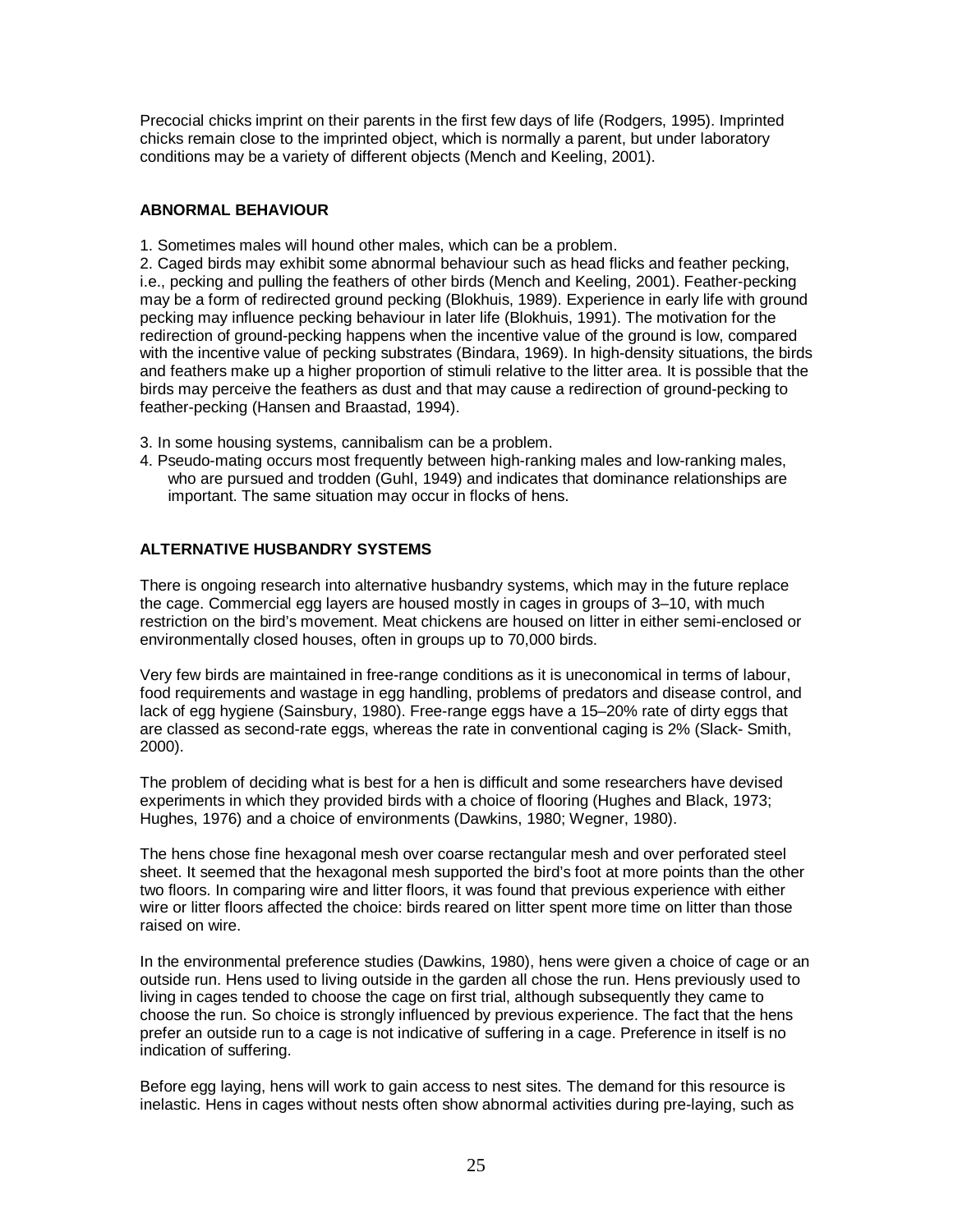increased pacing, reduced sitting and displacement behaviours (Sherwin and Nicol, 1993). So, if cages contain a nesting box, there is an opportunity for more normal behaviour. Different systems have been tested for performance and behaviour traits of laying hens since 1977 in Celle, Germany (Wegner, 1980).

*Comparison of different maintenance systems.* Free-range system with deep litter, deep litter without range and battery cages. Egg production has been found to be more economical in cages (i.e., less feed per egg).

*Comparison of different cage types with different numbers of hens per cage.* There is reason to suppose that some differences exist in behaviour between battery and deep-litter systems, so cage types other than the conventional battery cages are being compared. There are two types of 'get-away' cages developed in England and The Netherlands:

- (i) 80 cm  $\times$  100 cm  $\times$  65 cm ( $\times$  w  $\times$  d) cage with three perches and two feed troughs at equal levels on both sides of the cage, with 16 and 20 hens, respectively, with four nests per cage. The cages are either filled with wood shavings or the sloping floor that forms the roof of the cage below allows the eggs roll into a collecting tray. Fibre mats are put into the nests to make them more attractive. It is a two-tiered system. This design had problems as the hens used the nests to scratch, sand bath and rest in, so 25–30 per cent of eggs were dirty, destroyed or eaten. Too much labour was required to supply litter daily and collect the eggs.
- (ii) 1 m x 1 m x 55–80 cm (w x d x h) Celle cage with four nests, each with a sloping fibre floor, two feed troughs on both sides and one sand bath. The whole cage floor has a 5° slope from the side of the sand bath to the side of the nests. It is also a two-tiered system.

Egg production in these get-away cages with 15–30 hens per cage of 1 sq m floor area is similar to that in a conventional cage with three or four hens per cage. Some disadvantages of this system were cracked eggs at the floor, which was not elastic enough; and the sand bath, which was opened eight weeks after the start of laying, was immediately used for laying and was forced to be shut. Monitoring of hens was also difficult in this system.

*Enriched cages (e.g., the Edinburgh modified cage).* These cages are similar to battery cages but provide more features for the chickens, which allows a wider variety of behavioural characteristics. The cage houses four hens and provides them with a perch, a nesting box and a dust bath (Wathes and Charles, 1994).

**The aviary and perchery systems.** The main idea is to make better use of the space between floor and ceiling in the poultry house by installing several horizontal levels and so increase the number of hens per square metre of floor area. The aviary system used was made of plastic foil and measured 8.50 m wide x 12 m long (10 hens per square metre of floor area).

Better use of height is achieved by having two rows of perches along the house. One feed trough is on the floor and the other is on the perches. There is a 'farmer automatic nest' in two parallel rows and in two tiers, which can be moved out of the aviary into a special room where the eggs are automatically removed from the litter. Nipple drinkers provide water. Good results for laying performance and number of losses compared with hens in cages have been achieved.

The final analysis of results was completed in April 1981, and a report referred to the West German government. Murphy (1982) gives an outline of the final conclusions in her comprehensive report. She states that if all aspects studied are considered, then none of the systems may be described as totally adequate for the overall welfare of the birds.

Cages showed overall advantages in economy and hygiene; there was significantly less social conflict among the birds with a lesser number and intensity of threats, agonistic pecks and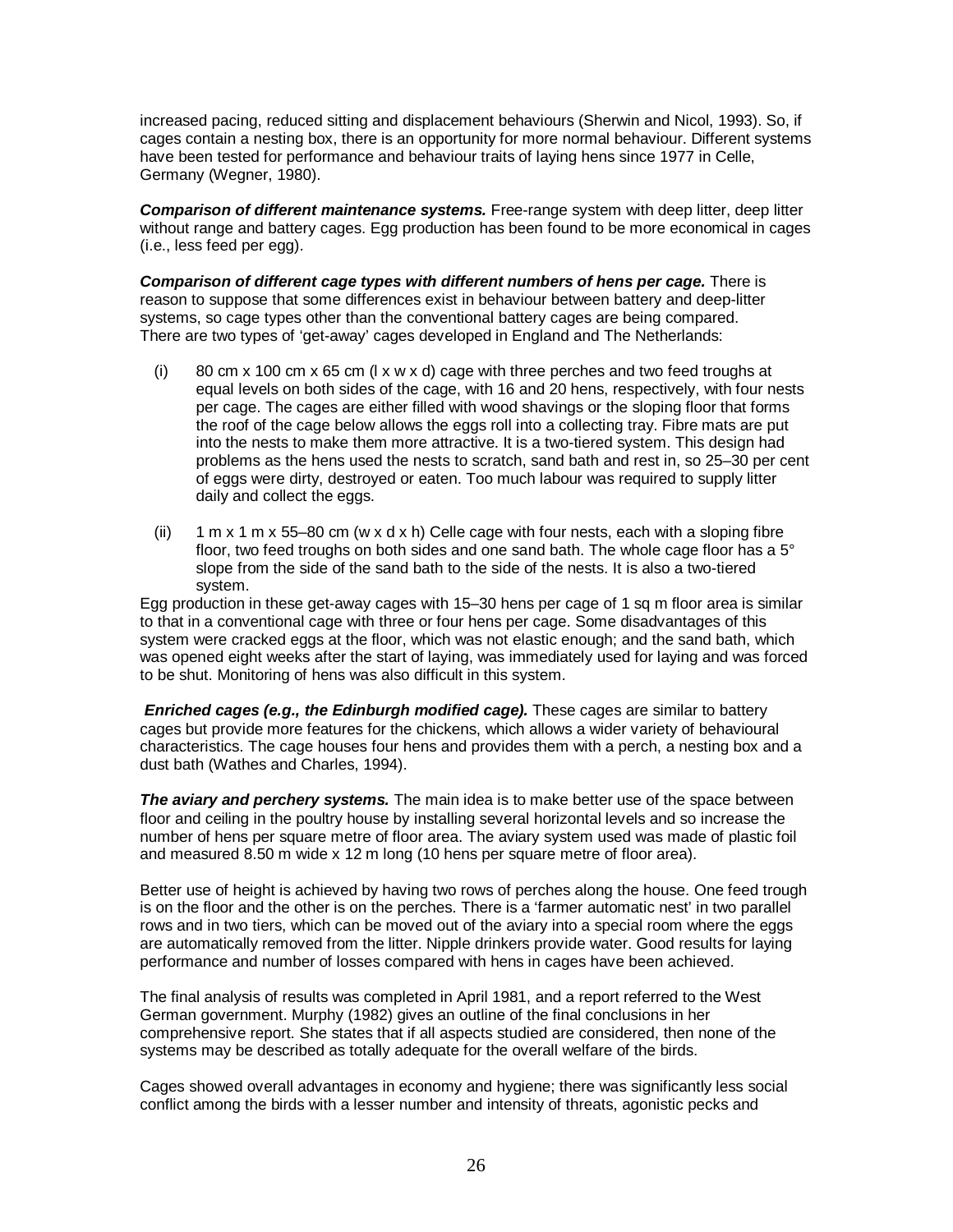associated vocalizations, and fewer deaths from cannibalism than in the floor systems. However, when compared to floor-housed birds, those in cages showed more behaviour indicative of conflict and frustration during nest selection and egg-laying behaviour. It has been recommended that further research into completely new husbandry systems or modifications of existing systems be carried out to provide optimal conditions in all aspects of egg production.

# **ANIMAL TRAINING**

Training involves the development of desirable responses and the effective deletion of unwanted responses. It reflects the principles of learning theory which describe the way associations develop between events and the way to influence relationships between stimuli and responses.

The ways animals learn to behave to remain comfortable and supplied with resources that meet their behavioural needs have been systematically evaluated in experimental studies. Admittedly, the rat is the only species that has been studied comprehensively but it provides a very useful model for learning in other species. Whether or not they appreciate it, the best trainers apply critical elements of learning theory and are also full-time students of animal behaviour. By studying their animals' responses they can predict responses before they occur. This allows them to improve the timing of cues and rewards.

Top trainers know when to reward their subjects. This may sound simple but it is a critical skill since giving rewards too frequently stops animals from developing improved responses whereas being too stingy causes them to lose interest and motivation. Similarly, removing rewards is pivotal in any extinction programme designed to eliminate unwanted responses. We can all see how to stop giving titbits that are linked to unwelcome behaviour (such as begging) but the best trainers can work out how to remove rewards that are being delivered unintentionally for responses that were never specifically trained (such as attention-seeking behaviours).

Trainers must also know *how* to reward their subjects. To do so they need to be aware of the current priorities of their animals and possibly how to increase their drive for a given resource. For example, sniffer dogs trained to find explosive for food rewards are fed their rewards close to the spot where they smelt the explosives. This maintains a strong link between the learned stimulus (odour of explosive) and reinforcement (food). Additionally they are given no food unless they find explosive. So, hunger maintains the motivation to find the odour of explosive.

The label used to describe all the resources for which an animal has evolved to work is primary reinforcers. So, a tasty fish given to a dolphin that has offered a desirable response is an example of a primary reinforcer. Training or circumstance can link such innately rewarding resources with novel stimuli that become what we call secondary reinforcers. An example of a secondary reinforcer is the clicker used in dolphin training to tell the animal to expect a fish for the desirable response it just made. So, the presentation of the secondary reinforcer is a way of rewarding the animal before a true reward can be delivered to it. This system allows animals to be trained at a distance and in the absence of apparent primary reinforcers which sometimes have a distracting effect on their eventual recipients.

Even if you are only training a dog to shake hands, we recommend that you become familiar with basic learning theory. In the meantime, here is a list of some of the characteristics that distinguish top trainers:

- · Train one response at a time.
- · Train one response for one stimulus.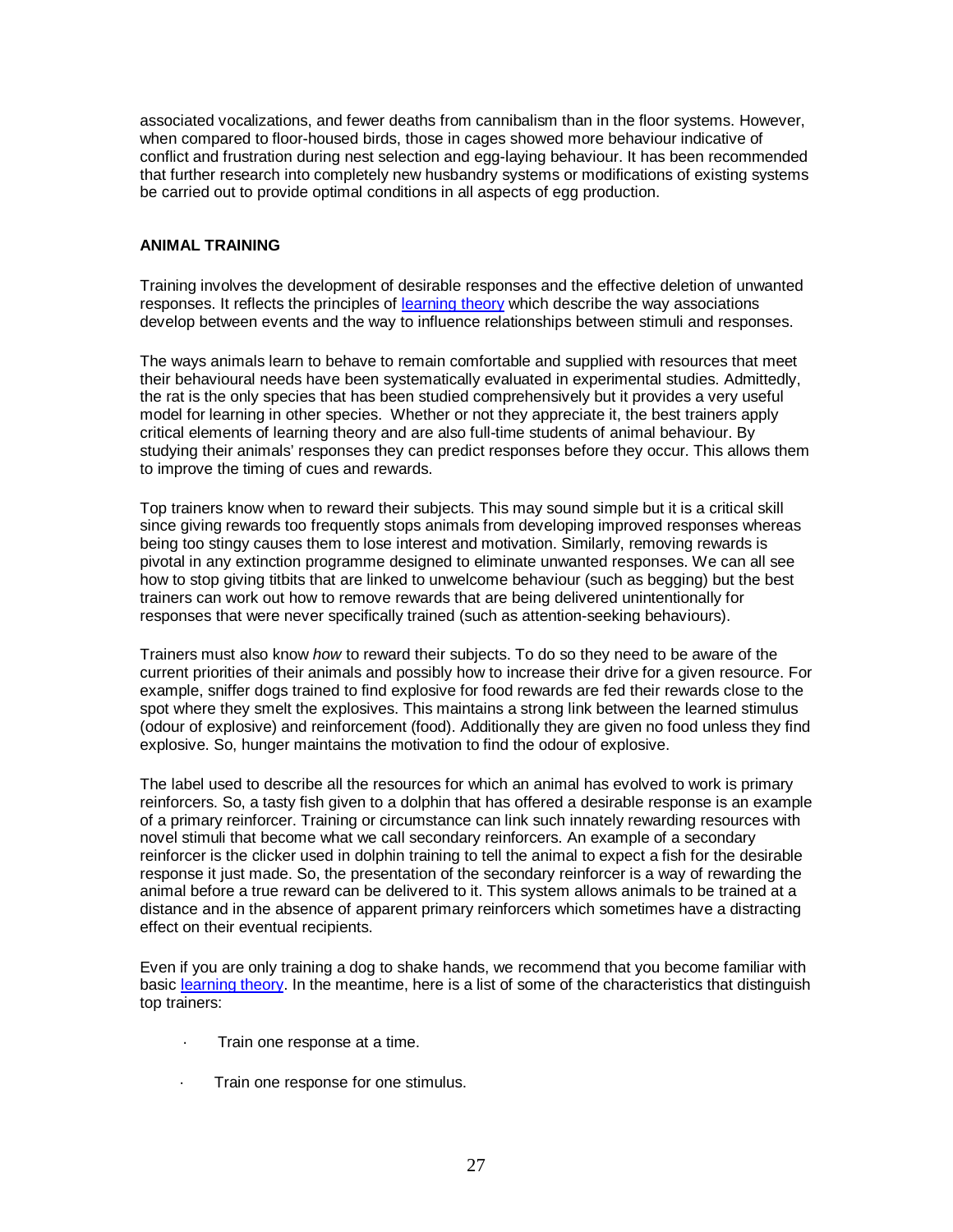- · Consistency means using uniform cues for responses and not blurring one's signals.
- · Timing is the critical factor when developing associations between responses and rewards and responses and their intended cues. So, poor timing can make rewardbased training ineffective. In contrast, poor timing in traditional negative reinforcement training can amount to abuse.
- · Shaping relies on the reserving of reinforcement until an improved response appears.
- Secondary reinforcers are most effectively established when presented before or up until the presentation of a primary reinforcer.
- · Classical and instrumental conditioning sometimes conflict but good trainers often combine them with excellent results.
- Punishment can be effective when the punishing agent is only mildly aversive. Having said that, aversive stimuli should be used in training only with great care since they can rapidly cause a decrease in motivation and creativity while effectively undermining the human-animal bond.
- · Once an animal has learned to fear a particular stimulus, it will also show fear of other similar stimuli.
- Fear often disrupts conditioned responses.

# **Learning Theory**

Imprinting - Non-associative learning - Classical conditioning - Operant conditioning Extinction - Positive reinforcement - Negative reinforcement - Punishment - Shaping

## **Imprinting**

First described by Konrad Lorenz, imprinting is said to occur when innate behaviours are released in response to a learnt stimulus. Most imprinting promotes survival of newborn animals and shapes their future breeding activities. Imprinting has a number of characteristics.

Characteristics of imprinting

1. Critical sensitive period

Imprinting occurs at a particular time (termed the sensitive period) during early postnatal life. For example, in anserine birds such as ducks and geese, the time for imprinting is 24-48 hours after hatching when the 'following response' is learnt. At this time a gosling learns to follow his mother who is normally the first large moving creature in his world. In fact, of course, the visual stimulus that he imprints on does not necessarily have to be Mother Goose. In these species imprinting can occur on any object within a certain size range regardless of its colour or shape. Movement helps to attract attention but is by no means essential.

Although the dominant sense involved in imprinting is sight, sound and olfaction are also involved. In a variety of experiments, young chicks and ducklings were imprinted on humans, wooden blocks and classically even old gum boots. They bonded with a single item and would follow it wherever it went. Rather like Mary and her little lamb, Konrad and his little gosling were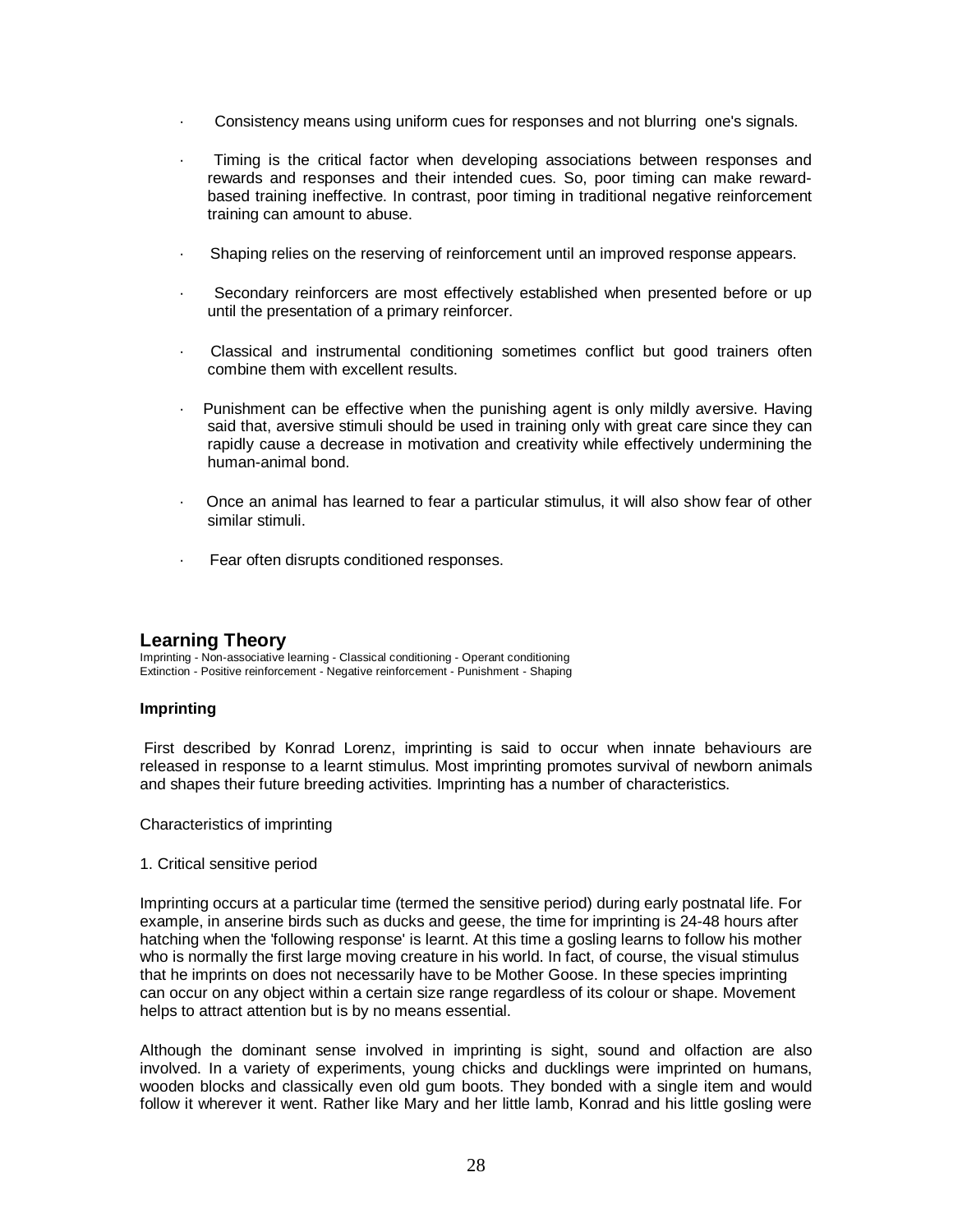to go on to form a life long association. Although Lorenz was the first to record his observations in a scientific manner, the essence of imprinting had long been recognised. Indeed, Chinese peasants have for centuries capitalised on the tendency to imprint in making ducks more effective in the control of snails that otherwise damage rice crops. By imprinting ducklings onto a special stick, the peasants can not only take their brood out to the paddy fields as required but, by planting the stick sequentially in different parts of the plantation, they can ensure that molluscs in all areas can be subjected to predation.

Imprinting seems more important in precocial species, in which the offspring are less dependent on their mothers for food and warmth, than in altricial species which often confine their more vulnerable, and often hairless, young to nests. This is why many horse breeders are recognising the life-long benefits of thorough handling of their foals during the first 24 hours of life. Altricial neonates, on the other hand, are unlikely or unable to stray from their home base in the first few days of life and therefore do not need the same response. They learn similar lessons rather later in life during what are called "socialisation periods". These apply when the animal's sensory, motor and thermoregulatory systems are fully functional and they learn to move away from their mother and to interact with others of the same and other species. The window of opportunity for learning varies according on the species. In dogs it is from 3-10 weeks and in cats 2-7 weeks, while in primates it is usually 6-12 months. Stimuli that the youngsters of each species are exposed to during these window periods will be accepted as being "normal". We do well to exploit this limited learning opportunity in our companion animals.

2. Imprinting is irreversible:

The imprinted knowledge is retained for life. Of all forms of learning, imprinting is the least likely to be forgotten or unlearned.

3. Imprinting establishes an individual animal's preference for a certain species

Contrary to what one might predict to be their genetic tendency, once they have imprinted, animals will always prefer to follow the learned stimulus rather than a member of their own species. The following response in ducks that have imprinted on humans means that the ducks will preferentially follow any human rather any duck.

4. Some behaviours are affected by imprinting more than others

Not all behaviours are affected by imprinting. Lorenz noted with some amusement that jackdaws that had imprinted on him would court his favour by presenting him with juicy fresh earthworms and would even attempt to introduce these into his ear-holes. However, when not sexually aroused, these birds would happily join other jackdaws in flight. In sexually dimorphic species (in which the external appearance of males and females differ), sexual imprinting varies depending on whether the youngster is male or female. So, while a male mallard duckling will identify his future mate by relating it to the appearance of his mother (or attachment figure), the same does not apply for a female. While falcons imprinted on humans require a combination of human and avian stimuli to elicit sexual responses.

5. Stressful stimuli fortify imprinting

If there is an increased level of stress at the time of the original imprinting, the learning is more robust that normal. So if, in the laboratory set up illustrated in the figure below, obstacles are placed in the runway between the duckling and the followed object then the following response the duckling subsequently exhibits is more determined and energetic. It may be that this enhances an individual duck family's level of imprinting at times of greatest need, for instance when the threat of predators or the distraction of other broods is a particular problem.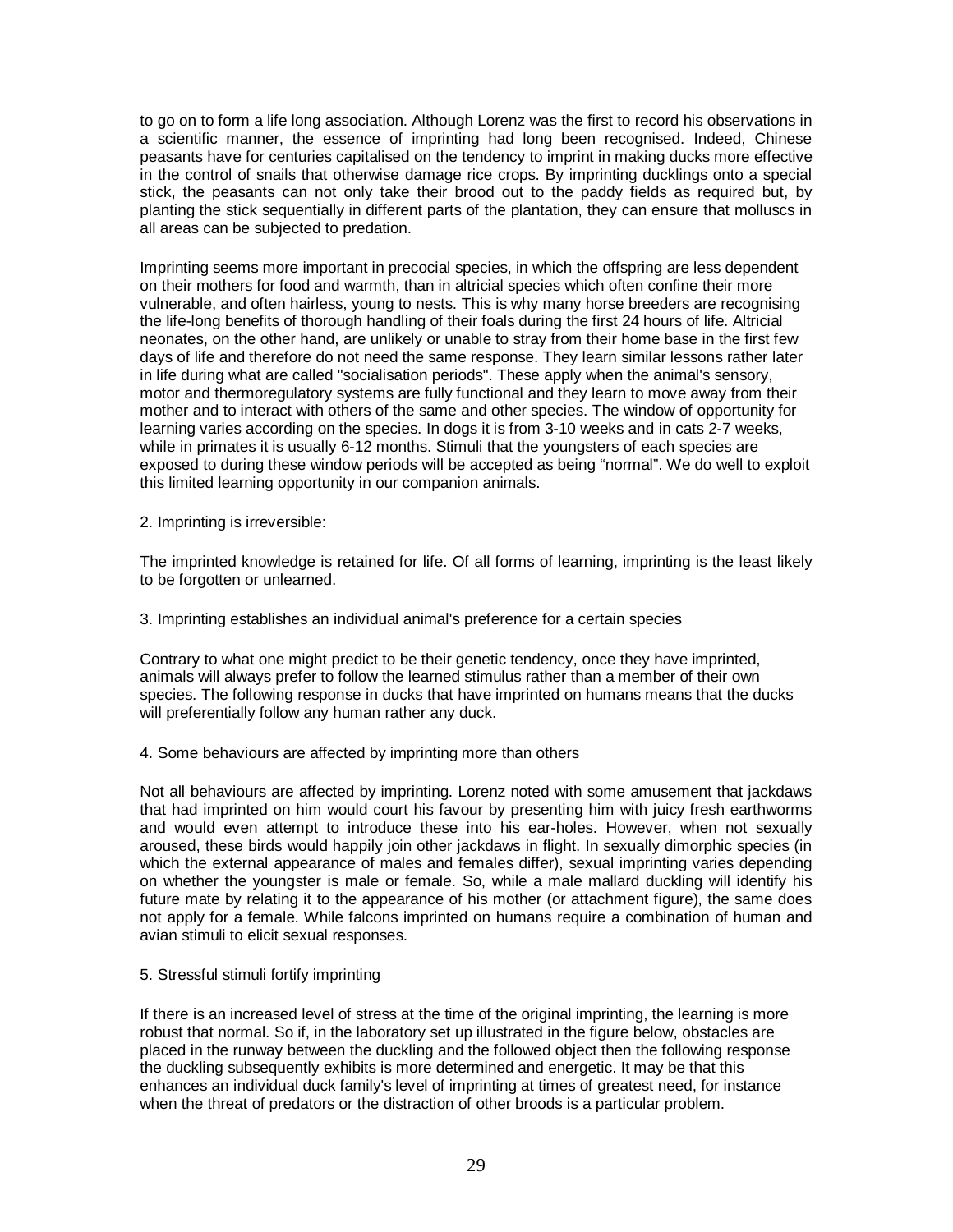

After imprinting there are two major categories of learning, *associative* and *non-associative*. In non-associative learning the animal is exposed to a single stimulus to which it can become habituated or sensitised, while in associative learning a relationship between at least two stimuli becomes established. There are two sub-divisions under the umbrella of associative learning. These are called *classical conditioning* and *operant conditioning*. The latter, as we will see, is important for animals to be able to solve novel problems in their environment.

## **Non-associative learning**

#### **Habituation**

Habituation is said to have occurred when repeated presentations of the stimulus by itself cause a decrease in the response. It is really the simplest form of learning. For example, a wild goose's flight response to humans decreases after it turns up from a remote winter feeding ground to spend the summer on a lake in a popular park. Compared to its behaviour when it first flew in, it soon tolerates people approaching it and eventually almost ignores them. It habituates to the stimuli. Consider a police horse, that is gradually exposed to more and more of the potentially frightening stimuli that he will later encounter when out on patrol. The people delivering these stimuli in training are familiar to him and start their disturbances at a considerable distance from him. Only when he is ignoring the rumpus at a certain noise level and a certain distance will these variables be made more threatening.

The likelihood of habituation and its rate are dependent on the nature of the stimulus, the rate of stimulus presentation, and the regularity with which it is presented. Habituated responses show spontaneous recovery when stimulation is withheld. This means that exposure to the relevant stimuli must continue at intervals to prevent the original response (eg a flight response) recurring.

#### **Sensitisation**

Sensitisation is the opposite of habituation in that there is an increase in a response after repeated presentations of the stimulus by itself. The stimulus has to be intrinsically unpleasant or aversive. If one recalls the magnified unpleasantness of a dripping tap when searching for sleep,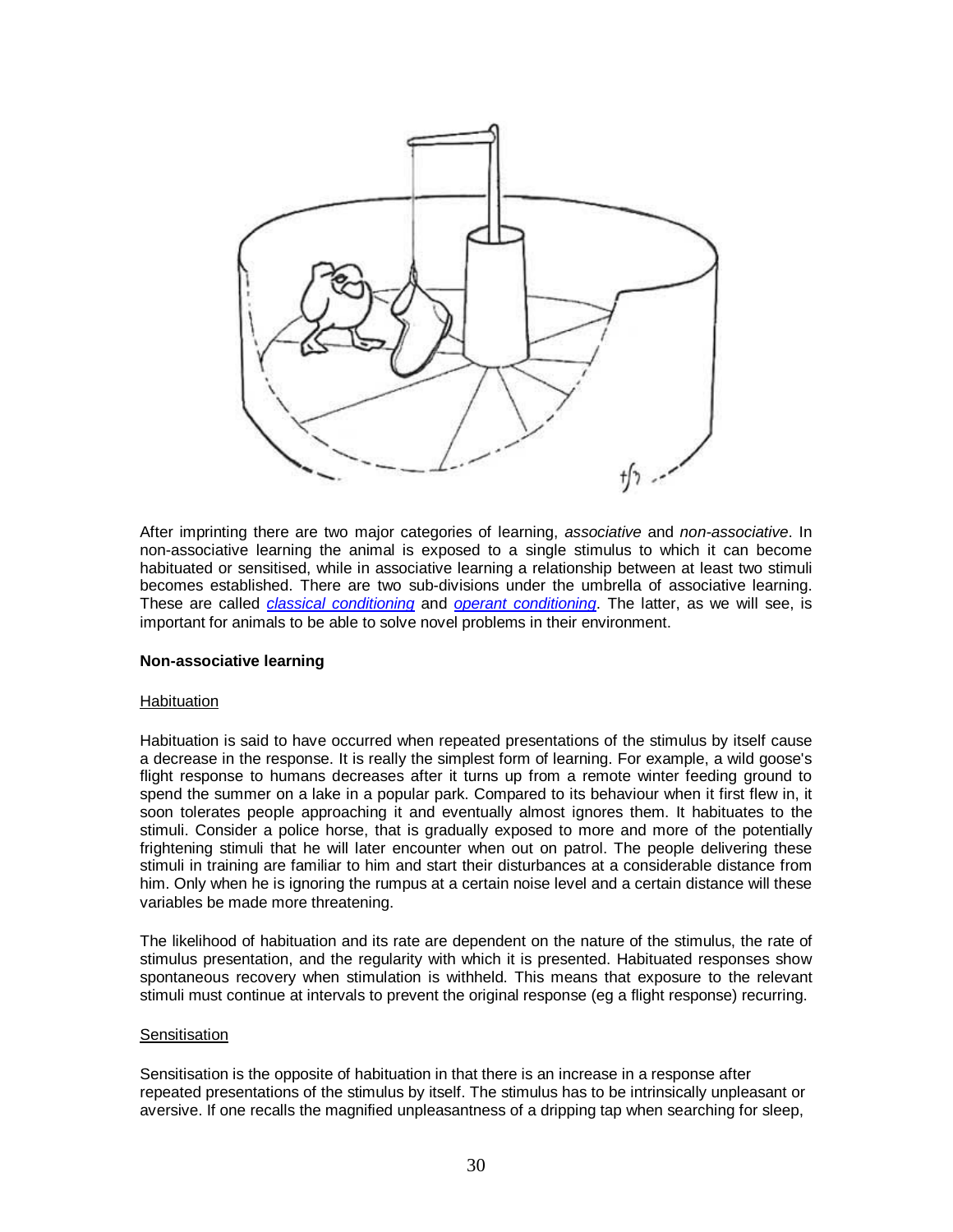the effect of sensitisation becomes clear. Sensitisation can over-ride habituation. For example, if the police horse had been involved in a road traffic accident every day for a month, he would reliably become sensitised to motor vehicles and perhaps even become phobic so that just the sound or sight of them might be sufficient to send him into a flight response.

# **Classical Conditioning**

Classical conditioning is the acquisition of a response to a new stimulus by association with an old stimulus. It involves coupling a stimulus with an innate behaviour or physiological response. Most laboratory based classical conditioning studies focus on physiological responses. The most famous, of course, involved Pavlov and his dogs. Ivan Pavlov was a Russian physiologist who trained dogs to salivate at the sound of a bell ringing. Indeed he went on to win the Nobel prize in 1904 for research in which he measured the saliva production of dogs in response to a variety of stimuli and many workers in this field still refer to this sort of learning as Pavlovian conditioning.

Pavlov had spotted his experimental dogs salivating when they heard his technician tinkling a bell as he approached the kennels to feed them. To determine how accurately a dog could build such associations, he decided to replace the sound of the bell with more easily varied sounds made by a buzzer and then a metronome. He surgically implanted a tube to collect saliva and measure its rate of production using the apparatus shown. A second hole in the dog's cheek was used blast meat powder into its mouth.



Pavlov coupled a novel external stimulus to a physiological stimulus and response. The dog learned to respond to a new stimulus, the buzzer, which had previously been irrelevant or neutral. Because its effect was the product of learning, Pavlov called the buzzer a *conditioned stimulus.* The salivation response to the *conditioned stimulus* is called the *conditioned response*. Before the learning experience, only meat powder, the *unconditioned stimulus***,** produced salivation as an *unconditioned response*. Crucially, in classical conditioning, the sound of a buzzer was followed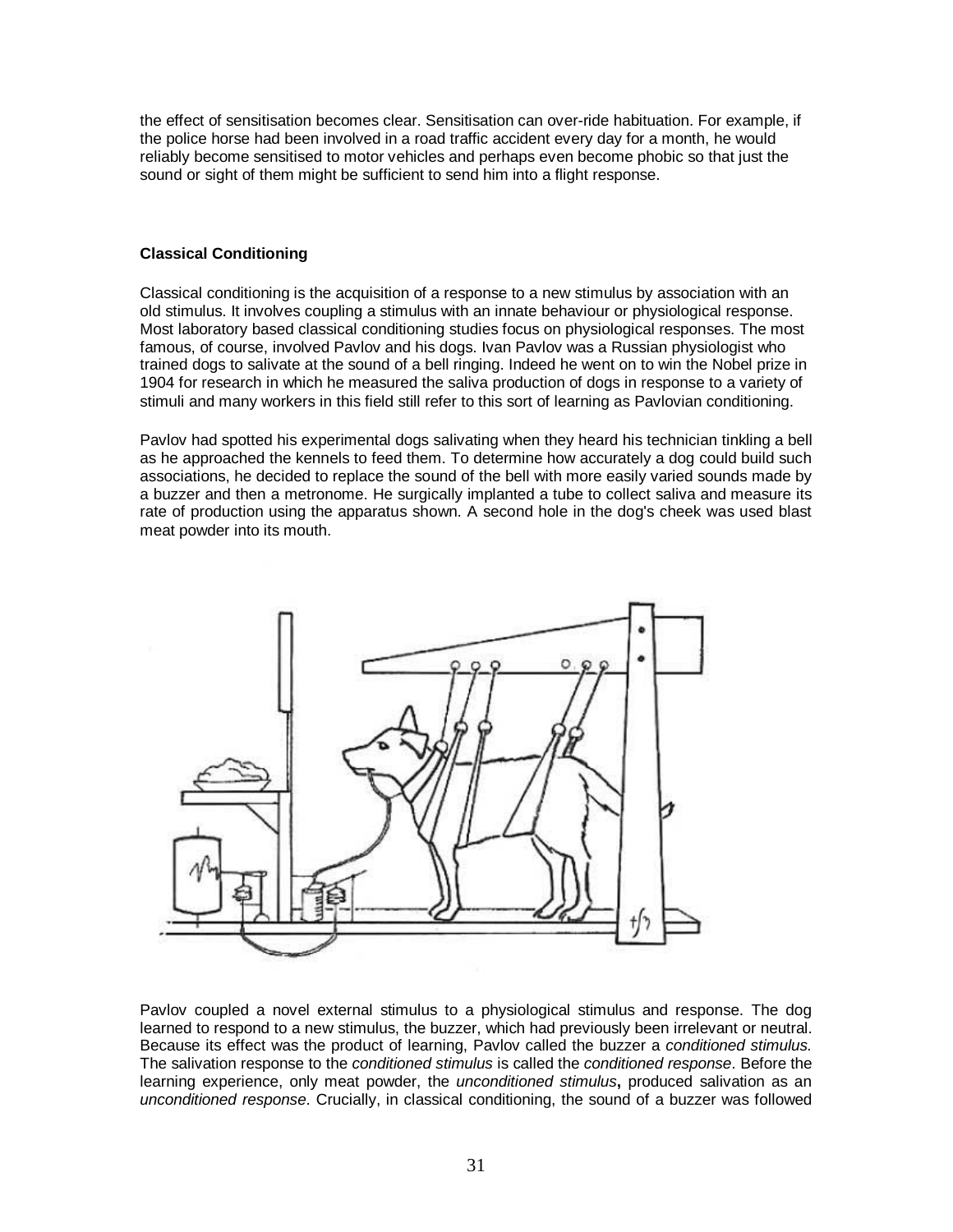by the delivery of food to the mouth, regardless of what the dog might have done when it heard the buzzer. Classical conditioning enables the animal to associate events over which it has no control. This increases the predictability of an environment.



The classical conditioning procedure is as follows:

So that

Learning about sex seems especially likely as a consequence of classical conditioning. Stallions get aroused when they hear the sound of the bridle used to control them in the service pen. Dog breeders capitalise on a similar effect to ensure reliable performance of stud dogs. If they observe the same routine before taking the dog to the same room prior to every mating, these stimuli condition a response that supersedes the attractiveness of a particular bitch.

Another useful example of this sort of learning is seen in cows that let release milk when they hear calves calling because they have formed an association between this sound and subsequent suckling of teats. On dairy farms an analogous phenomenon arises when the unconditioned stimulus of being milked by a human, linked to a milk-let down response, is replaced by simply being in the milking parlour or sometimes even the collecting yard. The involuntary milk let down shown by dairy cows when they hear the milking apparatus becomes a conditioned physiological response.

The interesting footnote to Pavlov's study was that he recorded that his dogs would race ahead of their handlers to get to the experimental area. They wouldn't just hang around waiting for a stimulus that made their mouths water, they would try actively to put themselves into situations and perform activities that led to rewards. This was a result of trial and error learning and brings us neatly to the other important category: operant conditioning.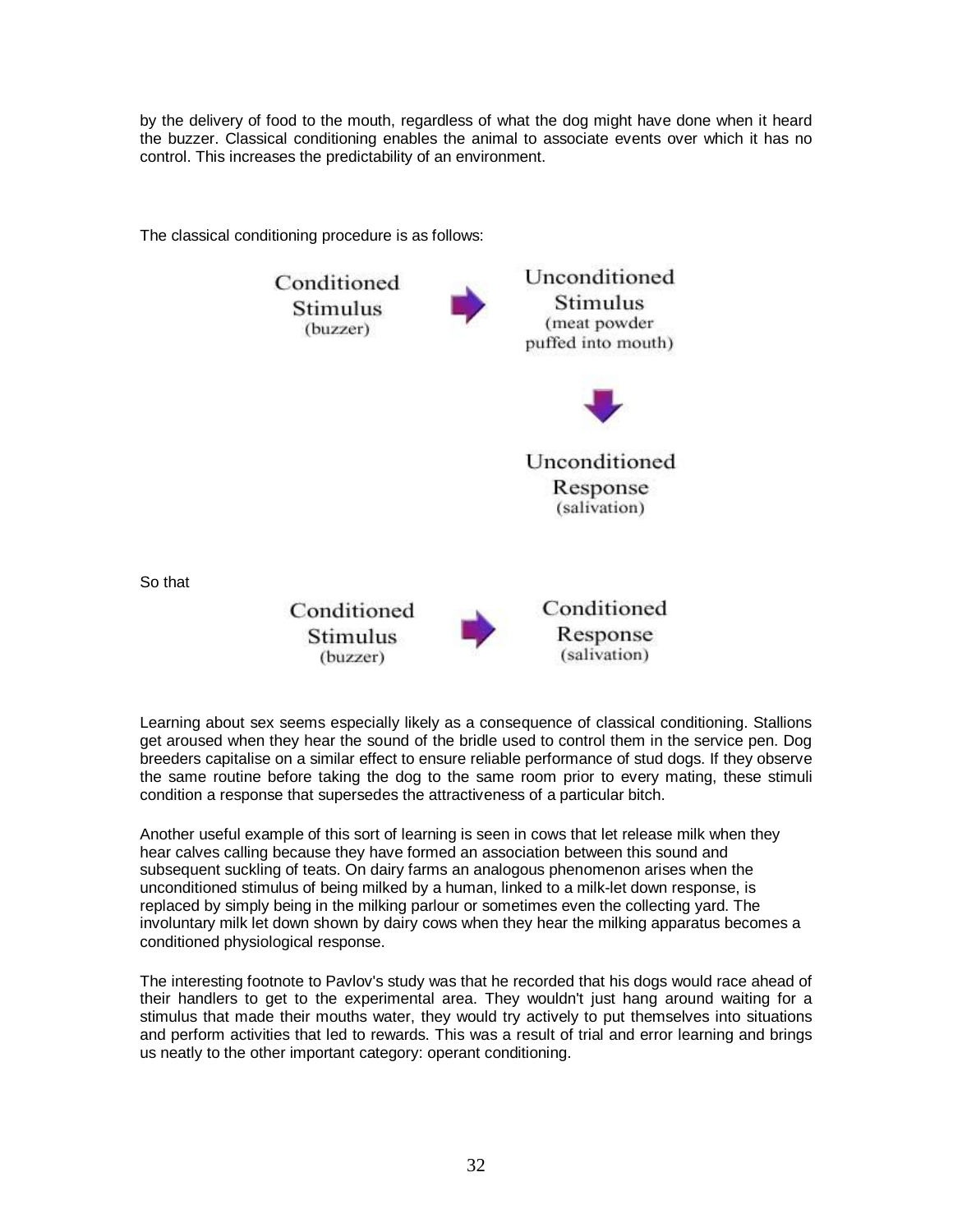## Context specificity

Pavlov's dogs knew that the lab was where they received meat powder. The ropes that held them in place may well have caused great resentment in a different context such as a park. Their effect was context specific in the same way that some cats seem to know that white coats represent danger, but only at the veterinary clinic. Household visitors can wear white coats without provoking a panic response. Because these animals learn to expect individual cues with specific outcomes in certain places, their learning is said to be context specific. Learning to behave in different ways that are entirely dependent on the context is what accounts for a puppy giving appropriate responses to cues in a training school and yet apparently forgetting everything when out on a walk. Good trainers do their best to break down context specificity. This is why, for instance, one of the most time consuming elements of guide dog training, after a dog has been taken through basic training with artificial obstacles, is the process of repetition in other contexts to eliminate any dependence on the training ground's environmental cues.

## **Operant conditioning**

An operant response is a voluntary activity that brings about a reward. In operant conditioning, the buzzer used by Pavlov might still be presented but the dog must make a particular response before food is consumed. In other words, there is a special link (what learning theorists call a contingency) between a particular behavioural response and a food reward.

While Pavlov was concentrating on the physiological responses of dogs in harnesses, Thorndike (1911) was studying the behavioural responses of cats in puzzle boxes. Instead of delivering food independently of behaviour whenever a signal had been presented, Thorndike delivered it once his animals had responded. In a body of work intended to discredit the notion that animals are capable of reason, Thorndike described the behaviour of a naïve cat in a specially designed box.



Of course without any food or other home comforts, life was rather dull and unsustainable in the puzzle box but the cat could get out - but only by pulling a trigger. Motivated to access food outside the box, Thorndike's cats would eventually learn to escape by operating the trigger that released the door latch. Once out of the box, the cat would get his food. Thorndike called this "trial and error learning". This label has largely been replaced by the terms *instrumental learning* and *operant conditioning*. The animal sees a cue (the trigger), performs a response (pulling) and gets a reward (liberty and food). The effect of the reward is to strengthen the correct response. This is known as *reinforcement***.** The term reinforcement refers to the process in which a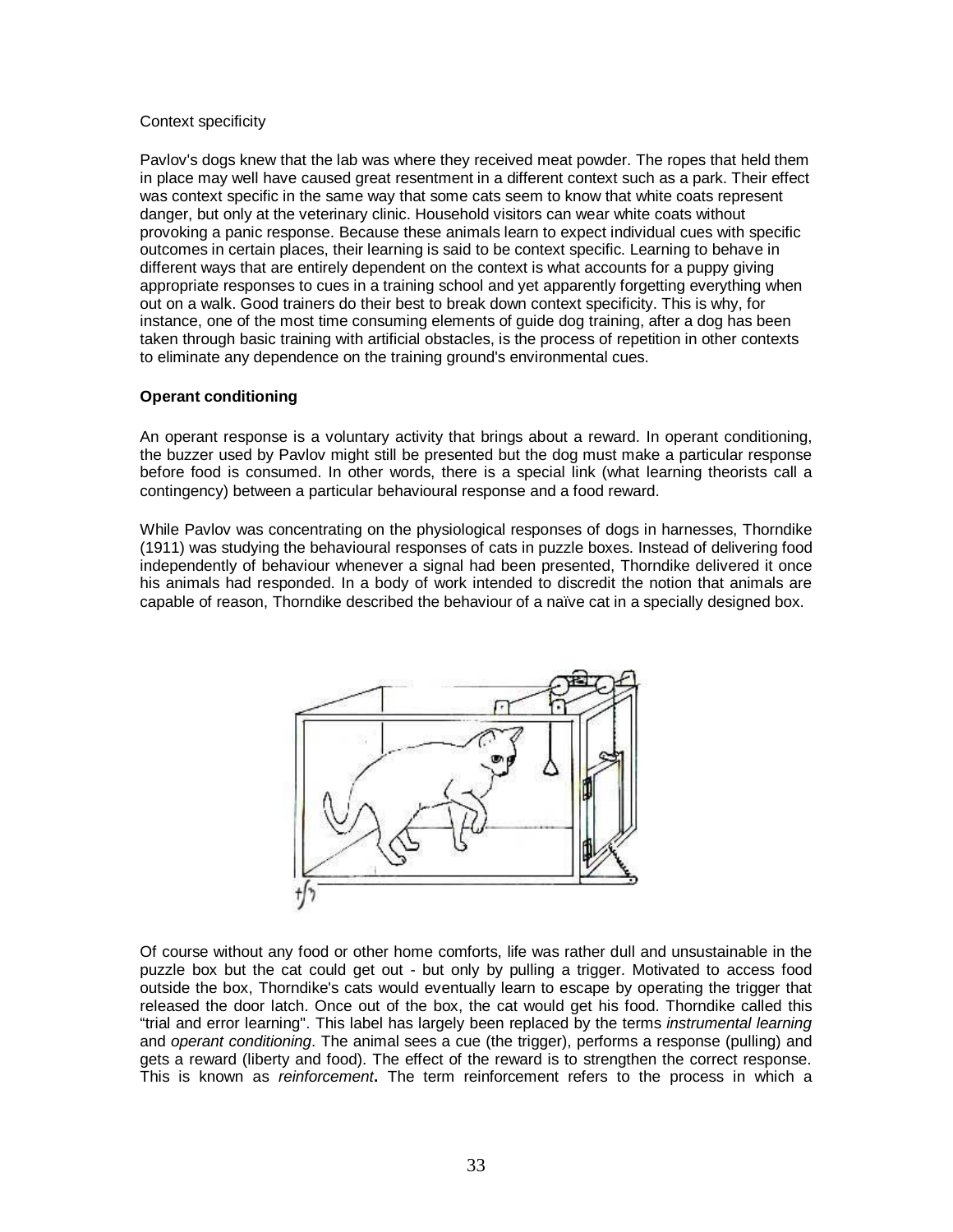*reinforcer* follows a particular behaviour so that the frequency (or probability) of that behaviour increases.

Reinforcers and punishments

Operant conditioning enables an animal to associate events over which it has control. This increases the controllability of the environment and represents the crucial difference between classical (Pavlovian) and operant conditioning. In classical conditioning, rewards become associated with stimuli while in operant conditioning they become associated with responses. The majority of exercises in animal training rely on operant conditioning. Rewarding the desired behaviour relates to the Law of Effect which states that whatever behaviour immediately precedes reinforcement will be strengthened. Several studies suggest that lack of control over aversive events can bring about major behavioural and physiological changes. For example, after being exposed to uncontrollable electric shocks, rats have increased gastric ulceration, increased defaecation rates and are more susceptible to certain cancers when compared to individuals that do have control over comparable shocks.

The distinction between classical and instrumental conditioning seems clear when we are considering the temporal relationship between the response and the reinforcement but the mechanisms involved are likely to be the same. Indeed, they are both often found in what appears to be a single response. The likelihood of an association arising depends on the relationship between the first event and the second via stimulus-response-reinforcement chains. Consider a cat that has learned to run towards the kitchen when she hears the sound of the tin opener. The sound of the tin opener comes before food and therefore becomes classically associated with food, making the appearance of her supper more predictable. Running in response to the auditory cue is a product of operant conditioning that is reinforced every time she is fed. Her life is more controllable as a result of this learning because she can choose the speed with which she runs or even whether to bother running at all.

This field of study was developed further by B.F. Skinner who created the Skinner box, a device that is basically a problem box in which the subject learns by trial and error that pressing a bar yields a small reward. The bar-pressing behaviour is then reinforced. Skinner reported his findings in a seminal paper called the Behaviour of Organisms. He argued that, with the selection of appropriate rewards, this system could be used to teach anything.



Food is not the only reward that can be used. The other obvious one is water that can be given to subjects that have been kept thirsty. This is interesting because close observation of the heads of experimental pigeons in Skinner boxes shows that they adopt different approaches to the key (an operant device that must be pecked) depending on whether they are expecting to receive a food or water reward. If the reward is water then the bird will use the device with closed eyes, an open mouth and a peck of longer duration and less force than the peck for food.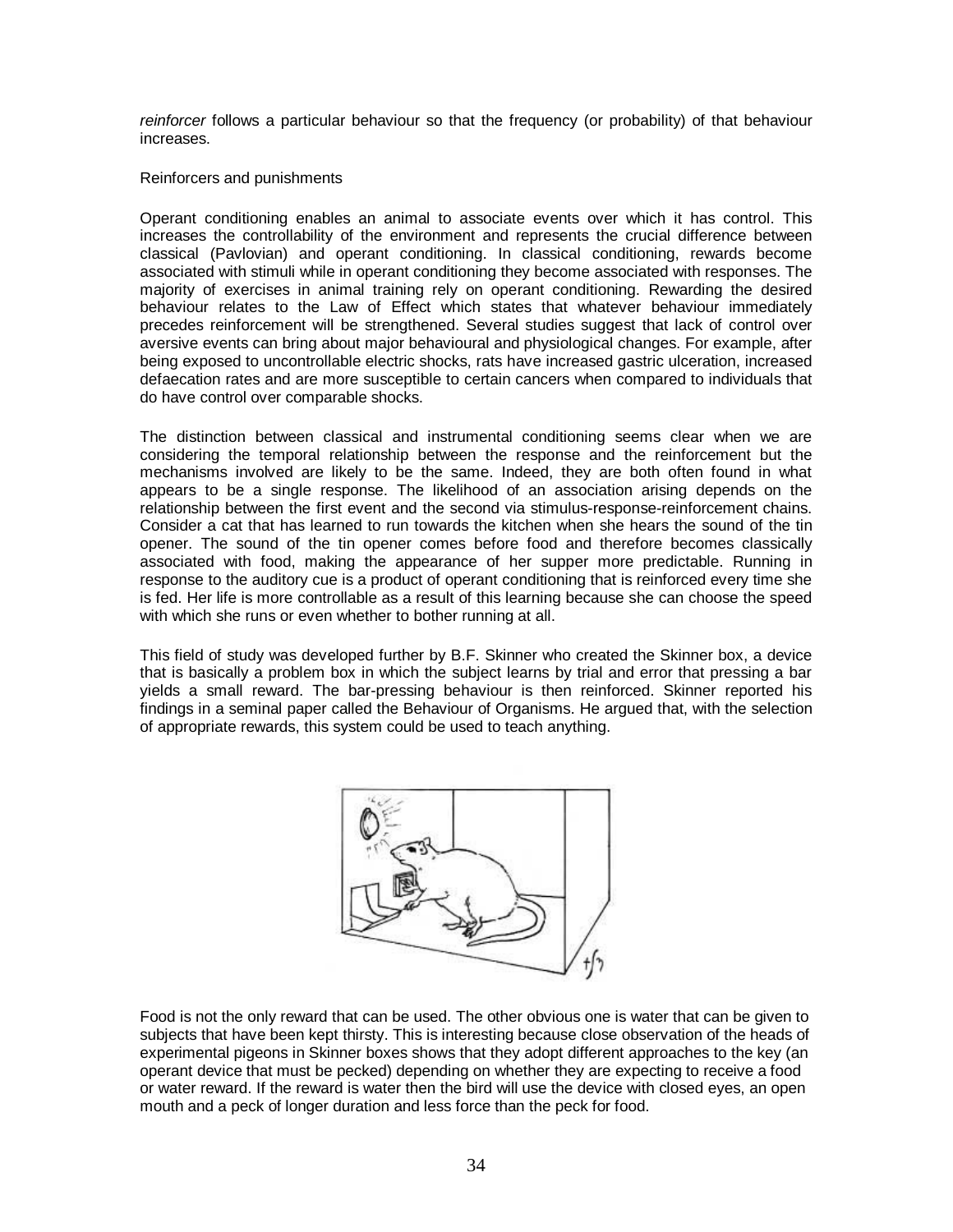Some argue that reinforcement is necessary for learning to take place. However, rats that receive a shock to their hind-paws while in transit, when being trained to run from A to B down an alleyway will reach A faster than those given only food as an incentive. A reinforcer is anything that increases the frequency of the particular behaviour that it follows. Operant conditioning allows us to use reinforcers and punishers that positively and negatively influence the likelihood of a behaviour being repeated or not. A response will increase in strength when followed by a reward. In his free operant experiments, Skinner measured the strength of a response by recording the response rate, i.e. number of responses per unit of time. Skinner used this outcome to develop the principle of reinforcement.

If a blue tit pecks for long enough at the foil on a milk bottle he will encounter the cream below and be more likely to repeat the pecking behaviour. Reinforcement has occurred. The blue tit has an innate drive to continue foraging in this way if the costs can be offset by the benefits. In other words, if evolution has equipped him to be an efficient food gatherer, the bird can judge, at a subconscious level, whether the time and energy spent pecking at the foil and the risks of predation by the nearest cat are outweighed by the (taste and) nutritional value of the cream. This exemplifies what ethologists refer to as *optimal foraging*, the non-human equivalent of a time and motion study. The pleasure and nourishment brought by the activity justify its pursuit.

The merit of a reinforcer can only be measured in terms of the degree to which it makes the behaviour more likely in future. If a trainer's saying "good dog" in response to a dog's heel-work has no effect on the dog's future behaviour then, according to this definition, reinforcement has not occurred. The trainer's words have had a neutral or even confusing effect. The definition does not describe how or why some events act as reinforcers. Whether some event is called a reinforcer is purely a matter of the effect it had. This is why, instead of encouraging owners to give their dogs praise, which can so often be understated and, as a result, ineffective, many of the more enlightened dog schools tell their humans to 'make those tails wag'.

Animals can be trained to do quite remarkable things if they are reinforced at the right time. For example, in one study, Skinner delivered food to eight pigeons every 15 seconds regardless of what they were doing at the time. After a number of rewards, six of them were performing behaviours (such as circling in a single direction) repeatedly throughout the interval between reinforcers. Even though there was no causal relationship between the behaviour and the reinforcer, the birds happened to be doing something at the time of reinforcement. By waiting for an incidental movement of the eyelids, scientists were able to teach pigeons to blink to receive a food reward. Cats that learn to rub their owner's legs just prior to the delivery of food have learned in the same way. The activity generally does little to get the food to them quicker, i.e. is not causal, but because of its contiguity to reinforcement it is slavishly included in pre-prandial rituals. Those of us who repeatedly press the on-button at a pedestrian crossing are probably subject to the same phenomenon. Because we perceive a link between serial button pressing and the appearance of the signal to cross, we think it is the best way of getting the desired outcome quicker. Strangely, this was called superstitious learning for some time. This was surely a misnomer since the pigeon was behaving predictably and rationally rather than misguidedly.

*Reinforcers can be either primary or secondary.* Primary reinforcers are any resources that animals have evolved to seek. If the animal's motivation is correctly predicted food, water, sex, play, liberty, sanctuary and companionship can all be used as primary reinforcers. *Secondary reinforcers* are stimuli that are not intrinsically rewarding but that have become associated with the kind of primary resources listed above. These associations make great sense in evolutionary terms since an auditory, olfactory or visual cue that has become reliably linked with a primary reinforcer will hold an animal's interest much longer than a neutral stimulus. For example, a fox can learn to make associations between the smell of hens and the meal they represent. If the smell did nothing to help the fox feed then it would hold no value and remain neutral. Instead, it encourages the fox to persist in its foraging activities.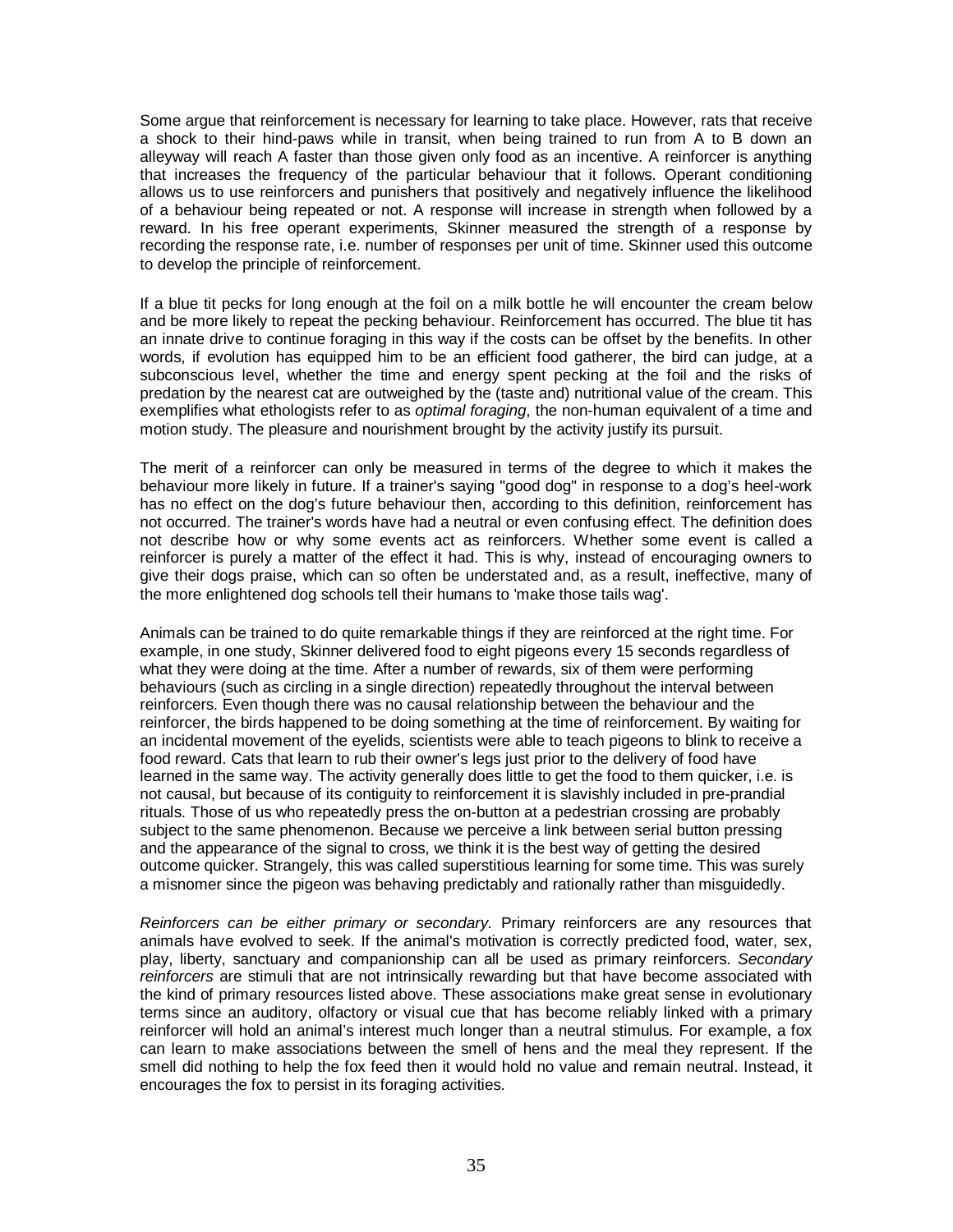The houselight in a Skinner's box can be used to indicate a correct response if the reward and the light have been delivered simultaneously on a number of occasions. The light becomes reinforcing. The rat appears to look forward to illumination of the light. Consider for a moment the way in which horses are often praised with tactile stimuli, they can be either scratched at the withers or patted on the neck. Horses have evolved to find grooming one another rewarding. Indeed horses indulging in the familiar 'I'll scratch your back if you scratch mine' occupation have reduced heart rates that suggest they may be getting pleasure or stress reduction from the stimulation. So, a scratch in the correct part of the withers can represent a primary reinforcer. By comparison, the far more common practice of patting horses on the neck is reinforcing only if the owner has coupled the pat with something pleasant. Because horses have not evolved to be motivated to behave in a certain way for pats on the neck, the stimulation has to be conditioned as a secondary reinforcer.

Perhaps the best example of a secondary reinforcer is the sound made by a so-called 'clicker', the handy device used by thousands of trainers world-wide. Pioneered by students of Skinner, this association allows the trainer to bridge the gap between the time at which an animal performs a response correctly and the arrival of a primary reinforcer. The Brelands developed feeding devices that made a characteristic sound as a prelude to food. Psychology labs that use rats for learning studies do the same thing and call it hopper or magazine training. Essentially the clicker comes to mean 'Yes, That's good - expect a reward any second now'. When a clicker is first used the correct association is established by making the sound just before giving a delicious reward and doing this many times to convince the animal of the signal's reliability. Clicker training proves particularly helpful when training behaviours in a free operant situation. Any secondary reinforcer can be instituted in this way. The only significant feature of a commercial clicker device is the sound it makes which is crisp and distinctive. The crispness facilitates precise reinforcement of sophisticated and brief behaviours such as the blinking of an eye. Being pocket-sized or attachable to key-rings, clickers are convenient but by no means unique. Indeed, as long as they cannot be confused with words that appear in common parlance, human vocalisations (so-called clicker words) are even more readily available.

Secondary reinforcers are most effectively established when presented before or up until the presentation of a primary reinforcer. Simultaneous presentation of a reward and a novel secondary stimulus is less likely to work because the primary reinforcer will block or overshadow the new stimulus. Similarly, presentation of the secondary stimulus after the primary reinforcer is unproductive, because although an association will exist between the two, it does not help the animal predict the arrival of a reward. Perhaps this is why hunting species respond more to the smell of blood as reliable precursor of food than intestinal contents, which appears only after a kill.

Dogs have evolved to appease the leader of their pack and this may be why they respond so readily to social rewards such as petting and praise from humans. Some dogs can be reinforced by the slightest social contact and this is why pushing such a pet to the floor after it has broken a house rule by jumping up at a visitor is highly unlikely to eliminate the unwanted behaviour. Given that appeasement and affirmation of a social bond is the reason for contact being so reinforcing, it is important to remind ourselves that the human offering such a reward can only really make it worthwhile for the dog if the dog has an understanding of that human's perceived greater social rank. This is probably why a vet saying "Good Boy" as she deals with a strange dog in the clinic is far less effective than when she uses the same words with her own pet. Equally this explains why guide dog trainers emphasise the importance of developing a bond between dogs and their trainers and subsequent owners, before asking them to work.

For dogs with an innate play drive that makes their ancestors, the wolves, look like proper party poopers, many toys have value and therefore can have reinforcing properties. As well as being rewarding in their own right, toys can be used as conditioned or secondary reinforcers in behaviour therapy. If a dog behaves fearfully when exposed to certain stimuli, it can be taught to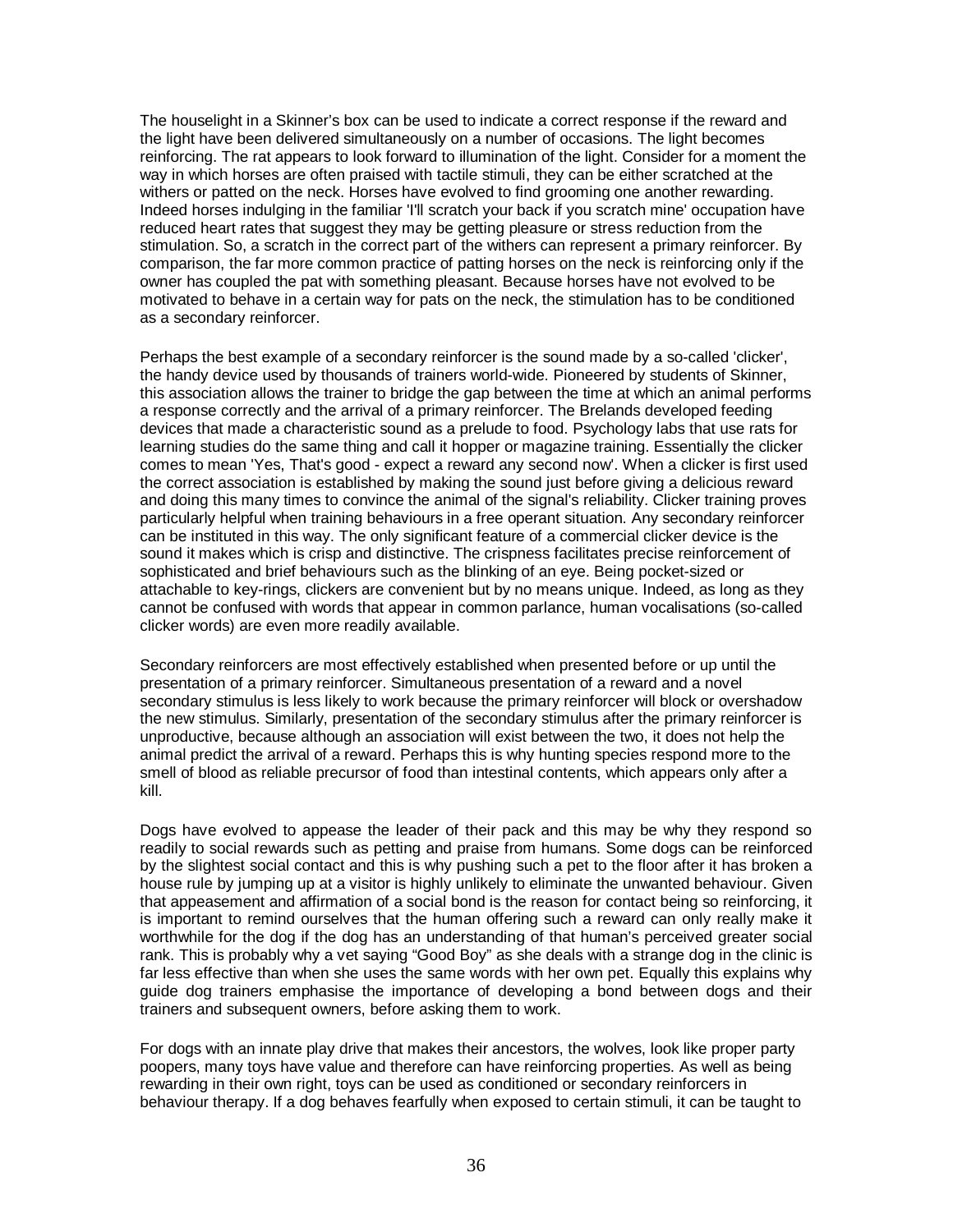look forward to exposure to a special toy as a prelude to the arrival of all pleasant experiences. Once established as a secondary reinforcer the toy can be used to build pleasant associations with the aversive stimuli.

The speed or strength of learning increases with the size and attractiveness of the reinforcer. This is why rats will learn to run faster in a maze if the food reward at the end is especially valuable. Recently, John Rogerson has described the use of toys in a thoughtfully constructed reward gradient. With a reward gradient, reinforcers are graded in terms of their increasing value to the animal. Food can be used in this way by being presented in increasingly tasty, favoured and plentiful forms. Similarly, the relative value of toys can be determined and phobic dogs can be exposed to toys of increasing value as they are exposed to closer approximations of the real source of the phobic response.

There is an important note to bear in mind when we consider the size of rewards. They can be too great. The effect of increasing the size or attractiveness of the reinforcer has certain limits in that too high a level of arousal can have a disruptive effect on learning. The optimum level of arousal decreases as the complexity of the learned task increases.

*Contiguity* is the principle stating that events that occur together will become associated. Giving a sugar lump to a horse two minutes after a pat on the neck will not develop a useful association. The lump and the pat have to arrive together if the pat is to become reinforcing. The same principle applies in recall training in dogs. The ignorant owner who sees his dog scavenging, calls him back and then hits him is hitting him for coming when he was called, not for chewing chicken bones.

For the best results in a training or learning context, it is not sufficient for a reinforcer to be contiguous. There is excellent scientific evidence that it also has to be surprising. The importance of surprise seems to be that it represents an avenue through which the animal can know that it has made a discovery.

# **Extinction**

Extinction results when the learnt response occurs but is no longer followed by reinforcement or when one always presents a conditioned stimulus without the unconditioned stimulus. The effect of these procedures is an eventual reduction in response strength, as measured for example, in rate of response. Humans rarely work with reliable enthusiasm if they are not paid. The same can be seen in non-human animals. If they don't get their expected rewards they are less likely to behave in ways that have previously paid off. The behaviours drop out or become extinct. Extinction occurs when an animal no longer receives a reward for a correct response and eventually stops responding. Dogs that beg at dinner tables stop begging if they are never rewarded. Often extinction is accompanied by reversion to innate behaviours instead of simply an absence of the learned responses. Occasionally animals may experiment at this point by adopting sequences of other learned behaviours in an attempt to acquire rewards. If, during the extinction process, a novel stimulus is presented just before the conditioned stimulus, unlearning is accelerated. This technique is called *disinhibition***.**

There are some intriguing outcomes associated with extinction. Early in extinction it is usual for a "frustration effect" to occur, so called because one theory proposes the subject responds faster because it is "frustrated". To avoid misinterpreting an extinction-based behaviour modification program as a failure, it is important for therapists to be aware that the frustration effect occurs. Things will usually get transiently worse before they get better. For example, rather like a human repeatedly pressing the on switch of a faulty television set, a horse that has learned to break the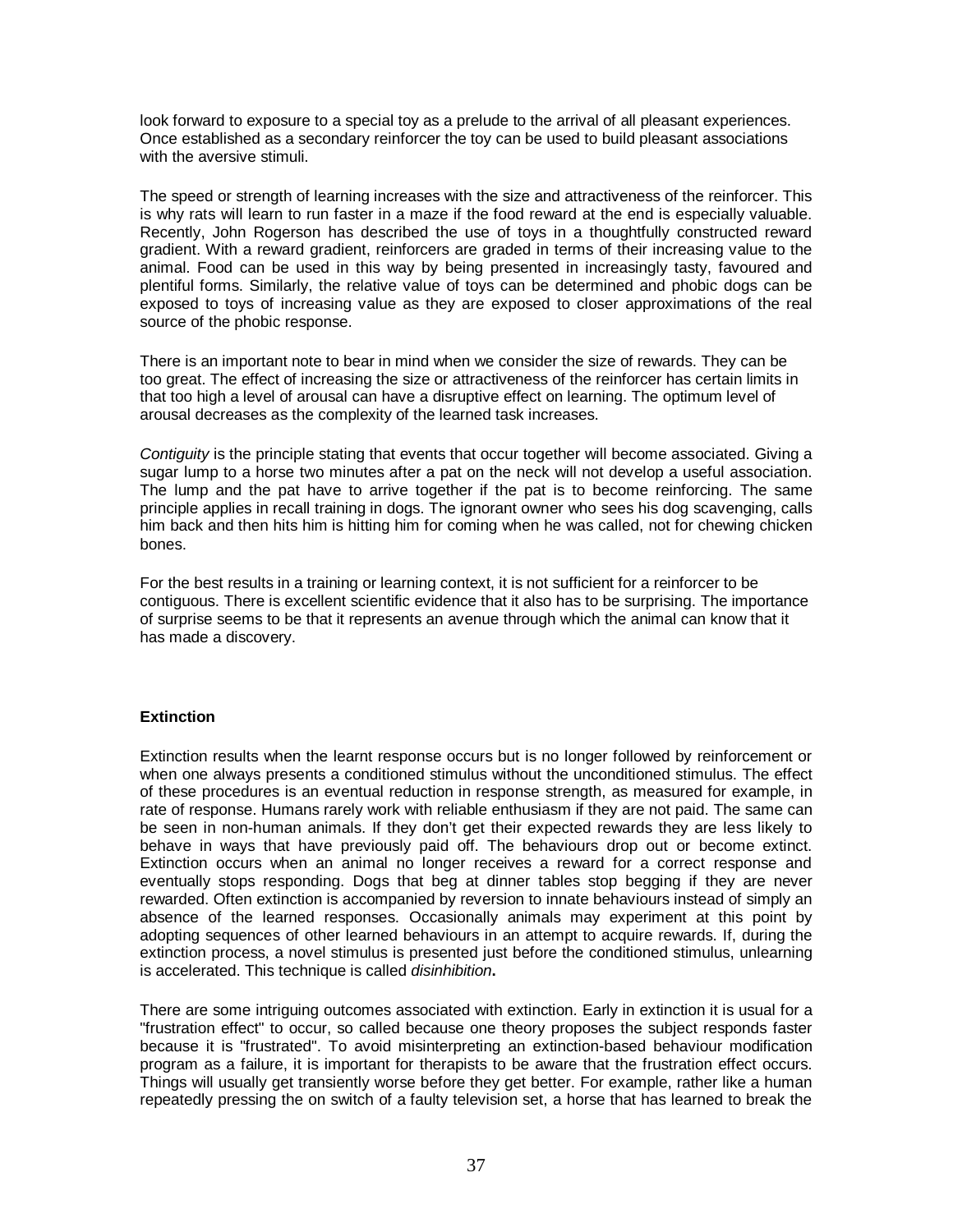rope that tethers it by being been reinforced with liberty will pull much harder when first it is tethered by a chain.

Because extinction does not occur in a vacuum, stimuli present during extinction can exert considerable control over behaviour. Therefore a dog that begs at the dinner table and scavenges food from semi-feral toddlers will extinguish this response if it receives no further rewards. If the presence of a grandmother at the family table, laying down the rules about table manners and less than messy eating, is associated with the absence of reinforcement then the extinction will occur most quickly when Granny is at home.

Extinction can apply to any behaviour that occurs and is no longer reinforced. Both welcome and unwelcome behavioural responses will weaken in the absence of reinforcement. If after a long rest interval between trials, further conditional stimuli (cues) are presented, they elicit a conditional response that is much higher than in the previous of the extinction trials. This rebound in response strength after a 'rest', following extinction, is called spontaneous recovery. It is often overlooked in behaviour therapy designed to eliminate unwelcome behaviours by extinction. If an undesirable behaviour makes a return, trainers often forget the original response strength when they compare current behaviour with previous behaviour. So, when the response recurs after a long absence, the trainer's conclusion is slightly damning with remarks like "the removal of rewards hasn't helped" or "the animal has regressed". In fact, like the hearty glow of a candle flame before it dies out, this is the typical pattern found in extinction. This is particularly important with habituated responses that can show spontaneous recovery if reinforcement is withheld. To prevent the original fearful response reoccurring, the trainer must continue to expose the animal to the relevant stimuli from time to time.

## **Positive reinforcement**

Reinforcement can be positive or negative. Both types of reinforcement make a response more likely in the future. Reinforcement schedules can be constant or intermittent and intermittent reinforcement can be delivered at either invariable or variable rates.

Continuous reinforcement

A reward is delivered after each response. Animals learn fastest when they are reinforced after every correct response. This is known as a continuous reinforcement schedule.

Fixed Ratio (represented by the initials FR)

Associations can still be established with less regular rewards or higher schedules of reinforcement. This is hardly surprising since wild animals may need to perform a given behaviour several times to acquire food. It is this persistence that trainers rely upon when they have established an association and wean their animals off continuous reinforcement. A reward is delivered after a fixed number of responses. A common code used in learning protocols is FR5, which means the reward is delivered immediately after the fifth response. On a fixed reinforcement schedule the animal often learns to predict the pattern of food delivery and therefore appears to lose interest by slowing down its response to stimuli after each reward while beginning to pay keen attention only as it gets near to the end of the fixed ratio (in this case, the fifth iteration of the response). To avoid these peaks and troughs in responsiveness, variable ratio schedules can be used.

Variable Ratio (represented by the initials VR)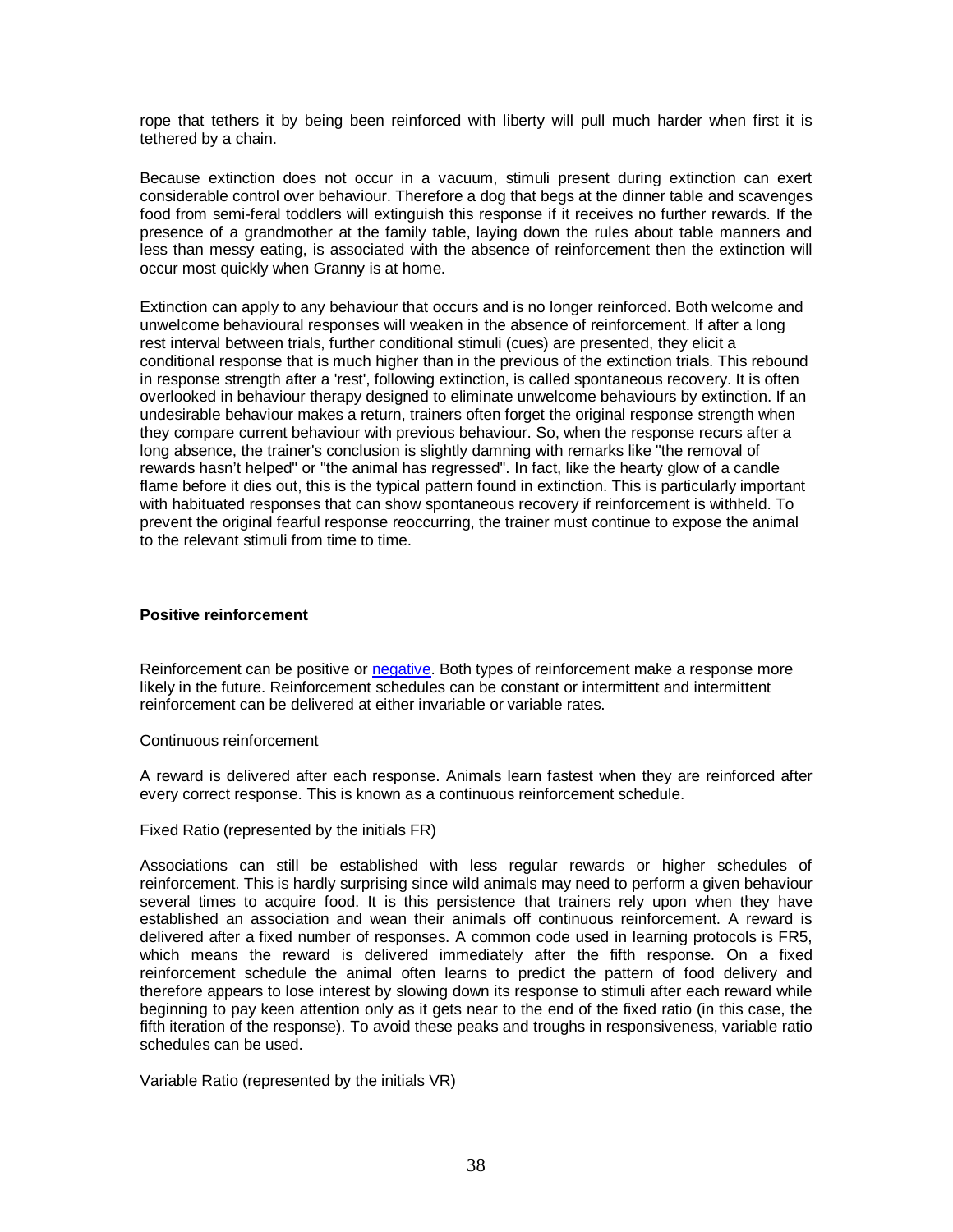A reward can be delivered after a random, variable number of responses. For example VR5 means although the rewards are sometimes delivered after ten, sometimes after twenty and sometimes after one response and so on, the average number of responses required for a reward is five. After a response has been established (this being achieved quickest on a continuous reinforcement schedule) many trainers adopt a variable ratio schedule in the knowledge that it is often very difficult to reward responses every time they occur especially if they form part of public displays, competitions or if they have to occur at some distance from the trainer. Trained behaviours learned on a variable reinforcement schedule are the most persistent and they are slower to extinguish than those resulting from fixed and continuous schedules. This is because during training on a variable ratio, many responses may have had no consequences and persistence is more likely to be rewarded. Dogs that *sometimes* get titbits for begging at tables take longer to give up when owners learnt to never reward the behaviour than those that have had constant reinforcement.

## Fixed Interval (FI)

A reward is delivered for the first response that occurs after a fixed interval of time has passed since the last reward. For example FI5 means the reward is delivered for the first response after five seconds has passed since the last reward.

## Variable Interval (VI)

A reward is delivered for the first response after a time interval since the last reward. The interval varies on a random basis but averages out to a particular value. VI5 means that these time intervals average out at five seconds and would range between zero and ten seconds.

There is one other schedule worthy of mention, the *differential reinforcement* of other behaviours. This is a schedule in which a trainer chooses one behaviour that will not be reinforced. Instead the trainer reinforces a variety of other behaviours. Predictably, this approach causes the nonreinforced behaviour to drop out and is often used to change problem behaviours. While this schedule withholds reinforcement of the problem behaviour it still allows reinforcement to be delivered. Withdrawing reinforcement completely may not always be advisable, as there is a danger of removing all incentives to respond in any way. Just as it is important to avoid confusion and promote creativity when training a new behaviour, it is imperative that when training an animal to stop performing a problem behaviour, it is simultaneously given the opportunity to perform a more acceptable behaviour with a similar motivation. A dog that chases joggers can most easily be trained to stop and look at the handler if it associates the sight of a jogger with an owner-centred ball game into which it can channel its motivation to chase.

## Partial reinforcement effect

The term partial reinforcement effect refers to both the increase in performance under partial reinforcement schedules and the increased resistance to extinction of responses that these produce when compared with continuous reinforcement. Responses can be made highly resistant to extinction by training up to very high partial reinforcement schedules. Conversely, if trainers want to extinguish a response, they do well to start by determining the schedule of reinforcement used to establish the response.

## **Negative reinforcement**

Negative reinforcement, which is all too often confused with punishment, occurs when an animal learns to behave in a certain way to avoid a negative stimulus or reduce its unpleasantness. This is central to the traditional training of horses since the application of the conditioning stimulus precedes both the desired behaviour and the potentially unpleasant reinforcer. In order to be effective, removal of the unpleasant sensation must immediately follow the correct behaviour. For example, tapping the flank with a whip to prompt sidewards movement is effective if the tapping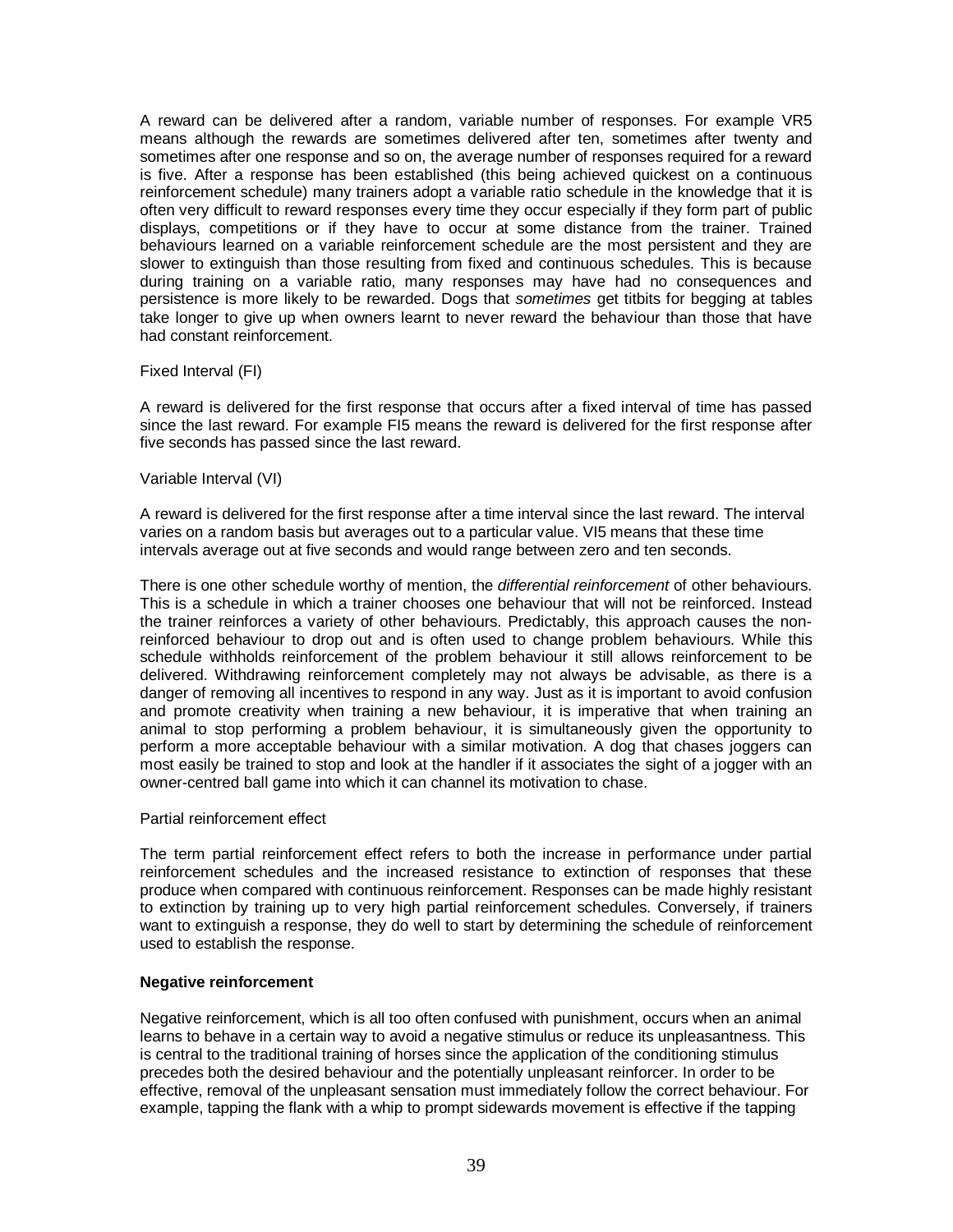ceases when the horse moves laterally. Similarly, in dog training, choke chains that are intended to act as a portent of pain can only be effective if their characteristic sound acts as a warning to the dog. Sadly very few people can use these dangerous devices properly by releasing the tension on the leads when their dogs stop pulling. Instead they tend to hang on and launch into the first bouts of a tug-of-war tournament that is endless for both parties, frustrating for the humans and painful for the dogs. Meanwhile many more owners fit choke chains incorrectly, forming a uni-directional ratchet device, eliminating the possibility of reinforcement by relief from neck pain. Giving a verbal warning is the only means of overcoming this problem; hence the 'Heel'-choke approach popularised by Barbara Woodhouse.

Let's suppose that after our begging dog has been taken away from the table, he is taken to the park and trained to walk to heel using a choke chain. Now we have an opportunity to consider, in the table below, how both reinforcement (a titbit of food) and punishment (a yank on the choke chain) can be positive and negative. Be it positive or negative, reinforcement will always make a response more likely in future. Conversely, positive or negative punishment will always make a response less likely in future.

| Response becomes more likely in future                                                                | Response becomes less likely in future                                                                    |
|-------------------------------------------------------------------------------------------------------|-----------------------------------------------------------------------------------------------------------|
| <b>Positive reinforcement</b><br>(titbit reinforces begging)                                          | <b>Positive punishment</b><br>(applying tension on the lead<br>increases<br>choking action and neck pain) |
| <b>Negative reinforcement</b><br>(easing tension on the lead reduces choking<br>action and neck pain) | <b>Negative punishment</b><br>(complete removal of food<br>extinguishes<br>begging)                       |

Effect of the treatment

Punishment versus negative reinforcement (and examples using food and choke chains).

Both punishment and negative reinforcement are consequences of behaviour and so are central to operant conditioning. Many trainers claim not to use negative reinforcement but are instead simply confused by the term that may have unpleasant connotations. It is almost somehow politically incorrect. Unfortunately, it seems the fear of prejudice has only served to muddy the waters of animal training. In this context, negative refers to the removal of something from the animal's world while positive refers to an addition. So, when trainers reinforce a behaviour with the removal of something unpleasant, they make the behaviour more likely in the future. The response has been negatively reinforced. Punishment and negative reinforcement are interrelated. By definition an animal must know that a stimulus is aversive in order for its removal to be reinforcing. So, in order to use negative reinforcement a trainer has to have used positive punishment as well.

Negative punishment or omission forms an important part of our attempts to improve or modify responses. Most readers will agree that a dog being encouraged to perform a new behaviour will first attempt to use an established response. The absence of reinforcement at that point makes repetition of the unwanted established response less likely. Reinforcement has been omitted and therefore the dog has been negatively punished. This moves the animal on to try new solutions to its problem. The trial and error process continues. The use in dogs of training discs, as developed by the late John Fisher, relies on omission or non-reward. The discs make a characteristic sound when rattled or thrown to the ground, and are introduced to the dog in association with the removal of a food reward that the dog is expecting to consume. The frustration that may be experienced is compounded by the same consequence on three or four occasions, after which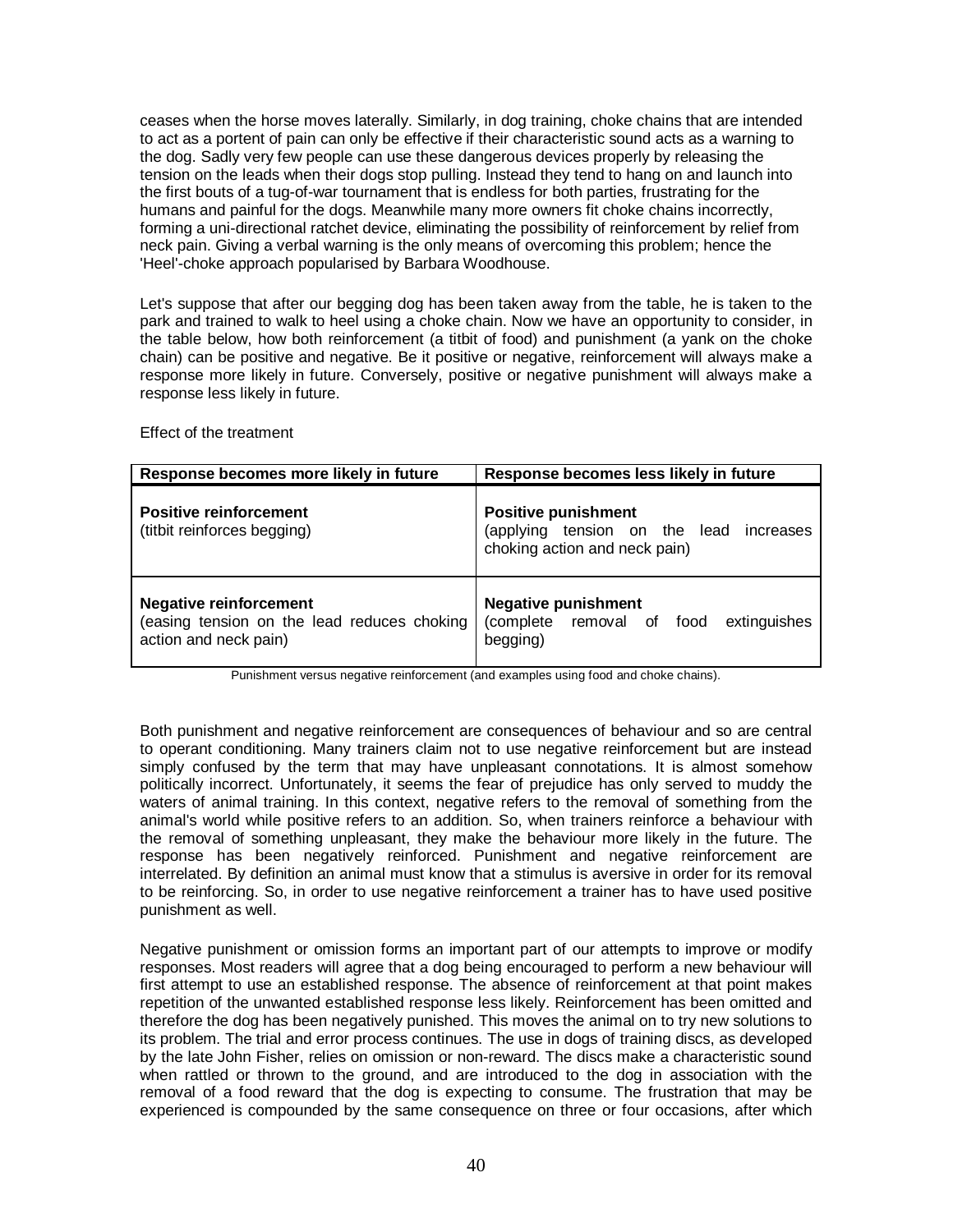the dog seems to stop expecting to be rewarded. The discs can next be presented at the time of unwelcome behaviour. Perhaps by associating the sound with learned frustration, the dog stops the response for a brief period. This allows the trainer to reward him for stopping.

In the interests of clarity all trainers and animal educators should consider carefully their use of these terms. Punishment is not in itself a dirty word. Nor is negative. Both negative punishment and positive punishment can be extremely mild. The degree to which one relies on either reinforcers or punishers and the consistency and tact with which one applies them are what matters to the animal.

# **Punishment**

There are some problems with the use of punishers. Perhaps this is why they are unpopular. Whereas negative reinforcement involves the conditioning of preceding signals that predict the potentially aversive stimulus, punishment is a form of backward conditioning because any signalling of the aversive stimulus is either absent or follows the undesirable behaviour. Trainers who use punishment to eliminate undesirable behaviour have to be careful that the wrong association is not created. Rather than correctly associating the undesirable behaviour with a painful consequence, many animals learn to fear the trainer or the training area.

The punishment procedure makes the onset of an aversive stimulus contingent on a particular response. The punishment procedure may or may not lead to a reduction in the response. The situation is complicated because the punishing stimulus also elicits other responses, which may actually increase the performance of the "punished response". Whipping a horse for bolting will usually serve to rocket it forth once more.

Presentation of aversive stimuli will usually produce an overall suppression of behaviour. However, with the passage of time, the behaviour recovers. In other words, a reduction in performance of the punished response may have nothing to do with the specific link between the response and the "punishing" stimulus. So, even if the thrashing produced a reduction in the bolting response it is not clear why.

The effectiveness of punishments is limited by a number of factors including punishment intensity. The more motivated an animal is to perform an action, the greater the intensity of the punishment required to stop it. When punishing unwanted behaviours linked to anxiety, such as a dog barking when left alone, the result may be an unwelcome and possibly inhumane escalation in distress. If there are no alternative treatments, there may be ways of maximising the effectiveness of punishment. For instance, by using an aversive sound such as a high-pitched alarm it may be possible to distract as well as punish the perpetrator. This is likely to be particularly effective if the stimulus is presented at the beginning of the unwelcome behaviour sequence because at this stage that motivation is lowest and distraction is possible.

# **Shaping**

Although Skinner's findings with his lever-pressing rats may seem to represent common sense, his school of thought has produced some intriguing principles. Perhaps one of the simplest yet most powerful of these is shaping. This is the concept of reinforcing successive approximations to the final response. The technique allows a trainer to move from a situation where it is impossible to reinforce a desired response (because that response never occurs) to one where the response is occurring, being reinforced, and increasing in reliability. If trainers wish to reinforce particular responses they can either wait for the behaviour to occur spontaneously, which can be readily reinforced if the behaviour occurs frequently, or shape the behaviour pattern. In seeking to train complex behaviours or those that occur uncommonly in an animal, the trainer will usually opt to reinforce successive approximations of the final behaviour. A good example of shaping comes from the send-away exercise in dog training. Contrary to the dog's innate tendency to remain with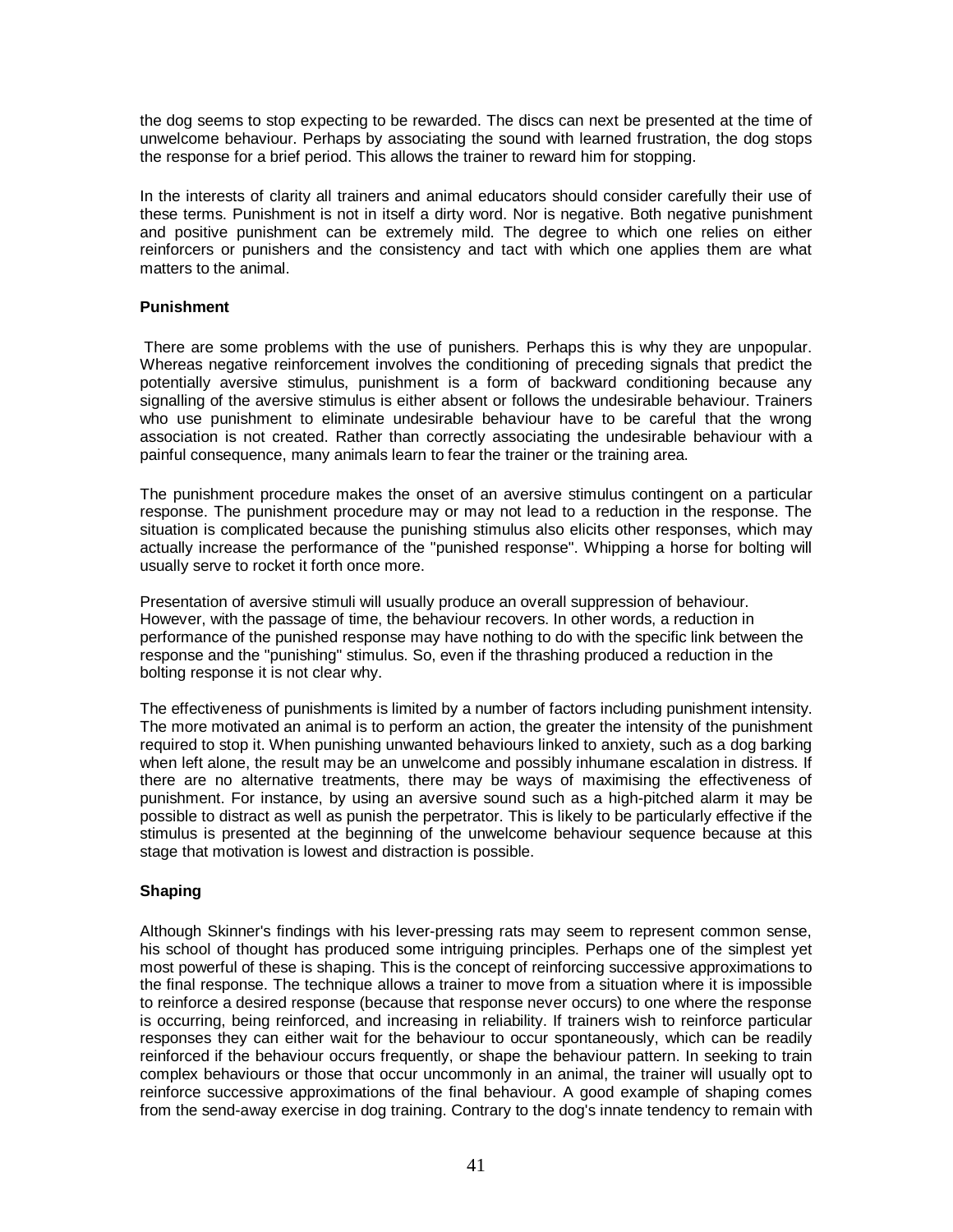the pack, this persuades it to leave the owner. It is achieved by rewarding the dog for small movements away and then, on the next occasion, an all-important demand for more of the same response before reward delivery. Crucially, shaping relies on sparing and grading the reinforcement so that animal does not stagnate. A common characteristic among good trainers is their ability to recognise an opportunity to reinforce improved "approximations". While poorer trainers complain that their animals fail to understand what is being asked of them and feel that the animals have peaked in their training, their superiors have the sense and patience to monopolise each tiny improvement as the only way of moving towards the final response.

In shaping, it is important to reward a behaviour as soon as it happens. This is avoids a phenomenon called the *delay of reinforcement effect*. Any delay in rewarding the improvement will lessen the effect of that reward. This may be because it allows the subject to perform another response during the delay interval, which is reinforced. An example might be rewarding a horse for jumping a fence very cleanly by a giving him a sugar cube. To administer the sugar while riding, you would have to bend forward and place it in front of the horse's mouth. Since this could not be achieved safely you would probably slow down and even halt. Instead of learning to jump ever more cleanly, the horse would predictably learn to slow down and halt, these being the behaviours closest to the reward.

Generalisation and discrimination

Pavlov found that almost any stimulus could act as a conditioned stimulus provided it did not produce too strong a response of its own. In very hungry dogs, even painful stimuli like electric shocks delivered to the paws, which initially caused flinching and distress quite soon evoked salivation if paired with food. Pavlov carried out exhaustive tests using this apparatus and a variety of tactile, visual or auditory stimuli (the board in front of Pavlov's dog could be used to present visual images with an infinite variety of colours and shapes). He found that if a dog was conditioned to salivate when a pure tone of perhaps 800Hz was sounded, it would also salivate when other tones were given but to a lesser extent. This is now known as *generalisation*. The dog generalised its responses to include stimuli similar to the conditioned one and the more similar they were the more the dog salivated.

The opposite process to generalisation is *discrimination***.** Dogs naturally discriminate to some extent otherwise they would salivate equally to all sounds and tones. Discrimination can be accelerated if, as well as rewarding the right tone, the dog is slightly punished when it salivates to the others. This is called conditioned discrimination and has been of enormous benefit in working out the sensory capabilities of animals. For example by refining the stimuli to which dogs are required to respond in order to get a reward, we can ask question about what they can actually see. So, for instance, by training a dog to respond consistently to a colour in a certain wavelength, we can ask the question "can dogs see the colour blue"? The ability to discern between panels of the same reflectance but different colour tells us that the answer is yes, along with green (we know this because they are more sensitive to light in these wave bands than to red).

Commands used to cue a behaviour can be the product of discrimination. Police attack dogs exemplify the way in which certain words can be kept in reserve for special purposes. When he is excited at the prospect of a bite, he has to discriminate between words to discern the release command. Equally, after he has bitten, when he hears 'leave' he has to discriminate between this command from his handler and all the other shouting, screaming and blasphemy that accompanies a dog assisted arrest.

By rewarding animals for responding appropriately to stimuli that are less and less obvious, we can foster the power to discriminate between the stimulus that is rewarded and all other background information that would otherwise prevail. Discrimination is what allows us to train dogs to detect drugs, pigs to locate truffles, and chickens to identify images of familiar feathered friends. A similar process is at play when we train animals to respond to smaller and smaller cues in training.